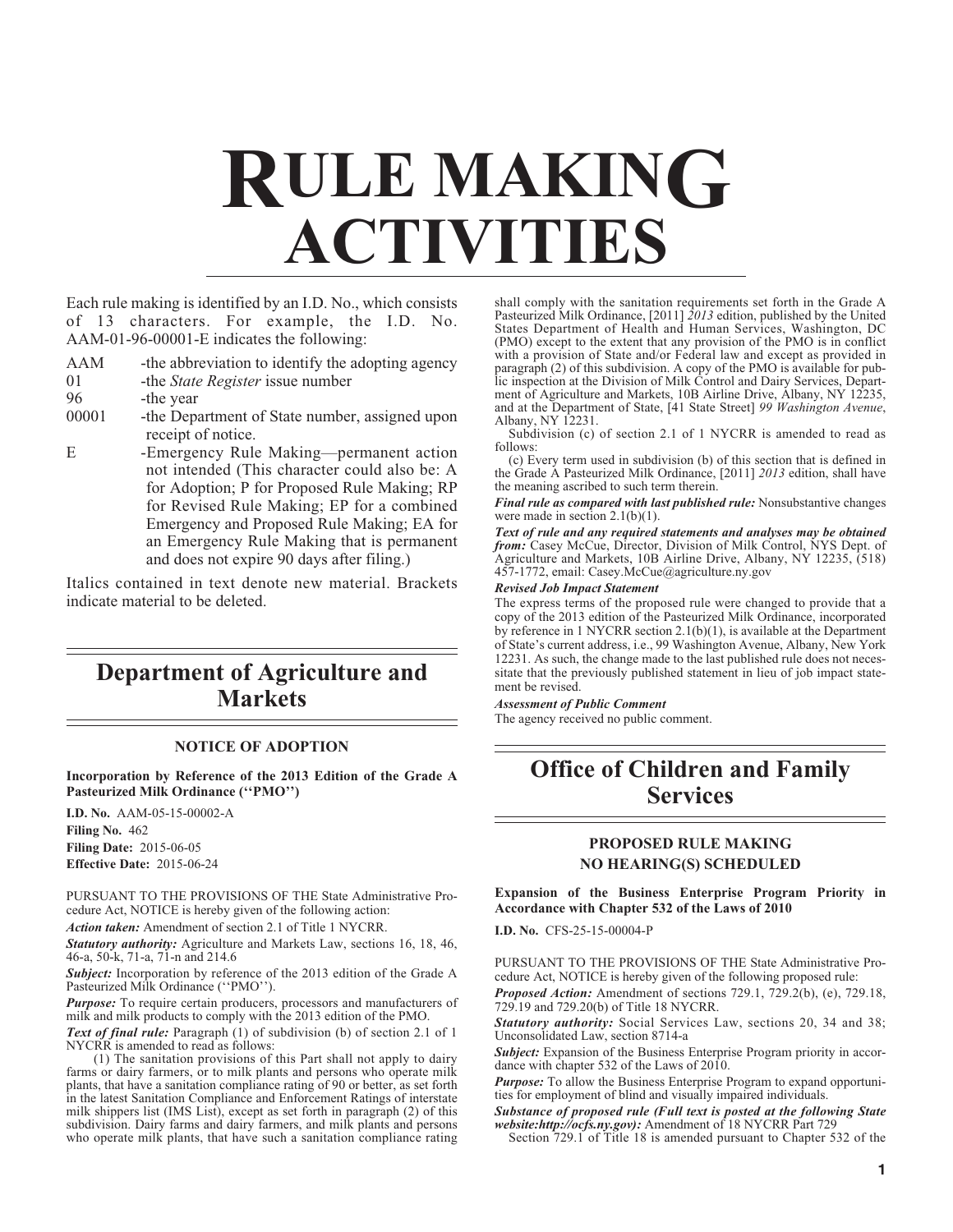Laws of 2010 to include buildings which house an authority, agency or entity whose board of directors or executives are appointed by the Governor, or any airport located in the State of New York, as potential locations at which the Commission is authorized to establish a Business Enterprise Program vending facility. Paragraph (b) of Section 729.2 is amended to include the reference to

Chapter 532 of the Laws of 2010.

Paragraph (e) of Section 729.2 is amended to expand the definition of "Instrumentality of the State" to include all authorities and airports located in the State of New York.

Section 729.18 is amended to clarify the Commission's procedures to establish new locations for the operation of vending facilities. The section is retitled "Vending facility operating agreements with Licensees." Protections against discrimination for vending facility patrons are expanded. Paragraphs (a) through (c) of this section are deleted and moved to Section 729.19.

Section 729.19 is amended to eliminate the minimum population requirement in State buildings for the Commission to exercise its priority. Prior exemptions for the State University of New York, New York State Thruway Authority and the Department of Corrections and Community Supervision are also eliminated. Paragraphs (a) through (c) of 729.18 have been moved to this section for clarity, and other paragraphs in the existing regulations are reordered.

New paragraph 729.19(f) is added, to provide factors to be examined in determining if a particular location is feasible for the operation of a vending facility. Information the Commission will consider in determining if the location would be adverse to the interests of the state is also set forth.

Section 729.19 is further amended to require agencies, authorities and other entities covered by Chapter 532 of the Laws of 2010 to annually designate a contact to communicate with the Commission regarding Business Enterprise Program matters.

Section 729.20(b) is amended to condition a blind licensee's receipt of income from vending machines adjacent to the vending facility operated by that blind licensee upon the scope of the vending facility permit as well as whether the receipt of such income by the blind licensee would be adverse to the interests of the state.

*Text of proposed rule and any required statements and analyses may be obtained from:* Public Information Office, New York State Office of Children and Family Services, 52 Washington Street, Rensselaer, New York 12144, (518) 473-7793, email: [info@ocfs.ny.gov](mailto: info@ocfs.ny.gov)

#### *Data, views or arguments may be submitted to:* Same as above.

*Public comment will be received until:* 45 days after publication of this notice.

#### *Regulatory Impact Statement*

1. Statutory authority:

Social Services Law (SSL) § 20(3) authorizes the New York State Office of Children and Family Services (OCFS) to supervise local social services departments and to establish rules, regulations and policies to carry out these duties.

SSL § 20(3)(d) authorizes OCFS to establish rules, regulations and policies to carry out its powers and duties under this chapter.

SSL § 38 provides statutory authority to the New York State Commission for the Blind (NYSCB), under the supervision and control of the Commissioner of OCFS.

Unconsolidated Laws § 8714-a provides statutory authority for the establishment of the Business Enterprise Program (BEP) and authorizes NYSCB to promulgate regulations necessary to carry out the program.

Legislative objectives:

These proposed regulations serve the legislative objective of creating additional business opportunities for people who are legally blind, pursuant to Chapter 693 of the Laws of 1992, as amended by Chapter 532 of the Laws of 2010.

3. Needs and benefits:

NYSCB's BEP is charged with creating business opportunities for people who are legally blind. It is the mission of NYSCB and the BEP to provide business opportunities to legally blind persons- a segment of New York State's population that traditionally experiences a high rate of unemployment.

The proposed regulatory amendments expand the priority of the BEP to establish vending facilities on State-owned and other property, by removing a population requirement in State buildings as well as including authorities and airports as locations subject to the BEP's priority. They also eliminate prior exemptions for vending facilities located on property controlled by the State University of New York, Thruway Authority and the Department of Corrections and Community Supervision, and thus increase the number of potential BEP sites.

As the number of persons in State office and other buildings has decreased, the number of business opportunities for legally blind individuals has also decreased, and BEP vending facilities became less profitable. These amendments will allow the BEP to establish vending facilities in a greater array of locations, and thus potentially enhance business opportuni-ties for licensed blind vendors.

4. Costs:

The initial start-up of a BEP Vending facility typically costs approximately \$190,000 and includes all construction, permits, fixtures and coolers in addition to adaptive technologies such as talking cash registers. BEP Program's current goal is to open one new location each year, as sites are identified. All expenses associated with developing new vending locations are funded entirely with Federal Basic Support Vocational Rehabilitation grant award. Ample Federal funds are readily available and have been set aside specifically to develop employment opportunities for the blind.

The average annual revenue from a vending facility is approximately \$40,000. Of that, 20% of all revenue after this first \$18,000 is put into the Vending fund to provide benefits and support to blind vendors. This amounts to each vending facility contributing on average \$4,400 per year toward benefits for the group. The revenue generated by vending facilities, and thereby the contribution towards benefits, varies greatly based on the profitability of the location. The additional locations made available by the changes in law for 2010 are significantly different than those currently available. If these facilities are in larger, high traffic areas, they will increase net vending revenues, thereby moving the BEP program closer to being self-sustaining.

More definitive fiscal effects of this legislation would be dependent on the pacing of facility deployment and the revenue derived from each facility. NYSCB indicates that future studies related to the feasibility of various new facility roll-outs will provide more detailed background.

The introduction of BEP facilities at SUNY campuses and other municipal buildings will take revenue currently received by these state agencies and direct it to the blind licensee operating the new BEP vending location. This regulatory change requires that assessments be done to ensure that the aforementioned loss of revenue caused by each new location is not adverse to the interest of the State.

5. Local government mandates:

The proposed amendment does not impose any mandates upon local governments.

6. Paperwork:

The proposed amendment requires no additional paperwork.

7. Duplication:

The proposed regulation does not duplicate other state or federal requirements, because the federal regulations at 35 CFR § 395.4 require the NYSCB to promulgate rules and regulations to govern the general operation of the BEP program. Furthermore, where the federal regulations govern the state licensing agency (NYSCB), these proposed regulations govern the operations of the BEP program as they relate to licensed blind managers, the vending facilities and host agencies.

8. Alternatives:

The regulatory amendment is necessary to implement Chapter 532 of the Laws of 2010, which amended Unconsolidated Laws § 8714-a to create the potential for additional business opportunities within the BEP program for people who are legally blind. OCFS considered issuing policy guidance within existing regulatory authority, but believes these regulatory amendments are necessary to promote best practices, achieve consistent operations and compliance, and facilitate the development of new BEP business opportunities for licensed blind vendors.

9. Federal standards:

The proposed regulations do not exceed and are not in conflict with the federal standards.

10. Compliance schedule:

The proposed regulation will take effect upon enactment. OCFS anticipates that it will provide implementation guidance to affected entities.

#### *Regulatory Flexibility Analysis*

1. Effect of rule:

The proposed amendments to 18 NYCRR Part 729 expand the priority of the NYS Commission for the Blind ("Commission") Business Enterprise Program (BEP) by removing the minimum population requirement for the Commission to exercise its priority in State buildings, including State Authorities, and Airports. Previous exemptions to this priority for the State University of New York (SUNY), the New York State Thruway Authority, and the Department of Corrections, now the Department of Corrections and Community Services, are eliminated.

These amendments incorporate the objectives of creating additional business opportunities for people who are legally blind, pursuant to chapter 693 of the Laws of 1992, as amended by chapter 532 of the Laws of 2010.

These amendments do not affect the 85 small businesses that are currently operating in the BEP. There is no impact upon local governmental units.

2. Compliance requirements: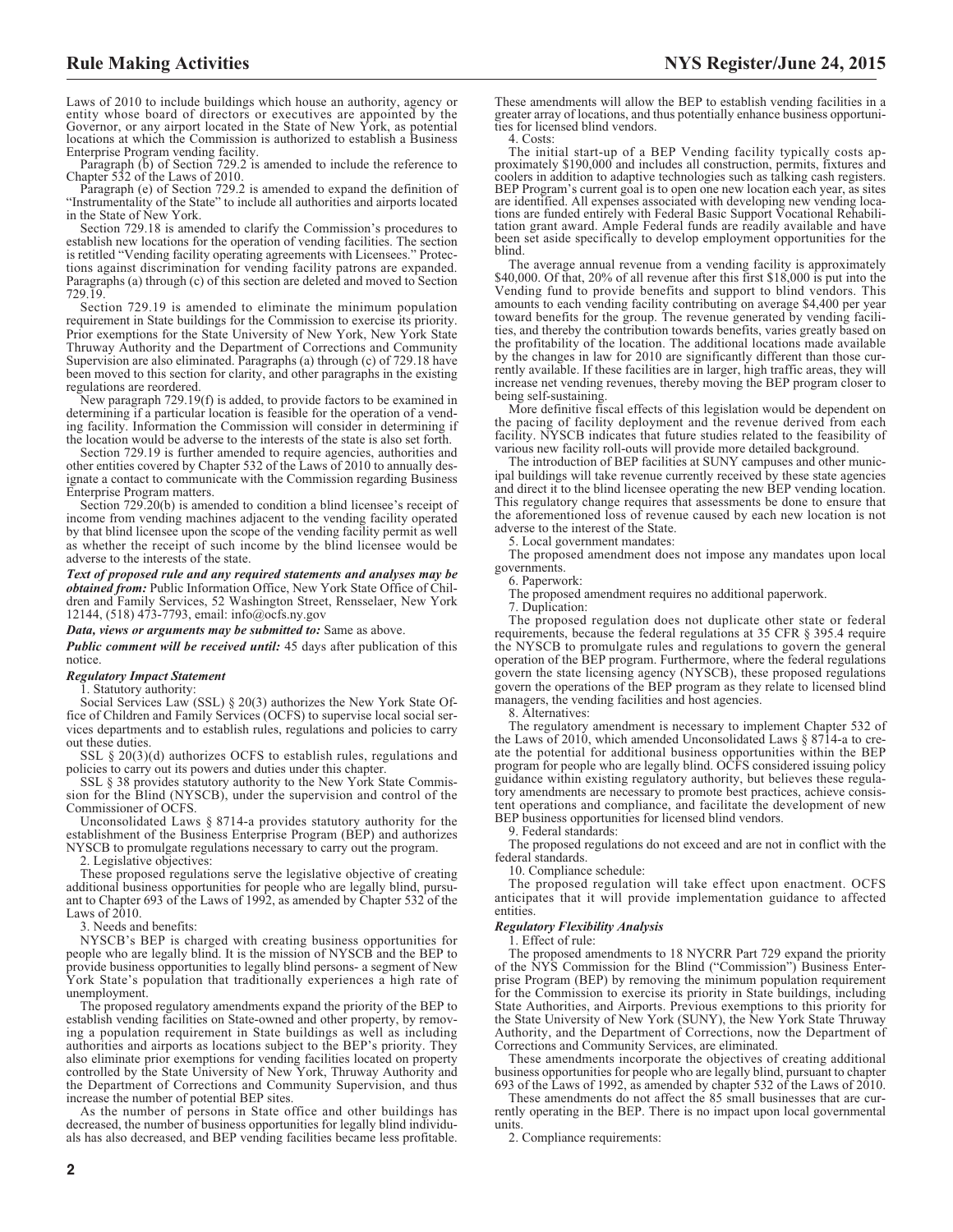This proposal imposes no new compliance requirements for small businesses or local governments.

3. Professional services:

No additional professional services are needed by small businesses or local governments to implement the proposed amendments.

4. Compliance costs:

There are no new compliance costs for small businesses and local governments imposed by the regulatory proposal. 5. Economic and technological feasibility:

Any affected small business or local government is anticipated to have the economic and technological ability to comply with the regulatory proposal.

6. Minimizing adverse impact:

The proposal is not anticipated to have any adverse impact upon small businesses and local governments.

7. Small business and local government participation: Since there is no adverse impact expected, we did not consult with local governments or small businesses.

#### *Rural Area Flexibility Analysis*

1. Types and estimated numbers of rural areas:

The proposed regulations have the potential to affect rural areas throughout the State, where correctional facilities, State University of New York colleges and universities, and New York State Thruway facilities are located, by facilitating the establishment of additional vending facilities to be operated by licensed blind managers at those locations. Cur-rently, there are several such locations in rural areas in New York State. The proposed regulations could also lead to the development of vending routes in rural areas, which are traditionally underserved. This regulatory proposal could increase business opportunities afforded to legally blind individuals in rural areas.

2. Reporting, recordkeeping and other compliance requirements; and professional services:

Any new businesses created by the implementation of these regulations would be held to the same standard of reporting, recordkeeping and other compliance requirements, and professional services as existing BEP businesses. There are no new reporting, recordkeeping and other compliance requirements, or professional services required by this regulatory proposal.

3. Costs:

The proposal imposes no new costs upon rural areas.

4. Minimizing adverse impact:

The proposal has no adverse impact.

5. Rural area participation:

Because there is no adverse impact on rural areas, there has not been participation by rural areas in promulgating these proposed regulations.

#### *Job Impact Statement*

Chapter 532 of the Laws of 2010 expanded the priority of the Commission for the Blind, Business Enterprise Program (BEP), to provide snack, food, vending and other services in state owned and leased properties. It is apparent from the nature and purpose of the regulatory proposal that it will not have a substantial adverse impact on jobs and employment opportunities. The proposed regulatory amendments are anticipated to create additional business opportunities for legally blind New York State residents and may result in additional federally funded staff positions within the BEP, and thus may have a positive impact on jobs and employment opportunities.

# **PROPOSED RULE MAKING NO HEARING(S) SCHEDULED**

#### **To Eliminate the Use of Restraint Solely to Prevent Property Damage in Residential Facilities for Children**

**I.D. No.** CFS-25-15-00005-P

PURSUANT TO THE PROVISIONS OF THE State Administrative Procedure Act, NOTICE is hereby given of the following proposed rule: *Proposed Action:* Amendment of section 441.17 of Title 18 NYCRR.

*Statutory authority:* Social Services Law, sections 20(3)(d) and 34(3)(f) **Subject:** To eliminate the use of restraint solely to prevent property damage in residential facilities for children.

*Purpose:* To eliminate the use of restraint solely to prevent property damage in residential facilities for children.

*Text of proposed rule:* Paragraph (2) of subdivision (a) of section 441.17 is amended to read as follows:

(2) Acute physical behavior means only that behavior which clearly indicates the intent to inflict physical injury upon oneself or others or to [destroy property] *otherwise jeopardize the safety of any person*.

*Text of proposed rule and any required statements and analyses may be obtained from:* Public Information Office, New York State Office of Children and Family Services, 52 Washington Street, Rensselaer, New York 12144, (518) 473-7793, email: [info@ocfs.ny.gov](mailto: info@ocfs.ny.gov)

*Data, views or arguments may be submitted to:* Same as above.

*Public comment will be received until:* 45 days after publication of this notice.

*Regulatory Impact Statement*

1. Statutory authority:

Section 20(3)(d) of the Social Services Law (SSL) authorizes the Office of Children and Family Services (OCFS) to establish rules and regulations to carry out its powers and duties pursuant to the provisions of the SSL.

Section  $34(3)(f)$  of the SSL requires the Commissioner of OCFS to establish regulations for the administration of public assistance and care within the State.

Section 462 of the SSL authorizes OCFS to promulgate regulations concerning standards for the care and treatment of children in residential facilities under the jurisdiction of OCFS.

2. Legislative objectives:

The proposed change to the regulations governing restraint of children in residential care in facilities licensed by OCFS is necessary in order to further the legislative objective that children in such residential facilities be safe and afforded appropriate care.

3. Needs and benefits:

The proposed change to the regulations governing restraint of children in residential care in facilities licensed by OCFS would revise the provision that defines the circumstances under which restraints could be employed. Currently, the regulations permit the use of restraint when a child's behavior shows an intent to inflict physical injury on him or herself or others, or to destroy property. The proposed change would eliminate the ability to use restraint where the child's behavior shows an intent to destroy property, and replace it with permission to use restraint where the child's behavior shows an intent to otherwise jeopardize the safety of any person.

This change is necessary because the use of a restraint is a significant and potentially dangerous intervention, and should be used only when absolutely necessary. When the regulation at issue was originally written decades ago, the use of restraint to protect property was generally accepted. That view has changed, and the current prevailing view in the child welfare field is that restraint should be used only when necessary to prevent injury or danger to the child or another person. The proposed change would reflect that evolution of approach.

It is important to note that, where the child's destruction of property results in injury or danger of injury to the child or others, restraint could still be used to prevent that result. The crisis management systems used in facilities that hold operating certificates from OCFS have long prohibited the use of restraint solely to prevent property damage, so the proposed change to the regulations will not cause a change in practice.

4. Costs:

The proposed regulatory changes are not expected to have an adverse fiscal impact on the authorized agencies operating residential facilities for children or on the social services districts. Because the crisis management systems used in facilities that hold operating certificates from OCFS have long prohibited the use of restraint solely to prevent property damage, the proposed change to the regulations will not cause a change in practice and will not result in any change in costs to the residential facilities that would be affected by the change.

5. Local government mandates:

The proposed regulations will not impose any additional mandates on social services districts. Because the crisis management systems used in facilities that hold operating certificates from OCFS have long prohibited the use of restraint solely to prevent property damage, the elimination of the authority to use restraint to avoid property damage would not change practice in such facilities. Only a few social services districts operate such facilities, and no new mandates would be imposed on them.

6. Paperwork:

The proposed regulations would impose no new paperwork requirements.

7. Duplication:

The proposed regulations do not duplicate any other State or federal requirements.

8. Alternatives:

The alternative to removing the authority to restrain children in residential care to prevent property damage would be to continue to allow such authority. In many cases, the activity that results in the danger of property damage would also endanger the child or other persons, so the change would not actually affect many situations. Where the only danger in the child's activity would be property damage, the potentially dangerous option of restraining the child should no longer be available, so maintaining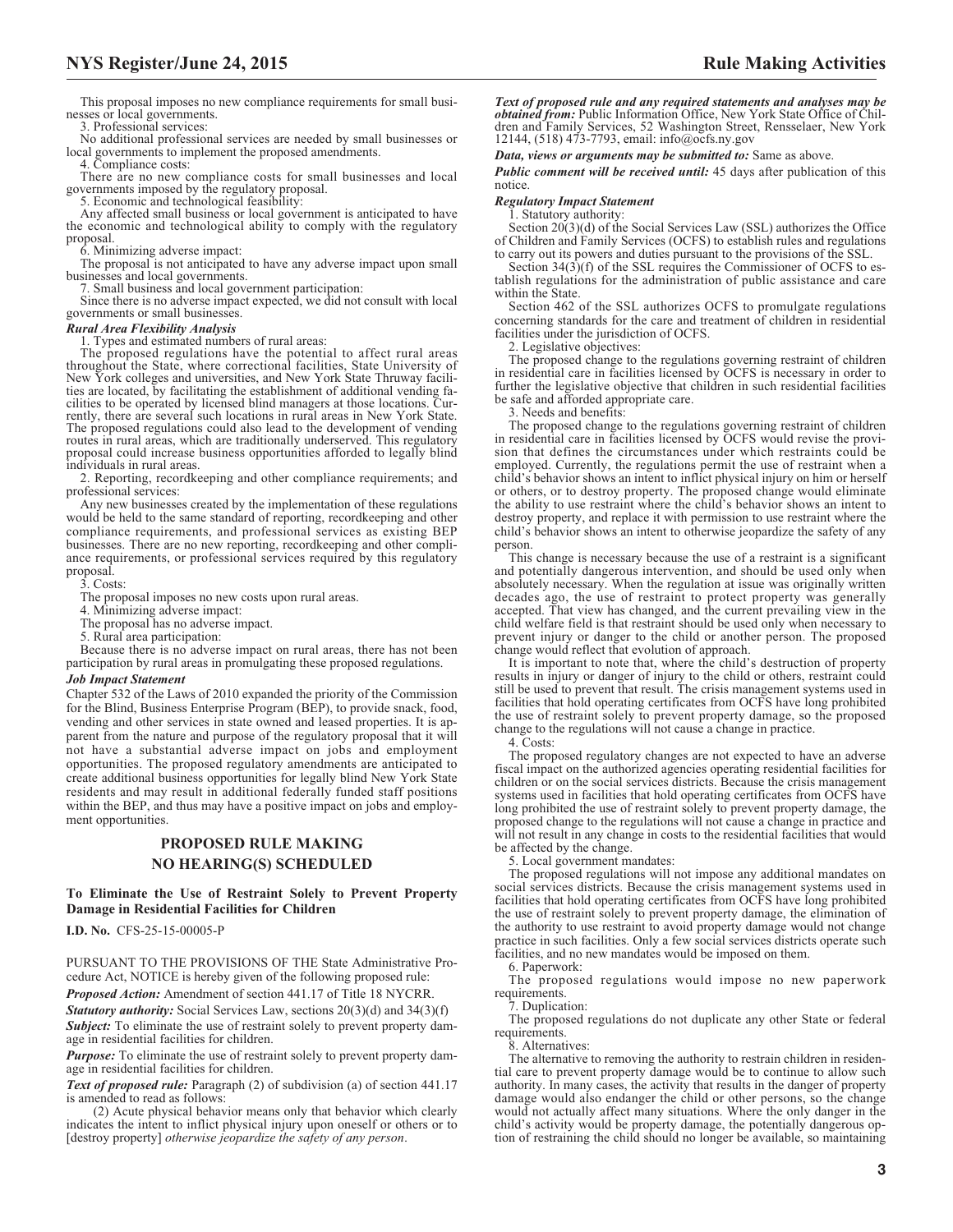that option is not consistent with providing the best protection of the safety of children and staff.

9. Federal standards:

The regulatory amendments do not conflict with any federal standards. 10. Compliance schedule:

The proposed rule would be effective upon adoption.

## *Regulatory Flexibility Analysis*

1. Types and estimated number of small businesses and local governments:

Social services districts and voluntary authorized agencies contracting with such social services districts to provide foster care services to children will be affected by the proposed regulations. There are 58 social services districts in New York and approximately 160 voluntary authorized agencies.

2. Reporting, recordkeeping and compliance requirements and professional services:

Authorized agencies are currently required to submit their agency's restraint policy to OCFS at least once every two years. The proposed changes to the restraint regulations would not change the frequency or content of the reporting requirement or create any new requirements.

3. Costs:

The proposed regulatory changes would not impose additional costs on regulated parties.

4. Economic and technological feasibility:

The proposed regulatory changes would not require any additional technology and should not have any adverse economic consequences for regulated parties.

5. Minimizing adverse impact:

The proposed changes to the regulations addressing when a child in residential care may be restrained would eliminate the threat of property damage as a basis for doing a restraint, but in practice the authorized agencies already refrain from using restraints purely to avoid property damage, so the change should have minimal impact.

6. Small business and local government participation:

Potential changes to the regulations governing use of restraints have been discussed on a number of occasions with representatives of social services districts, authorized agencies, and the Council of Family and Child Caring Agencies. Drafts of earlier versions of proposed changes were shared with them for review and comment. Their input was incorporated into the proposed regulations.

## *Rural Area Flexibility Analysis*

1. Types and estimated number of rural areas:

Social services districts in rural areas and voluntary authorized agencies contracting with such social services districts to provide foster care services to children will be affected by the proposed regulations. There are 44 social services districts in rural areas and approximately 100 authorized agencies in rural areas.

2. Reporting, recordkeeping and compliance requirements and professional services:

Authorized agencies are currently required to submit their agency's restraint policy to OCFS at least once every two years. The proposed changes to the restraint regulations would not change the frequency or content of the reporting requirement or create any new requirements.

3. Costs:

The proposed regulatory changes would not impose additional costs on regulated parties.

4. Minimizing adverse impact:

The proposed changes to the regulations addressing when a child in residential care may be restrained would eliminate the threat of property damage as a basis for doing a restraint, but in practice the authorized agencies already refrain from using restraints purely to avoid property damage, so the change should have minimal impact.

5. Rural area participation:

Potential changes to the regulations governing use of restraints have been discussed on a number of occasions with representatives of social services districts, authorized agencies, including those that serve rural communities, and the Council of Family and Child Caring Agencies. Drafts of earlier versions of proposed changes were shared with them for review and comment. Their input was incorporated into the proposed regulations.

#### *Job Impact Statement*

The proposed regulations are not expected to have a negative impact on jobs or employment opportunities in either public or private sector service providers. A full job statement has not been prepared for the proposed regulations as it is not anticipated that the proposed regulations will have any adverse impact on jobs or employment opportunities.

# **Department of Civil Service**

## **ERRATUM**

A Notice of Adoption, I.D. No. CVS-20-14-00003-A, pertaining to Jurisdictional Classification, published in the June 3, 2015 issue of the *State Register* inadvertently failed to include an assessment of written comments received on the proposed rule. The Department of Civil Service apologizes for any inconvenience this may have caused. The Assessment of Public Comment is published below in its entirety:

#### *Assessment of Public Comment*

At a public meeting held on April 8, 2014, the New York State Civil Service Commission amended Appendix 2 to 4 NYCCR by approving the placement of 230 positions of Empire Fellow in the non-competitive jurisdictional class. Following publication of the Notice of Proposed Rule Making, a public comment in opposition to the proposed rule amendment, dated June 30, 2014, was received from the New York State Public Employees Federation, AFL-CIO, (PEF).

Article V, section 6 of the State Constitution requires that appointments in the classified service of the State shall be "made according to merit and fitness, to be ascertained, as far as practicable, by examination which, as far as practicable, shall be competitive…" The Legislature has defined a number of exceptions where competitive examination in not practicable, such as contained in Civil Service Law section 42, which authorizes the filling of positions in the noncompetitive jurisdictional class. Non-competitive class positions typically require candidates to meet minimum qualifications consisting of academic credentials or training and/or relevant work experience.

Empire Fellow positions are two-year term-limited appointments for highly skilled professionals who possess a bachelor's degree or higher with three years of professional work experience and who demonstrate leadership capacity and a desire to make a significant contribution to enhancing New York State government operations. The Empire Fellows undertake special projects as assigned and report directly to State agency executive management or serve in the Office of Governor. Empire Fellows may be cycled through several different assignments during their fellowships and take part in a structured graduate-style training program focusing on areas of public administration/management including human resources, budgeting and community engagement/press relations.

PEF asserts that Fellows perform duties analogous to promotion-level competitive class positions such as Environmental Analyst 3 and Program Operations Specialist 5. PEF also claims, that based upon unverified anecdotal evidence, two Fellows had performed the same duties as competitive Senior Attorneys.

After review of the public comment, the State Civil Service Commission has determined to adopt the amendment as originally proposed. Commission decisions in such matters are based upon information provided by the appointing authority (here, the State Office of General Services), as well as comments from professional staff of the Department of Civil Service Divisions of Classification and Compensation and Staffing Services. Department staff advised the Commission that Fellows will work on highly sensitive and crossfunctional matters for agency heads and the Executive Chamber. The variety and nature of these projects are not amenable to competitive examinations, which may be limited to specific career-oriented test rubrics.

The promotion-level competitive class titles cited in PEF's comment reference certain analytical and policy development duties in narrow fields, but these titles remain fundamentally distinct from the role of the Fellows program, which is intended to introduce and cultivate future generalist managers and leaders from outside of State service. As such, Fellows must enter State government at a relatively high level, rather than progressing through a competitive career ladder of successive promotion examinations. Further, the Fellows serve two-year term appointments and do not expect and cannot obtain tenure that ordinarily accompanies a permanent appointment from an eligible list established after a competitive examination.

Therefore, the unique and varied duties, high-level reporting relationships of the positions, along with the personal characteristics required of successful candidates and the limited nature of the appointments, render competitive examination impracticable for Empire Fellow positions. Candidates' merit and fitness can be properly assessed through a non-competitive evaluation, which includes established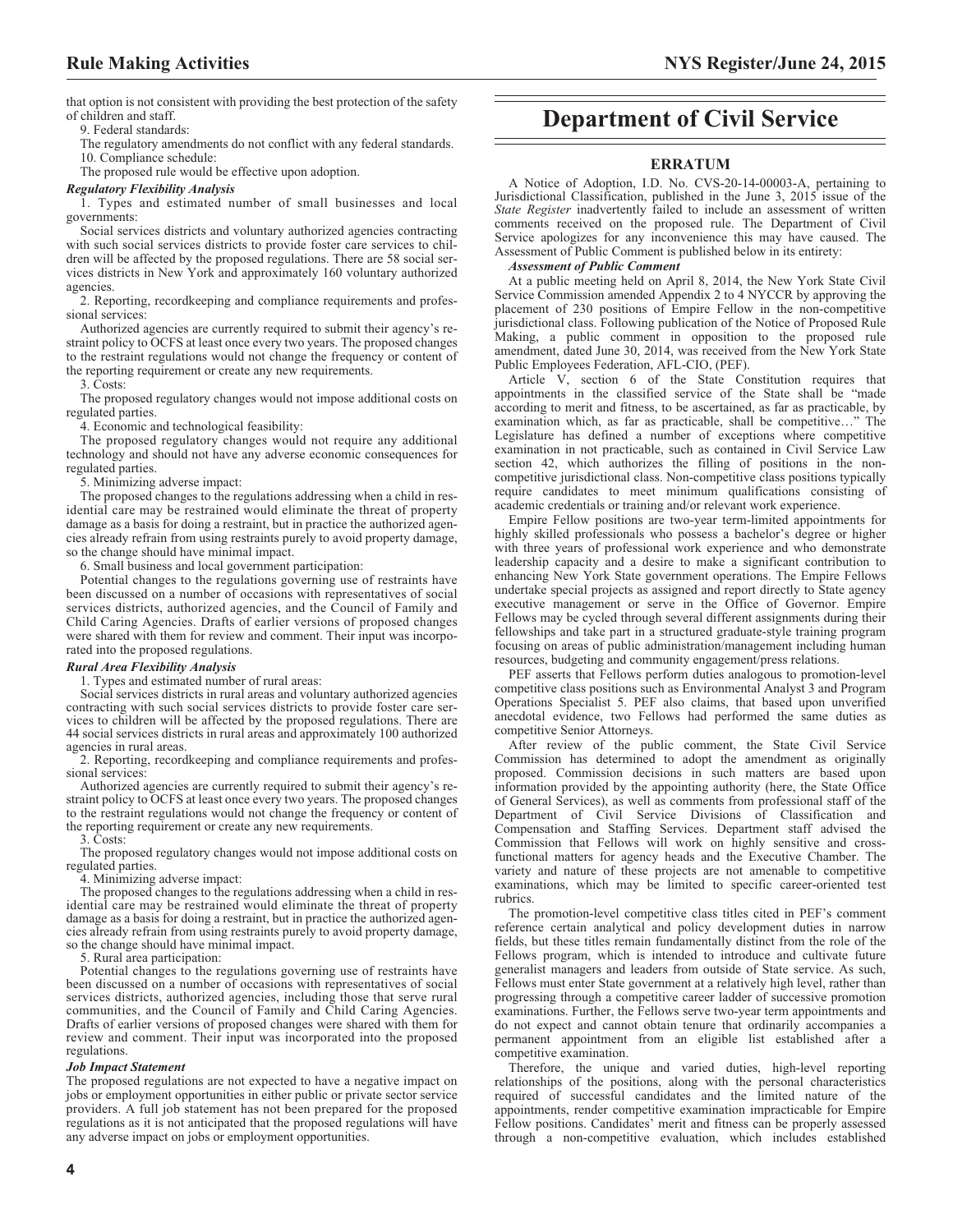minimum qualifications and a rigorous selection process featuring individualized resume reviews. Accordingly, the Commission continues to find that the Empire Fellow positions belong in the non-competitive jurisdictional class and the subject amendment to Appendix 2 of 4 NYCRR has been approved for final adoption.

# **Division of Criminal Justice Services**

# **NOTICE OF ADOPTION**

**Statement of Purpose for Medical and Physical Fitness Standards and Procedures for Police Officer Candidates**

**I.D. No.** CJS-13-15-00023-A **Filing No.** 460 **Filing Date:** 2015-06-04 **Effective Date:** 2015-06-24

PURSUANT TO THE PROVISIONS OF THE State Administrative Procedure Act, NOTICE is hereby given of the following action:

*Action taken:* Amendment of section 6000.2(b) of Title 9 NYCRR.

*Statutory authority:* Executive Law, sections 837(13) and 840(2)

*Subject:* Statement of purpose for medical and physical fitness standards and procedures for police officer candidates.

*Purpose:* To clarify the purpose for the physical fitness standards for police officer candidates.

*Text or summary was published* in the April 1, 2015 issue of the Register, I.D. No. CJS-13-15-00023-P.

*Final rule as compared with last published rule:* No changes.

*Text of rule and any required statements and analyses may be obtained from:* Rosemarie Hewig, Esq., Division of Criminal Justice Services, 80 South Swan Street, Albany, New York 12210, (518) 457-2409, email: Rosemarie.hewig@dcjs.ny.gov

*Assessment of Public Comment*

The agency received no public comment.

# **Department of Economic Development**

# **EMERGENCY RULE MAKING**

#### **START-UP NY Program**

**I.D. No.** EDV-25-15-00002-E **Filing No.** 452 **Filing Date:** 2015-06-03 **Effective Date:** 2015-06-03

PURSUANT TO THE PROVISIONS OF THE State Administrative Procedure Act, NOTICE is hereby given of the following action:

*Action taken:* Addition of Part 220 to Title 5 NYCRR.

*Statutory authority:* Economic Development Law, art. 21; sections 435- 36; L. 2013, ch. 68

*Finding of necessity for emergency rule:* Preservation of general welfare. *Specific reasons underlying the finding of necessity:* On June 24, 2013, Governor Andrew Cuomo signed into law the SUNY Tax-free Areas to Revitalize and Transform UPstate New York (START-UP NY) program, which offers an array of tax benefits to eligible businesses and their employees that locate in facilities affiliated with New York universities and colleges. The START-UP NY program will leverage these tax benefits to attract innovative start-ups and high tech industries to New York so as to create jobs and promote economic development.

Regulatory action is required to implement the START-UP NY

program. The legislation creating the START-UP NY program delegated to the Department of Economic Development the establishment of procedures for the implementation and execution of the START-UP NY program. Without regulatory action by the Department of Economic Development, procedures will not be in place to accept applications from institutions of higher learning desiring to create Tax-Free Areas, or businesses wishing to participate in the START-UP NY program.

Adoption of this rule will enable the State to begin accepting applications from businesses to participate in the START-UP NY program, and represent a step towards the realization of the strategic objectives of the START-UP NY program: attracting and retaining cutting-edge start-up companies, and positioning New York as a global leader in high tech industries.

*Subject:* START-UP NY Program.

*Purpose:* Establish procedures for the implementation and execution of START-UP NY.

*Substance of emergency rule:* START-UP NY is a new program designed to stimulate economic development and promote employment of New Yorkers through the creation of tax-free areas that bring together educational institutions, innovative companies, and entrepreneurial investment.

1) The regulation defines key terms, including: "business in the formative stage," "campus," "competitor," "high tech business," "net new job," "new business," and "underutilized property."

2) The regulation establishes that the Commissioner shall review and approve plans from State University of New York (SUNY) colleges, City University of New York (CUNY) colleges, and community colleges seeking designation of Tax-Free NY Areas, and report on important aspects of the START-UP NY program, including eligible space for use as Tax-Free Areas and the number of employees eligible for personal income tax benefits.

3) The regulation creates the START-UP NY Approval Board, composed of three members appointed by the Governor, Speaker of the Assembly and Temporary President of the Senate, respectively. The START-UP NY Approval Board reviews and approves plans for the creation of Tax-Free NY Areas submitted by private universities and colleges, as well as certain plans from SUNY colleges, CUNY colleges, and community colleges, and designates Strategic State Assets affiliated with eligible New York colleges or universities. START-UP NY Approval Board members may designate representatives to act on their behalf during their absence. START-UP NY Approval Board members must remain disinterested, and recuse themselves where appropriate.

4) The regulation establishes eligibility criteria for Tax-Free Areas. Eligibility of vacant land and space varies based on whether it is affiliated with a SUNY college, CUNY college, community college, or private college, and whether the land or space in question is located upstate, downstate, or in New York City. The regulation prohibits any allocation of land or space that would result in the closure or relocation of any program or service associated with a university or college that serves students, faculty, or staff.

5) The regulation establishes eligibility requirements for businesses to participate in the START-UP program, and enumerates excluded industries. To be eligible, a business must: be a new business to the State at the time of its application, subject to exceptions for NYS incubators, businesses restoring previously relocated jobs, and businesses the Commissioner has determined will create net new jobs; comply with applicable worker protection, environmental, and tax laws; align with the academic mission of the sponsoring institution (the Sponsor); demonstrate that it will create net new jobs in its first year of operation; and not be engaged in the same line of business that it conducted at any time within the last five years in New York without the approval of the Commissioner. Businesses locating downstate must be in the formative stages of development, or engaged in a high tech business. To remain eligible, the business must, at a minimum, maintain net new jobs and the average number of jobs that existed with the business immediately before entering the program.

6) The regulation describes the application process for approval of a Tax-Free Area. An eligible institution may submit a plan to the Commissioner identifying land or space to be designated as a Tax-Free Area. This plan must: identify precisely the location of the applicable land or space; describe business activities to be conducted on the land or space; establish that the business activities in question align with the mission of the institution; indicate how the business would generate positive community and economic benefits; summarize the Sponsor's procedures for attracting businesses; include a copy of the institution's conflict of interest guidelines; attest that the proposed Tax-Free Area will not jeopardize or conflict with any existing tax-exempt bonds used to finance the Sponsor; and certify that the Sponsor has not relocated or eliminated programs serving students, faculty, or staff to create the vacant land. Applications by private institutions require approval by both the Commissioner and START-UP NY Approval Board. The START-UP NY Approval Board is to approve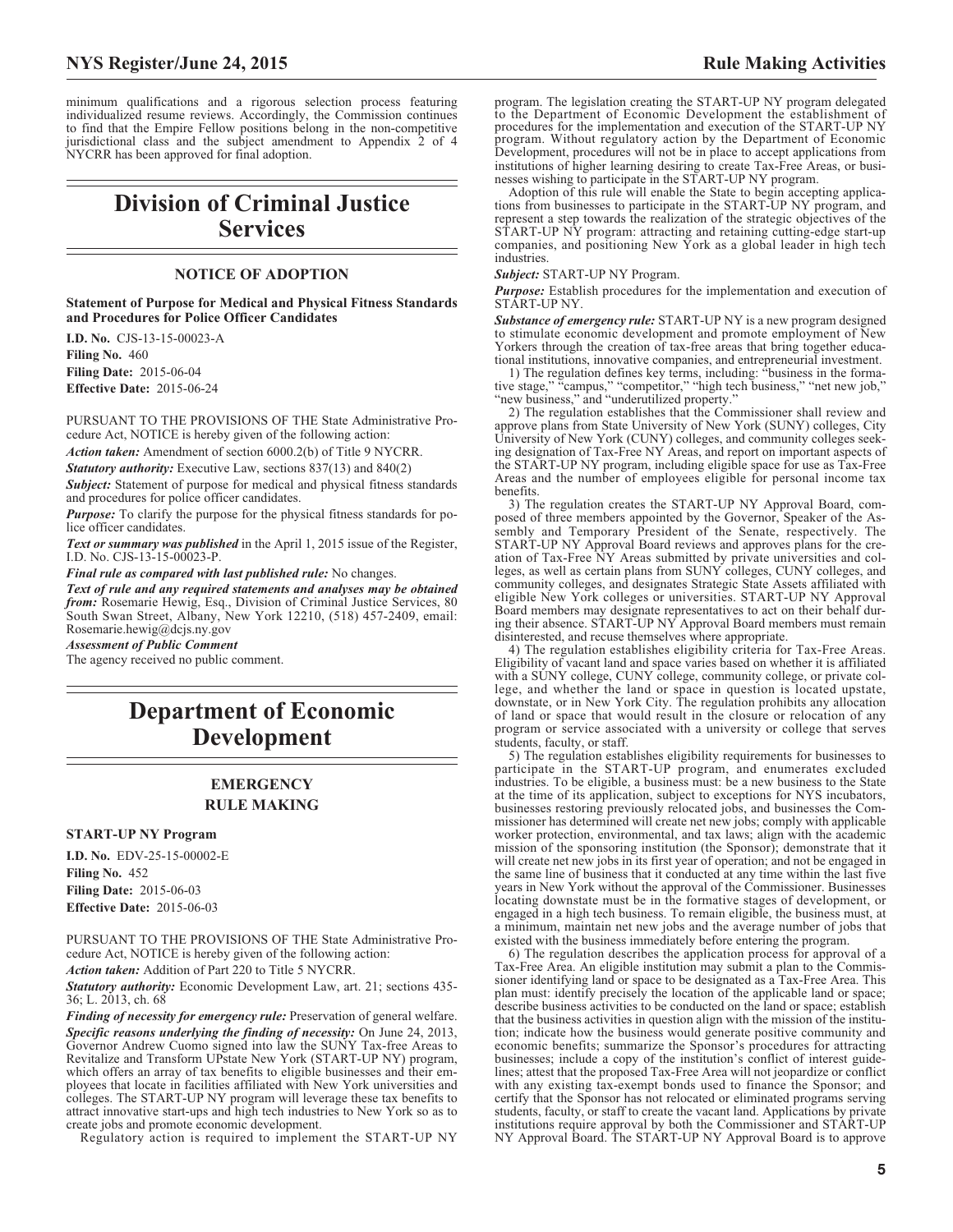applications so as to ensure balance among rural, urban and suburban areas throughout the state.

7) A sponsor applying to create a Tax-Free Area must provide a copy of its plan to the chief executive officer of any municipality in which the proposed Tax-Free Area is located, local economic development entities, the applicable university or college faculty senate, union representatives and the campus student government. Where the plan includes land or space outside of the campus boundaries of the university or college, the institution must consult with the chief executive officer of any municipality in which the proposed Tax-Free Area is to be located, and give preference to underutilized properties identified through this consultation. The Commissioner may enter onto any land or space identified in a plan, or audit any information supporting a plan application, as part of his or her duties in administering the START-UP program.

8) The regulation provides that amendments to approved plans may be made at any time through the same procedures as such plans were originally approved. Amendments that would violate the terms of a lease between a sponsor and a business in a Tax-Free Area will not be approved. Sponsors may amend their plans to reallocate vacant land or space in the case that a business, located in a Tax-Free Area, is disqualified from the program but elects to remain on the property.

9) The regulation describes application and eligibility requirements for businesses to participate in the START-UP program. Businesses are to submit applications to sponsoring universities and colleges by 12/31/20. An applicant must: (1) authorize the Department of Labor (DOL) and Department of Taxation and Finance (DTF) to share the applicant's tax information with the Department of Economic Development (DED); (2) allow DED to monitor the applicant's compliance with the START-UP program; (3) provide to DED, upon request, information related to its business organization, tax returns, investment plans, development strategy, and non-competition with any businesses in the community but outside of the Tax-Free Area; (4) certify efforts to ascertain that the business would not compete with another business in the same community but outside the Tax-Free Area, including an affidavit that notice regarding the application was published in a daily publication no fewer than five consecutive days; (5) include a statement of performance benchmarks as to new jobs to be created through the applicant's participation in START-UP; (6) provide a statement of consequences for non-conformance with the performance benchmarks, including proportional recovery of tax benefits when the business fails to meet job creation benchmarks in up to three years of a ten-year plan, and removal from the program for failure to meet job creation benchmarks in at least four years of a ten-year plan; (7) identify information submitted to DED that the business deems confidential, proprietary, or a trade secret. Sponsors forward applications deemed to meet eligibility requirements to the Commissioner for further review. The Commissioner shall reject any application that does not satisfy the START-UP program eligibility requirements or purpose, and provide written notice of the rejection to the Sponsor. The Commissioner may approve an application anytime after receipt; if the Commissioner approves the application, the business applicant is deemed accepted into the START-UP NY Program and can locate to the Sponsor's Tax-Free NY Area. Applications not rejected will be deemed accepted after sixty days. The Commissioner is to provide documentation of acceptance to successful applicants.

10) The regulation allows a business to amend a successful application at any time in accordance with the procedure of its original application. No amendment will be approved that would contain terms in conflict with a lease between a business and a SUNY college when the lease was included in the original application.

11) The regulation permits a business that has been rejected from the START-UP program to locate within a Tax-Free Area without being eligible for START-UP program benefits, or to reapply within sixty days via a written request identifying the reasons for rejection and offering verified factual information addressing the reasoning of the rejection. Failure to reapply within sixty days waives the applicant's right to resubmit. Upon receipt of a timely resubmission, the Commissioner may use any resources to assess the claim, and must notify the applicant of his or her determination within sixty days. Disapproval of a reapplication is final and non-appealable.

12) With respect to audits, the regulation requires businesses to provide access to DED, DTF, and DOL to all records relating to facilities located in Tax-Free Areas at a business location within the State during normal business hours. DED, DTF, and DOL are to take reasonable steps to prevent public disclosure of information pursuant to Section 87 of the Public Officers Law where the business has timely informed the appropriate officials, the records in question have been properly identified, and the request is reasonable.

13) The regulation provides for the removal of a business from the program under a variety of circumstances, including violation of New York law, material misrepresentation of facts in its application to the START-UP program, or relocation from a Tax-Free Area. Upon removing

a business from the START-UP program, the Commissioner is to notify the business and its Sponsor of the decision in writing. This removal notice provides the basis for the removal decision, the effective removal date, and the means by which the affected business may appeal the removal decision. A business shall be deemed served three days after notice is sent. Following a final decision, or waiver of the right to appeal by the business, DED is to forward a copy of the removal notice to DTF, and the business is not to receive further tax benefits under the START-UP program.

14) To appeal removal from the START-UP program, a business must send written notice of appeal to the Commissioner within thirty days from the mailing of the removal notice. The notice of appeal must contain specific factual information and all legal arguments that form the basis of the appeal. The appeal is to be adjudicated in the first instance by an appeal officer who, in reaching his or her decision, may seek information from outside sources, or require the parties to provide more information. The appeal officer is to prepare a report and make recommendations to the Commissioner. The Commissioner shall render a final decision based upon the appeal officer's report, and provide reasons for any findings of fact or law that conflict with those of the appeal officer.

15) With regard to disclosure authorization, businesses applying to participate in the START-UP program authorize the Commissioner to disclose any information contained in their application, including the projected new jobs to be created.

16) In order to assess business performance under the START-UP program, the Commissioner may require participating businesses to submit annual reports within thirty days at the end of their taxable year describing the businesses' continued satisfaction of eligibility requirements, jobs data, an accounting of wages paid to employees in net new jobs, and any other information the Commissioner may require. The Commissioner shall prepare annual reports on the START-UP program for the Governor and publication on the DED website, beginning April 1, 2015. Information contained in businesses' annual reports may be published in these reports or otherwise disseminated.

17) The Freedom of Information Law is applicable to the START-UP program, subject to disclosure waivers to protect certain proprietary information submitted in support of an application to the START-UP program.

18) All businesses must keep relevant records throughout their participation in the START-UP program, plus three years. DED has the right to inspect all such documents upon reasonable notice.

19) If the Commissioner determines that a business has acted fraudulently in connection with its participation in the START-UP program, the business shall be immediately terminated from the program, subject to criminal penalties, and liable for taxes that would have been levied against the business during the current year.

20) The regulation requires participating universities and colleges to maintain a conflict of interest policy relevant to issues that may arise during the START-UP program, and to report violations of said policies to the Commissioner for publication.

*This notice is intended* to serve only as an emergency adoption, to be valid for 90 days or less. This rule expires August 31, 2015.

*Text of rule and any required statements and analyses may be obtained from:* Phillip Harmonick, New York State Department of Economic Development, 625 Broadway, Albany, New York 12207, (518) 292-5112, email: pharmonick@esd.ny.gov

#### *Regulatory Impact Statement*

STATUTORY AUTHORITY:

Chapter 68 of the Laws of 2013 requires the Commissioner of Economic Development to promulgate rules and regulations to establish procedures for the implementation and execution of the SUNY Tax-free Areas to Revitalize and Transform UPstate New York program (START-UP NY). These procedures include, but are not limited to, the application processes for both academic institutions wishing to create Tax-Free NY Areas and businesses wishing to participate in the START-UP NY program, standards for evaluating applications, and any other provisions the Commissioner deems necessary and appropriate.

LEGISLATIVE OBJECTIVES:

The proposed rule is in accord with the public policy objectives the New York State Legislature sought to advance by enacting the START-UP NY program, which provides an incentive to businesses to locate critical high-tech industries in New York State as opposed to other competitive markets in the U.S. and abroad. It is the public policy of the State to establish Tax-Free Areas affiliated with New York universities and colleges, and to afford significant tax benefits to businesses, and the employees of those businesses, that locate within these Tax-Free Areas. The tax benefits are designed to attract and retain innovative start-ups and high-tech industries, and secure for New York the economic activity they generate. The proposed rule helps to further such objectives by establishing the application process for the program, clarifying the nature of eligible busi-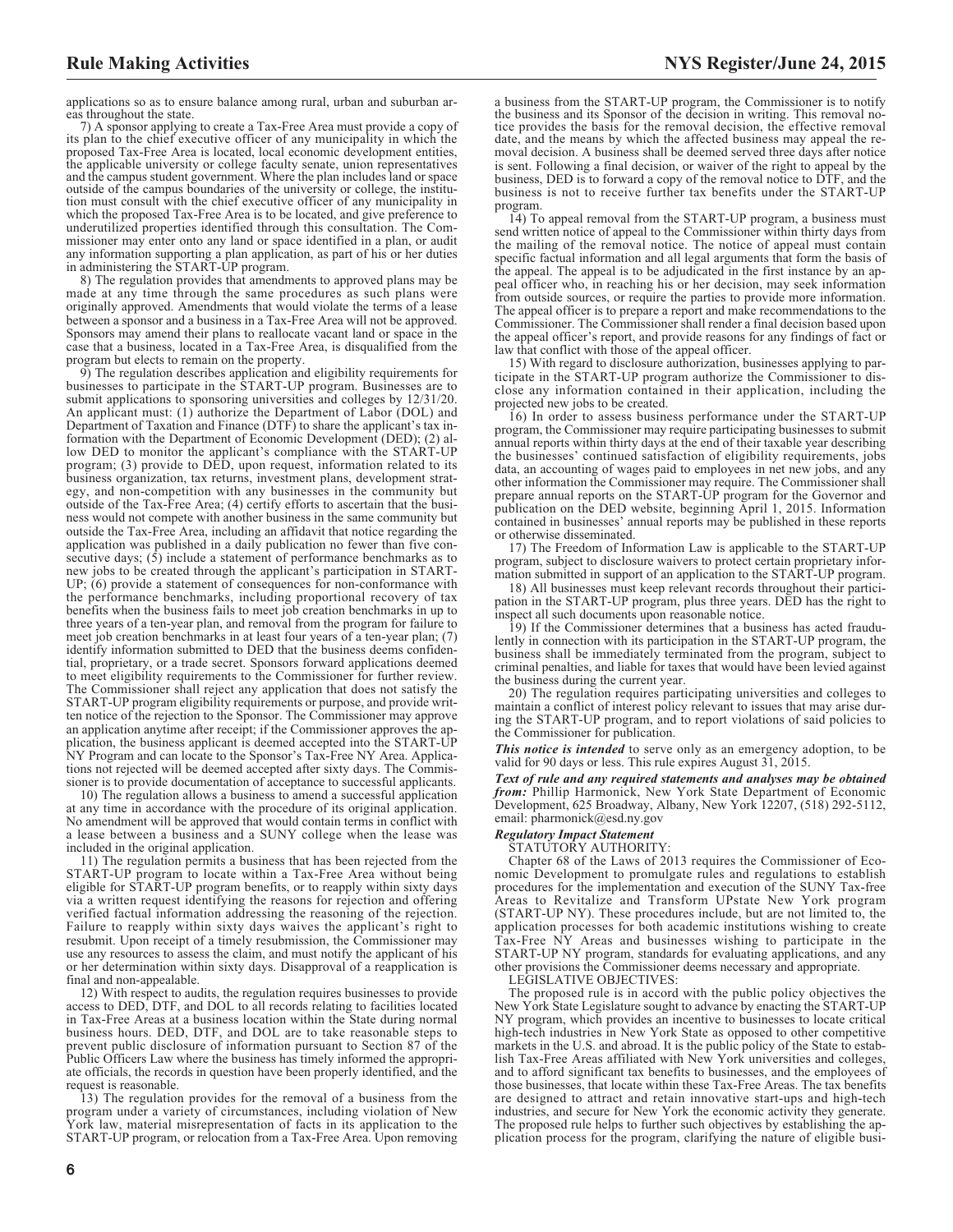nesses and facilities, and describing key provisions of the START-UP NY program.

NEEDS AND BENEFITS:

The emergency rule is necessary in order to implement the statute contained in Article 21 of the Economic Development Law, creating the START-UP NY program. The statute directs the Commissioner of Economic Development to establish procedures for the implementation and

execution of the START-UP NY program. Upstate New York has faced longstanding economic challenges due in part to the departure of major business actors from the region. This divestment from upstate New York has left the economic potential of the region unrealized, and left many upstate New Yorkers unemployed.

START-UP NY will promote economic development and job creation in New York, particularly the upstate region, through tax benefits conditioned on locating business facilities in Tax-Free NY Areas. Attracting start-ups and high-tech industries is critical to restoring the economy of upstate New York, and to positioning the state as a whole to be competitive in a globalized economy. These goals cannot be achieved without first establishing procedures by which to admit businesses into the START-UP NY program.

The proposed regulation establishes procedures and standards for the implementation of the START-UP program, especially rules for the creation of Tax-Free NY Areas, application procedures for the admission of businesses into the program, and eligibility requirements for continued receipt of START-UP NY benefits for admitted businesses. These rules allow for the prompt and efficient commencement of the START-UP NY program, ensure accountability of business participants, and promote the general welfare of New Yorkers.

COSTS:

I. Costs to private regulated parties (the business applicants): None. The proposed regulation will not impose any additional costs to eligible business applicants.

II. Costs to the regulating agency for the implementation and continued administration of the rule: None.

III. Costs to the State government: None.

IV. Costs to local governments: None.

LOCAL GOVERNMENT MANDATES:

The rule establishes certain property tax benefits for businesses locating in Tax-Free NY Areas that may impact local governments. However, as described in the accompanying statement in lieu of a regulatory flexibility analysis for small businesses and local governments, the program is expected to have a net-positive impact on local government.

PAPERWORK:

The rule establishes application and eligibility requirements for Tax-Free NY Areas proposed by universities and colleges, and participating businesses. These regulations establish paperwork burdens that include materials to be submitted as part of applications, documents that must be submitted to maintain eligibility, and information that must be retained for auditing purposes.

DUPLICATION:

The proposed rule will create a new section of the existing regulations of the Commissioner of Economic Development, Part 220 of 5 NYCRR. Accordingly, there is no risk of duplication in the adoption of the proposed rule.

#### ALTERNATIVES:

No alternatives were considered in regard to creating a new regulation in response to the statutory requirement. The regulation implements the statutory requirements of the START-UP NY program regarding the application process for creation of Tax-Free NY Areas and certification as an eligible business. This action is necessary in order to clarify program participation requirements and is required by the legislation establishing the START-UP NY program.

FEDERAL STANDARDS:

There are no federal standards applicable to the START-UP NY program; it is purely a State program that offers tax benefits to eligible businesses and their employees. Therefore, the proposed rule does not exceed any federal standard.

COMPLIANCE SCHEDULE:

The affected State agency (Department of Economic Development) and the business applicants will be able to achieve compliance with the regulation as soon as it is implemented.

#### *Regulatory Flexibility Analysis*

Participation in the START-UP NY program is entirely at the discretion of qualifying business that may choose to locate in Tax-Free NY Areas. Neither statute nor the proposed regulations impose any obligation on any business entity to participate in the program. Rather than impose burdens on small business, the program is designed to provide substantial tax benefits to start-up businesses locating in New York, while providing protections to existing businesses against the threat of tax-privileged start-up companies locating in the same community. Local governments

may not be able to collect tax revenues from businesses locating in certain Tax-Free NY Areas. However, the regulation is expected to have a netpositive impact on local governments in light of the substantial economic activity associated with businesses locating their facilities in these communities.

Because it is evident from the nature of the proposed rule that it will have a net-positive impact on small businesses and local government, no further affirmative steps were needed to ascertain that fact and none were taken. Accordingly, a regulatory flexibility analysis for small businesses and local government is not required and one has not been prepared.

## *Rural Area Flexibility Analysis*

The START-UP NY program is open to participation from any business that meets the eligibility requirements, and is organized as a corporation, partnership, limited liability company, or sole proprietorship. A business's decision to locate its facilities in a Tax-Free NY Area associated with a rural university or college would be no impediment to participation; in fact, START-UP NY allocates space for Tax-Free NY Areas specifically to the upstate region which contains many of New York's rural areas. Furthermore, START-UP NY specifically calls for the balanced allocation of space for Tax-Free NY Areas between eligible rural, urban, and suburban areas in the state. Thus, the regulation will not have a substantial adverse economic impact on rural areas, and instead has the potential to generate significant economic activity in upstate rural areas designated as Tax-Free NY Areas. Accordingly, a rural flexibility analysis is not required and one has not been prepared.

#### *Job Impact Statement*

The regulation establishes procedures and standards for the administration of the START-UP NY program. START-UP NY creates tax-free areas designed to attract innovative start-ups and high-tech industries to New York so as to stimulate economic activity and create jobs. The regulation will not have a substantial adverse impact on jobs and employment opportunities; rather, the program is focused on creating jobs. Because it is evident from the nature of the rulemaking that it will have either no impact or a positive impact on job and employment opportunities, no further affirmative steps were needed to ascertain that fact and none were taken. Accordingly, a job impact statement is not required and one has not been prepared.

# **Department of Financial Services**

## **NOTICE OF ADOPTION**

#### **Regulation of the Conduct of Virtual Currency Businesses**

**I.D. No.** DFS-29-14-00015-A **Filing No.** 505 **Filing Date:** 2015-06-10 **Effective Date:** 2015-06-24

PURSUANT TO THE PROVISIONS OF THE State Administrative Procedure Act, NOTICE is hereby given of the following action:

*Action taken:* Addition of Part 200 to Title 23 NYCRR.

*Statutory authority:* Financial Services Law, sections 102, 104, 201, 202, 206, 301, 302, 303, 304-a, 305, 306, 309, 404 and 408; Banking Law, sections 10, 14, 36, 37, 39, 40, 44, 44-a, 78, 128, 225-a, 600, 601-a and 601-b; and Executive Law, section 63

**Subject:** Regulation of the conduct of virtual currency businesses.

*Purpose:* Regulate retail-facing virtual currency business activity in order to protect New York consumers and users and ensure the safety and soundness of New York licensed providers of virtual currency products and services.

*Substance of final rule:* The following is a summary of the proposed regulation:

Section 200.1, "Introduction," sets forth the statutory authority for the rule.

Section 200.2, "Definitions," defines terms used throughout the proposed regulation. Most significantly this Section defines "virtual currency" and "virtual currency business activity" and specifies conduct that is not covered by the proposed regulation.

Section 200.3, "License," prohibits any Person from engaging in virtual currency business activity without a license.

Section 200.4, "Application," sets forth the information to be included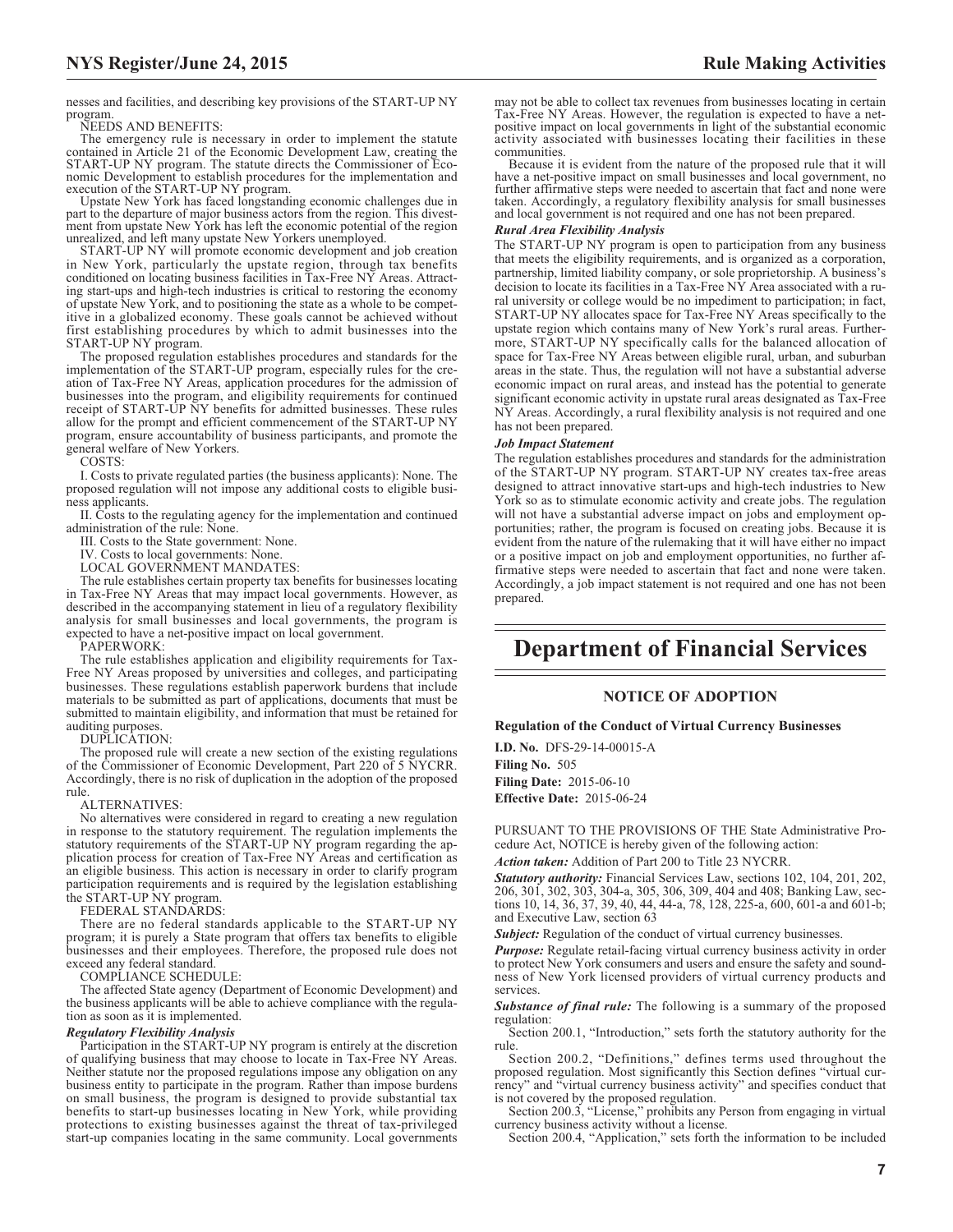in a prospective licensee's application and provides for the granting of a

conditional license, in certain circumstances. Section 200.5, "Application fees," requires applicants to pay an application fee of \$5000.00 to the Department of Financial Services (the "Department") and provides that licensees may need to pay fees for the processing of additional applications related to the license.

Section 200.6, "Action by superintendent," provides for the superinten-dent to approve or deny an application and, if approved, to suspend or

revoke a license on specified grounds after a hearing. Section 200.7, "Compliance," requires licensees to comply with all ap-plicable federal and state law, designate a compliance officer, and maintain

and enforce various written compliance policies. Section 200.8, "Capital requirements," requires that licensees maintain minimum amounts of capital as determined by the superintendent based on a number of factors.

Section 200.9, "Custody and protection of customer assets," requires licensees to establish a bond or trust account for the benefit of their customers, requires licensees to hold virtual currency in the same type and amount as any virtual currency owed by the licensee, and prohibits

licensees from encumbering customer assets. Section 200.10, "Material change to business," requires licensees to seek prior approval by written application to introduce a materially new, or materially change an existing, product or service.

Section 200.11, "Change of control; mergers and acquisitions," requires licensees to seek prior approval by written application before executing a

change of control or merger or acquisition. Section 200.12, "Books and records," requires licensees to maintain certain records pertaining to each transaction and make such records available to the Department upon request.

Section 200.13, "Examinations," requires licensees to permit the superintendent to examine the licensee, including the licensee's books and records, at least once every two years and to make special investigations as deemed necessary by the superintendent.

Section 200.14, "Reports and financial disclosures," requires licensees to file quarterly financial statements and audited annual financial statements, to make special reports upon request, and to notify the Department upon discovery of any breach of law or upon a proposed change to the methodology used to calculate the value of virtual currency in fiat currency.

Section 200.15, "Anti-money laundering program," requires licensees to establish and implement an anti-money laundering program, which includes customer identification and transaction monitoring, to maintain records, and to make reports as required by applicable federal anti-money laundering law.

Section 200.16, "Cyber security program," requires licensees to design a cyber security program and written policy, designate a chief information security officer, make reports, and conduct audits.

Section 200.17, "Business continuity and disaster recovery," requires licensees to establish and maintain a written business continuity and disaster recovery plan to address disruptions to normal business operations.

Section 200.18, "Advertising and marketing," requires licensees to display a legend regarding its licensure by the Department, maintain all advertising and marketing materials, comply with all applicable federal and state disclosure requirements, and not make any false or misleading representations or omissions.

Section 200.19, "Consumer protection," requires licensees to disclose material risks and terms and conditions to customers and to establish an anti-fraud policy.

Section 200.20, "Complaints," requires licensees to disclose the licensee's and the Department's contact information and other information pertaining to the resolution of complaints.

Section 200.21, "Transitional period," requires Persons already engaged in virtual currency business activity to apply for a license with the Department within 45 days of the effective date of the regulation.

Section 200.22, "Severability," states that in the event a specific provision of the regulation is adjudged invalid, such judgment will not impair the validity of the remainder of the regulation.

*Final rule as compared with last published rule:* Nonsubstantive changes were made in sections 200.2, 200.10, 200.11, 200.13, 200.14, 200.15 and 200.19.

#### *Revised rule making(s) were previously published in the State Register on* February 25, 2015.

*Text of rule and any required statements and analyses may be obtained from:* Dana Syracuse - Office of General Counsel, New York State Department of Financial Services, 1 State Street, New York, NY 10004, (212) 709-1663, email: VCLicenseQuestions@dfs.ny.gov

*Revised Regulatory Impact Statement, Regulatory Flexibility Analysis, Rural Area Flexibility Analysis and Job Impact Statement*

A Revised Regulatory Impact Statement, Regulatory Flexibility Analysis, Rural Area Flexibility Analysis and Job Impact Statement is not required because the revisions to the proposed regulation do not change the substance or conclusions set forth in the previously published Regulatory Impact Statement, Regulatory Flexibility Analysis, Rural Area Flexibility Analysis and Job Impact Statement.

#### *Initial Review of Rule*

As a rule that requires a RFA, RAFA or JIS, this rule will be initially reviewed in the calendar year 2018, which is no later than the 3rd year after the year in which this rule is being adopted.

#### *Assessment of Public Comment*

The New York State Department of Financial Services (the "Department") initially released proposed rule 23 NYCRR 200 in July 2014 and received over 3700 comments to that proposed rulemaking from virtual currency businesses, other financial services businesses, merchants, retailers, researchers, academics, policy centers, governmental agencies, and private individuals. Every comment was processed and considered by the Department and in February 2015 the Department issued a revised proposed rule 23 NYCRR 200, which incorporated a number of substantial changes made in response to those comments. In response to that revised proposed rulemaking the Department received more than 30 substantive comments from many of the same commenters. Many commenters addressed more than one provision of the proposed regulation, and several requested specific changes. The Department has processed and considered every comment and has made several clarifications to the regulation. This summary is intended to provide an overview of the categories of comments received by the Department, the clarifications the Department has made to the proposed regulation in response to those comments, and, where applicable, the reasons for not making additional changes or clarifications.

The Department received comments concerning the potentially broad applicability of the exemption provided to gift card programs. In response, the Department now uses the term "Prepaid Card" instead of "Gift Card" and amended the definition of that term to clarify that the exemption only applies to cards that are issued and redeemable for fiat currency. (Section 200.2)

Some commenters have expressed concern that licensees should not be required to seek approval from the Department prior to making changes to their business or introducing new products. Commenters have stated that this requirement is burdensome and may deter innovation by not allowing licensees to offer new products without prior approval and would require approval for even minor releases of new products or software. The Department has clarified the regulation to state that prior approval is only needed where a licensee is offering a materially new product, service or activity or is making a material change to an existing product service or activity for which it is already licensed. (Section 200.10)

Several commenters have stated that the 10% threshold for creating a presumption of a change of control should be raised as it could present an obstacle to fundraising and may impair a licensee's ability to attract new funding and new board members. The Department has considered this comment and has determined that the 10% threshold is appropriate and consistent with the threshold for other entities regulated by the Department. The Department has, however, added clarifying language stating that no person shall be deemed to control another person solely by reason of his or her being an officer or director of the licensee. (Section 200.11)

Some commenters have stated that virtual currency companies should not be subject to anti-money laundering and know your customer requirements. The Department has not made any changes in response to these comments. Any entity engaged in a virtual currency business activity, including those that provide hosted wallet services, should be subject to anti-money laundering and know your customer requirements. (Section 200.15)

Several commenters have expressed concern that the regulation creates a new state level requirement that calls for licensees to report when they are involved in a virtual currency transaction or series of transactions that exceeds a US Dollar value of \$10,000. While no such federal requirement currently exists for virtual currency to virtual currency transactions, the Department believes that this is an important element of a sound antimoney laundering policy and therefore did not remove this provision. It is noted that entities must currently file a Currency Transaction Report with FinCEN when they are involved in cash transactions exceeding \$10,000. This provision of the regulation is intended to capture instances where the transaction is not in fiat currency but in virtual currency. In addition, the regulation has been revised to clarify that licensees must only file such reports with the Department if they are not already required to do so under federal law. (Section 200.15)

A number of other comments concerned the misconception that the Department will require licensees to file duplicative Suspicious Activity Reports ("SAR") with both FinCEN and the Department. The Department has clarified the regulation to state that licensees must only make a separate filing with the Department concerning suspicious activity when they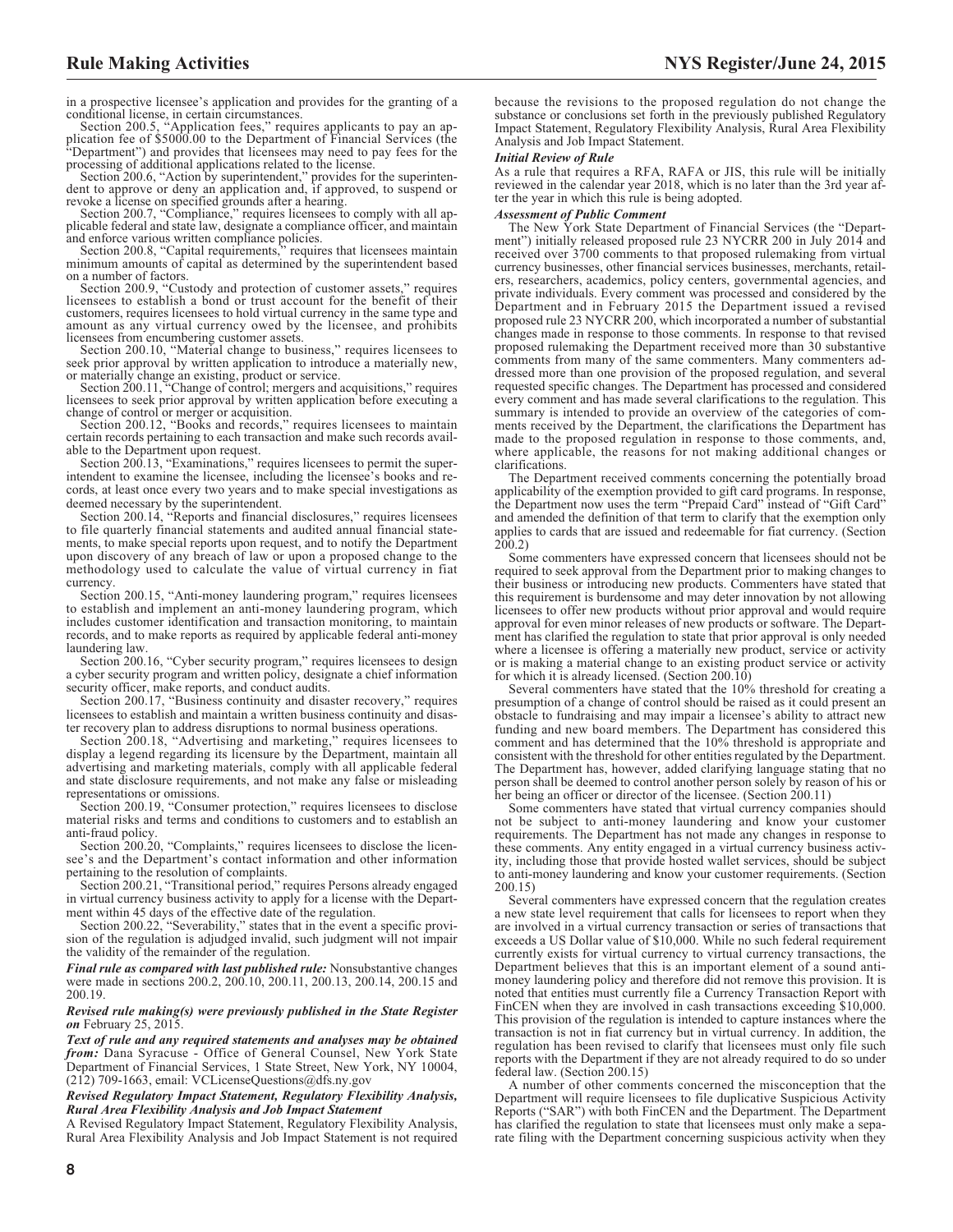are not already subject to SAR requirements under federal law. (Section 200.15)

The Department has also received comments stating that the proposed regulation infringes on privacy rights of consumers and presents First Amendment concerns. The Department disagrees with this comment and notes that the regulation as promulgated is not aimed at regulating the expressive aspects of virtual currency, but rather is seeking to regulate virtual currency financial services or products that pose a risk to consumers and the marketplace. The Department has a strong interest in ensuring that any licensees engaged in virtual currency business activity have robust anti-money laundering, cyber security, and consumer protection policies and procedures in place.

The Department also received several comments similar to those received during the previous comment period stating that virtual currency should be regulated under existing money transmission law or not at all. The Department has extensively considered the need to regulate virtual currency business activity and the appropriate way to do so, and it has concluded that a new regulation under the Financial Services Law is nec-essary to protect New York consumers and users of virtual currencyrelated services.

The Department has also received comments requesting a safe harbor for smaller entities whereby smaller companies that do not meet certain thresholds would not be required to meet some or all of the requirements set forth in the regulation. Many of these comments are similar to those received during the previous comment period. The Department has considered these comments and has determined that the provision for a conditional license acts as an appropriate on ramp for smaller entities while being able to ensure that licensees have appropriate safeguards in place. (200.4)

# **Department of Health**

# **EMERGENCY RULE MAKING**

**Personal Care Services Program (PCSP) and Consumer Directed Personal Assistance Program (CDPAP)**

**I.D. No.** HLT-25-15-00003-E **Filing No.** 459 **Filing Date:** 2015-06-04 **Effective Date:** 2015-06-04

PURSUANT TO THE PROVISIONS OF THE State Administrative Procedure Act, NOTICE is hereby given of the following action:

*Action taken:* Amendment of sections 505.14 and 505.28 of Title 18 NYCRR.

*Statutory authority:* Public Health Law, section 201(1)(v); Social Services Law, sections 363-a(2), 365-a(2)(e) and 365-f

*Finding of necessity for emergency rule:* Preservation of public health.

*Specific reasons underlying the finding of necessity:* Pursuant to the authority vested in the Commissioner of Health by Social Services Law § 365-a(2)(e), the Commissioner is authorized to adopt standards, pursuant to emergency regulation, for the provision and management of services for individuals whose need for such services exceeds a specified level to be determined by the Commissioner.

*Subject:* Personal Care Services Program (PCSP) and Consumer Directed Personal Assistance Program (CDPAP).

*Purpose:* To establish definitions, criteria and requirements associated with the provision of continuous PC and continuous CDPA services.

*Text of emergency rule:* Paragraph (3) of subdivision (a) of section 505.14 is repealed and a new paragraph (3) is added to read as follows:

*(3) Continuous personal care services means the provision of uninterrupted care, by more than one person, for more than 16 hours per day for a patient who, because of the patient's medical condition and disabilities, requires total assistance with toileting, walking, transferring or feeding at times that cannot be predicted.*

Paragraph (4) of subdivision (a) of section 505.14 is amended by adding new subparagraph (iii) to read as follows:

*(iii) Personal care services shall not be authorized if the patient's need for assistance can be met by either or both of the following:*

*(a) voluntary assistance available from informal caregivers including, but not limited to, the patient's family, friends or other responsible adult; or formal services provided by an entity or agency; or*

*(b) adaptive or specialized equipment or supplies including, but not limited to, bedside commodes, urinals, walkers and wheelchairs, when such equipment or supplies can be provided safely and cost-effectively.*

Paragraph (5) of subdivision (a) of section  $\frac{505.14}{ }$  is repealed and a new paragraph (5) is added to read as follows:

*(5) Live-in 24-hour personal care services means the provision of care by one person for a patient who, because of the patient's medical condition and disabilities, requires some or total assistance with one or more personal care functions during the day and night and whose need for assistance during the night is infrequent or can be predicted.*

Clause (b) of subparagraph (i) of paragraph (6) of subdivision (a) of section 505.14 is amended to read as follows:

(b) The [initial] authorization for Level I services shall not exceed eight hours per week. [An exception to this requirement may be made under the following conditions:

(1) The patient requires some or total assistance with meal preparation, including simple modified diets, as a result of the following conditions:

(i) informal caregivers such as family and friends are unavailable, unable or unwilling to provide such assistance or are unacceptable to the patient; and

(ii) community resources to provide meals are unavailable or inaccessible, or inappropriate because of the patient's dietary needs.

(2) In such a situation, the local social services department may authorize up to four additional hours of service per week.]

Clause (b) of subparagraph (ii) of paragraph (6) of subdivision (a) of section 505.14 is amended to read as follows:

(b) When continuous [24-hour care] *personal care services* is indicated, additional requirements for the provision of services, as specified in clause  $(b)(4)(i)(c)$  of this section, must be met.

Clause (c) of subparagraph (ii) of paragraph (3) of subdivision (b) of section 505.14 is relettered as clause (d) and a new clause (c) is added to read as follows:

*(c) When live-in 24-hour personal care services is indicated, the social assessment shall evaluate whether the patient's home has adequate sleeping accommodations for a personal care aide.*

Subclauses (5) and (6) of clause (b) of subparagraph (iii) of paragraph (3) of subdivision (b) of section 505.14 are renumbered as subclauses (6) and (7), and new subclause (5) is added to read as follows:

*(5) an evaluation whether adaptive or specialized equipment or supplies including, but not limited to, bedside commodes, urinals, walkers and wheelchairs, can meet the patient's need for assistance with personal care functions, and whether such equipment or supplies can be provided safely and cost-effectively;*

Subclause (7) of clause (a) of subparagraph (iv) of paragraph (3) of subdivision (b) of section 505.14 is amended to read as follows:

 $(7)$  whether the patient can be served appropriately and more cost-effectively by using *adaptive or* specialized medical equipment *or supplies* covered by the MA program including, but not limited to, *bedside commodes, urinals, walkers, wheelchairs and* insulin pens; and

Clause (c) of subparagraph (iv) of paragraph (3) of subdivision (b) of section 505.14 is amended to read as follows:

(c) A social services district may determine that the assessments required by subclauses (a)(1) through *(6) and* (8) of this subparagraph may be included in the social assessment or the nursing assessment.

Clause (c) of subparagraph (i) of paragraph  $(4)$  of subdivision (b) of section 505.14 is amended to read as follows:

(c) the case involves the provision of continuous [24-hour] personal care services as defined in paragraph (a)(3) of this section. Documentation for such cases shall be subject to the following requirements:

Subclause (2) of clause (c) of subparagraph (i) of paragraph (4) of subdivision (b) of section 505.14 is amended to read as follows:

(2) The nursing assessment shall document that*:* the functions required by the patient[,] *;* the degree of assistance required for each function*, including that the patient requires total assistance with toileting, walking, transferring or feeding;* and the time of this assistance require the provision of continuous [24-hour care] *personal care services*.

Subparagraph (ii) of paragraph (4) of subdivision (b) of section 505.14 is amended to read as follows:

(ii) The local professional director, or designee, must review the physician's order and the social, nursing and other required assessments in accordance with the standards for levels of services set forth in subdivision (a) of this section, and is responsible for the final determination of the level and amount of care to be provided. *The local professional director or designee may consult with the patient's treating physician and may conduct an additional assessment of the patient in the home.* The final determination must be made [within five working days of the request] *with reasonable promptness, generally not to exceed seven business days after receipt of the physician's order and the completed social and nursing as-*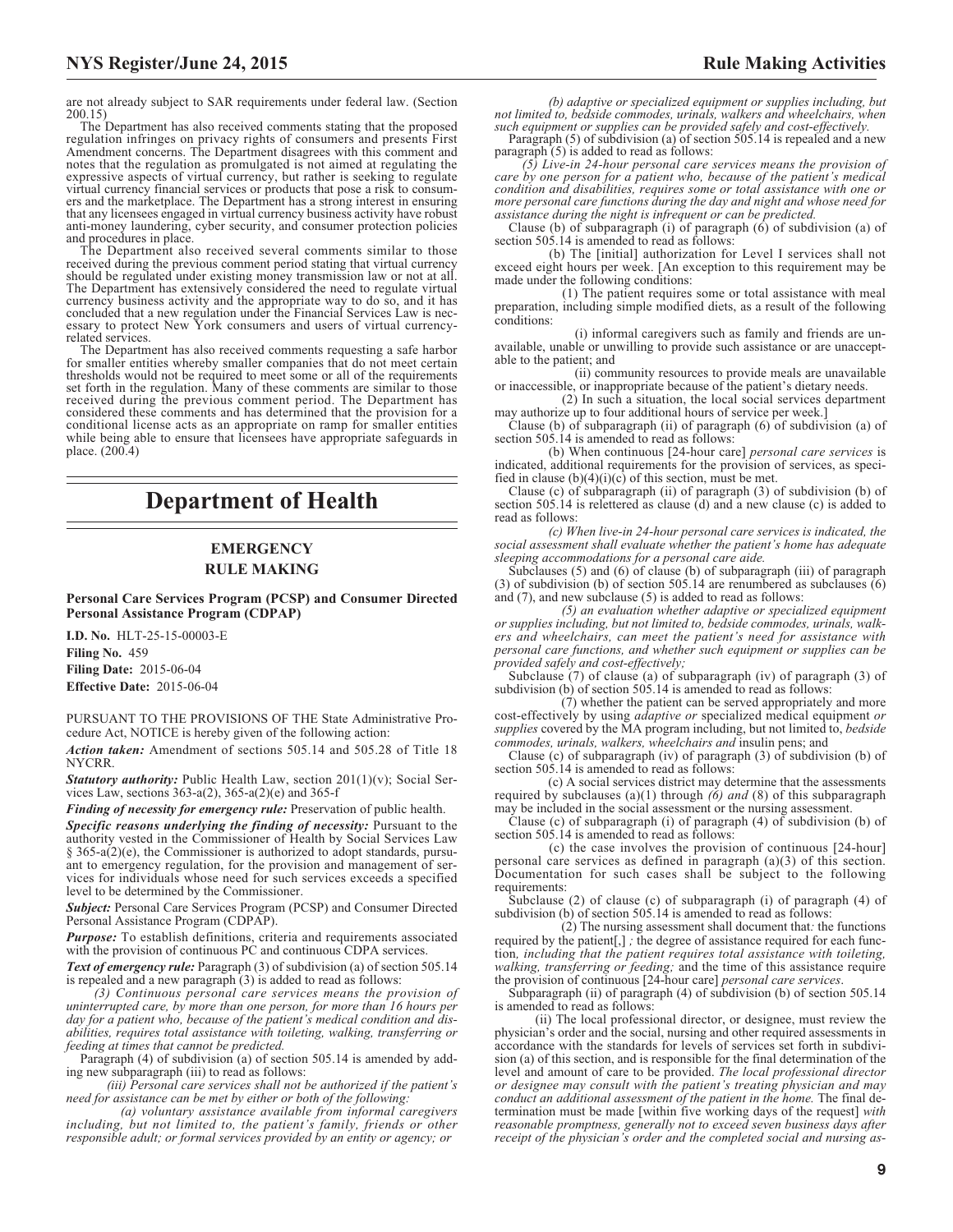*sessments, except in unusual circumstances including, but not limited to, the need to resolve any outstanding questions regarding the level, amount or duration of services to be authorized.*

Paragraph (4) of subdivision (b) of section 505.28 is amended to read as follows:

(4) "continuous [24-hour] consumer directed personal assistance" means the provision of uninterrupted care, by more than one consumer directed personal assistant, *for more than 16 hours per day* for a consumer who, because of the consumer's medical condition [or] *and* disabilities, requires total assistance with toileting, walking, transferring or feeding at [unscheduled times during the day and night] *at times that cannot be predicted*.

Paragraphs (8) through (13) of subdivision (b) of section 505.28 are renumbered as paragraphs (9) through (14) and the renumbered paragraph (9) is amended to read as follows:

*(9)* "personal care services" means the nutritional and environmental support functions, personal care functions, or both such functions, that are specified in Section 505.14(a)(6) of this Part *except that, for individuals whose needs are limited to nutritional and environmental support functions, personal care services shall not exceed eight hours per week*.

A new paragraph (8) of subdivision (b) of section 505.28 is added to read as follows:

*(8) "live-in 24-hour consumer directed personal assistance" means the provision of care by one consumer directed personal assistant for a consumer who, because of the consumer's medical condition and disabilities, requires some or total assistance with personal care functions, home health aide services or skilled nursing tasks during the day and night and whose need for assistance during the night is infrequent or can be predicted.*

Subparagraph (iii) of paragraph (2) of subdivision (d) of section 505.28 is amended, and new subparagraphs (iv) and (v) of such paragraph are added, to read as follows:

(iii) an evaluation of the potential contribution of informal supports, such as family members or friends, to the individual's care, which must consider the number and kind of informal supports available to the individual; the ability and motivation of informal supports to assist in care; the extent of informal supports' potential involvement; the availability of informal supports for future assistance; and the acceptability to the individual of the informal supports' involvement in his or her care [.] *and;*

*(iv) for cases involving continuous consumer directed personal assistance, documentation that: all alternative arrangements for meeting the individual's medical needs have been explored or are infeasible including, but not limited to, the provision of consumer directed personal assistance in combination with other formal services or in combination with contributions of informal caregivers; and*

*(v) for cases involving live-in 24-hour consumer directed personal assistance, an evaluation whether the individual's home has adequate sleeping accommodations for a consumer directed personal assistant.*

Subparagraph (i) of paragraph (3) of subdivision (d) of section 505.28 is repealed and a new subparagraph (i) is added to read as follows:

*(i) The nursing assessment must be completed by a registered professional nurse who is employed by the social services district or by a licensed or certified home care services agency or voluntary or proprietary agency under contract with the district.*

Clauses  $(g)$  and  $(h)$  of subparagraph  $(ii)$  of paragraph  $(3)$  of subdivision (d) of section 505.28 are relettered as clauses (h) and (i) and a new clause (g) is added to read as follows:

*(g) for continuous consumer directed personal assistance cases, documentation that: the functions the consumer requires; the degree of assistance required for each function, including that the consumer requires total assistance with toileting, walking, transferring or feeding; and the time of this assistance require the provision of continuous consumer directed personal assistance;*

Paragraph (5) of subdivision (d) of section 505.28 is amended to read as follows:

(5) Local professional director review. If there is a disagreement among the physician's order, nursing and social assessments, or a question regarding the level, amount or duration of services to be authorized, or if the case involves continuous [24-hour] consumer directed personal assistance, an independent medical review of the case must be completed by the local professional director, a physician designated by the local professional director or a physician under contract with the social services district. The local professional director or designee must review the physician's order and the nursing and social assessments and is responsible for the final determination regarding the level and amount of services to be authorized. *The local professional director or designee may consult with the consumer's treating physician and may conduct an additional assessment of the consumer in the home.* The final determination must be made with reasonable promptness, generally not to exceed [five] *seven*

business days after receipt of the physician's order and the completed social and nursing assessments, except in unusual circumstances including, but not limited to, the need to resolve any outstanding questions regarding the level, amount or duration of services to be authorized.

Paragraph (1) of subdivision (e) of section 505.28 is amended to read as follows:

(1) When the social services district determines pursuant to the assessment process that the individual is eligible to participate in the consumer directed personal assistance program, the district must authorize consumer directed personal assistance according to the consumer's plan of care. The district must not authorize consumer directed personal assistance unless it reasonably expects that such assistance can maintain the individual's health and safety in the home or other setting in which consumer directed personal assistance may be provided. *Consumer directed personal assistance shall not be authorized if the consumer's need for assistance can be met by either or both of the following:*

*(i) voluntary assistance available from informal caregivers including, but not limited to, the consumer's family, friends or other responsible adult; or formal services provided by an entity or agency; or*

*(ii) adaptive or specialized equipment or supplies including, but not limited to, bedside commodes, urinals, walkers and wheelchairs, when such equipment or supplies can be provided safely and cost-effectively.*

*This notice is intended* to serve only as a notice of emergency adoption. This agency intends to adopt this emergency rule as a permanent rule and will publish a notice of proposed rule making in the *State Register* at some future date. The emergency rule will expire September 1, 2015.

*Text of rule and any required statements and analyses may be obtained from:* Katherine Ceroalo, DOH, Bureau of House Counsel, Reg. Affairs Unit, Room 2438, ESP Tower Building, Albany, NY 12237, (518) 473- 7488, email: regsqna@health.ny.gov

#### *Regulatory Impact Statement*

Statutory Authority:

Social Services Law ("SSL") § 363-a(2) and Public Health Law  $§$  201(1)(v) provide that the Department has general rulemaking authority to adopt regulations to implement the Medicaid program.

The Commissioner has specific rulemaking authority under SSL § 365  $a(2)(e)(ii)$  to adopt standards, pursuant to emergency regulation, for the provision and management of personal care services for individuals whose need for such services exceeds a specified level to be determined by the Commissioner.

Under SSL  $\S 365-a(2)(e)(iv)$ , personal care services shall not exceed eight hours per week for individuals whose needs are limited to nutritional and environmental support functions.

Legislative Objectives:

The Legislature sought to reform the Medicaid personal care services program by controlling expenditure growth and promoting selfsufficiency.

The Legislature authorized the Commissioner of Health to adopt standards for the provision and management of personal care services for Medicaid recipients whose need for such services exceeds a specified level. The regulations adopt such standards for Medicaid recipients who seek continuous personal care services or continuous consumer directed personal assistance for more than 16 hours per day.

The Legislature additionally sought to promote the goal of selfsufficiency among Medicaid recipients who do not need hands-on assistance with personal care functions such as bathing, toileting or transferring. It determined that recipients whose need for personal care services is limited to nutritional and environmental support functions, such as shopping, laundry and light housekeeping, could receive no more than eight hours per week of such assistance.

Needs and Benefits:

The regulations have two general purposes: to conform the Department's personal care services and consumer directed personal assistance program (CDPAP) regulations to State law limiting the amount of services that can be authorized for individuals who require assistance only with nutritional and environmental support functions; and, to implement State law authorizing the Department to adopt standards for the provision and management of personal care services for individuals whose need for such services exceeds a specified level that the Commissioner may determine.

The term "nutritional and environmental support functions" refers to housekeeping tasks including, but not limited to, laundry, shopping and meal preparation. Department regulations refer to these support functions as "Level I" personal care services. Department regulations have long provided that social services districts cannot initially authorize Level I services for more than eight hours per week; however, an exception permitted authorizations for Level I services to exceed eight hours per week under certain circumstances.

The Legislature has nullified this regulatory exception. The regulations conform the Department's personal care services regulations to the new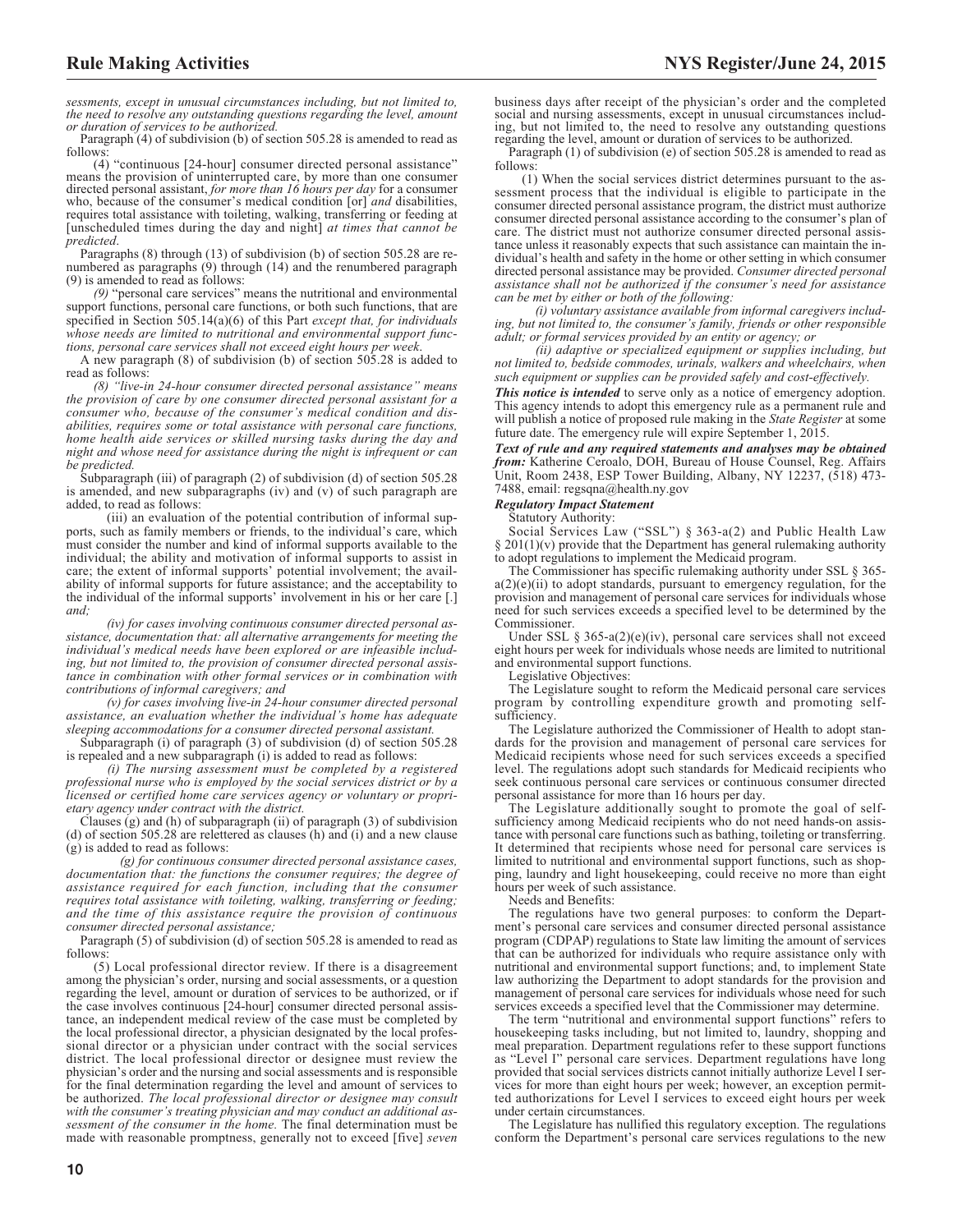State law. They repeal the regulatory exception that permitted social services districts to authorize up to 12 hours of Level I services per week,

capping such authorizations at no more than eight hours per week. The regulations similarly amend the Department's CDPAP regulations. Some CDPAP participants are authorized to receive only assistance with nutritional and environmental support functions. Since personal care services are included within the CDPAP, it is consistent with the Legislature's intent to extend the eight hour weekly cap on nutritional and environmental services to that program.

The regulations also implement the Department's specific statutory authority to adopt standards pursuant to emergency regulation for the provision and management of personal care services for individuals whose need for such services exceeds a specified level. The Commissioner has determined to adopt such standards for individuals whose need for continuous personal care services or continuous consumer directed personal assistance exceeds 16 hours per day.

The regulations repeal the definition of "continuous 24-hour personal care services," replacing it with a definition of "continuous personal care services." The prior definition applied to individuals who required total assistance with certain personal care functions for 24 hours at unscheduled times during the day and night. The new definition applies to individuals who require such assistance for more than 16 hours per day at times that cannot be predicted.

Cases in which continuous personal care services are indicated must be referred to the local professional director or designee. Such referrals would now be required in additional cases: those involving provision of continuous care for more than 16 hours per day.

The regulations permit the local professional director or designee to consult with the recipient's treating physician and conduct an additional assessment of the recipient in the home.

The regulations amend the documentation requirements for nursing assessments in continuous personal care services cases.

The regulations add a definition of live-in 24 hour personal care services. This level of service has long existed, primarily in New York City, but has never been explicitly set forth in the Department's regulations. The regulations also require that, for recipients who may be eligible for such services, the social assessment evaluate whether the recipient's home has adequate sleeping accommodations for the live-in aide.

The regulations provide that personal care services shall not be authorized when the recipient's need for assistance can be met by the voluntary assistance of informal caregivers or by formal services or by adaptive or specialized equipment or supplies that can be provided safely and costeffectively. The regulations require that the nursing assessments that districts currently complete or obtain include an evaluation whether adaptive or specialized equipment or supplies can meet the recipient's need for assistance and whether such equipment or supplies can be provided safely and cost-effectively.

The regulations adopt conforming amendments to the Department's CDPAP regulations.

Costs to Regulated Parties:

Regulated parties include entities that voluntarily contract with social services districts to provide personal care services to, or to perform certain CDPAP functions for, Medicaid recipients. These entities include licensed home care services agencies, agencies that are exempt from licensure, and CDPAP fiscal intermediaries.

Social services districts may no longer authorize certain Medicaid recipients to receive more than eight hours per week of assistance with nutritional and environmental support functions. To the extent that regulated parties were formerly reimbursed for more than eight hours per week for these services, their Medicaid revenue will decrease. This is a consequence of State law, not the regulations. The regulations do not impose any additional costs on these regulated parties.

Costs to State Government:

The regulations impose no additional costs on State government.

The statutory cap on nutritional and environmental support functions will result in cost-savings to the State share of Medicaid expenditures. The estimated annual personal care services and CDPAP cost-savings for subsequent State fiscal years are approximately \$3.4 million.

This estimate is based on 2010 recipient and expenditure data for the personal care services program. According to such data, 2,377 New York City recipients received more than eight hours per week of Level I services, the average being 11 weekly hours of such service. The number of Level I hours that exceeded eight hours per week was thus approximately 370,800 hours (2,377 recipients x 3 hours per week x 52 weeks). Multiplying this hourly total by the 2010 average hourly New York City personal care aide cost (\$17.30) results in total annual savings of \$6.4, or \$3.2 million in State share savings. Application of this calculation to the Rest of State recipient and expenditure data yields an additional \$200,000 in State share savings, or \$3.4 million.

State Medicaid cost-savings are also projected to occur as a result of

changes to continuous personal care services authorizations. It is not possible to accurately estimate such savings. However, the Department anticipates that most recipients currently authorized for continuous 24 hour personal care services will continue to receive that level of care. Others may be authorized for continuous services for 16 hours per day or live-in 24 hour personal care services. Still others may be authorized for services for more than 16 hours per day but fewer than 24 hours per day.

The estimated State share savings for this portion of the regulations are \$33.1 million. This comprises approximately \$17.1 million in personal care savings and \$15.9 million in CDPAP savings. This estimate is based on 2010 personal care services and CDPAP recipient and expenditure data. In 2010, 1,809 Medicaid recipients were authorized to receive more<br>than 16 hours of services per day. The assumption is that these recipients<br>were authorized for continuous 24-hour services, which has an average<br>annu percent were authorized for live-in 24-hour services at an average annual per person cost of approximately \$83,000, and 15 percent were authorized for 16 hours per day at an average hourly cost of between approximately \$17.00 and \$22.00, depending on service and location, the annual State share savings per recipient would range from approximately \$28,000 to \$35,000.

Costs to Local Government: The regulation will not require social services districts to incur new costs. State law limits the amount that districts must pay for Medicaid services provided to district recipients. Districts may claim State reimbursement for any costs they may incur when administering the Medicaid program.

Costs to the Department of Health:

There will be no additional costs to the Department.

Local Government Mandates:

The regulations require social services districts to refer additional cases to their local professional directors or designees. Currently, the regulations require that such referrals be made for continuous 24 hour care and certain other cases. Under the proposed regulations, such referrals must also be made for recipients who may require continuous services for more than 16 hours.

Paperwork:

The regulations specify additional documentation requirements for the social and nursing assessments that districts currently complete or obtain for personal care services and CDPAP applicants and recipients. For persons who may be eligible for live-in 24 hour services, the social assessment must evaluate whether the recipient's home has adequate sleeping accommodations for the live-in aide. The nursing assessments for all personal care services and CDPAP cases, including those not involving continuous services, must include an evaluation whether adaptive or specialized equipment or supplies can meet the recipient's need for assistance and whether such equipment or supplies can be used safely and costeffectively. The amendments to the CDPAP regulations also specify additional documentation requirements for the social and nursing assessments for cases involving continuous consumer directed personal assistance. These requirements mirror long-standing documentation requirements in the personal care services regulations.

Duplication:

The regulations do not duplicate any existing federal, state or local regulations.

Alternatives:

With respect to the regulation that caps authorizations for nutritional and environmental support functions to eight hours per week, no alternatives exist. The regulation must conform to State law that imposes this weekly cap. With respect to the regulation that establishes new requirements for continuous services, alternatives existed but were not now pursued. One such alternative may be the repeal of the regulatory authorization for continuous 24-hour services. The Department determined to promulgate further regulatory controls regarding the provision and management of continuous services, rather than repeal such services in their entirety.

Federal Standards:

This rule does not exceed any minimum federal standards.

Compliance Schedule:

The Department has issued instructions to social services districts advising them of the new State law that limits nutritional and environmental support functions to no more than eight hours per week for certain recipients. Districts should not now be authorizing more than eight hours per week of such assistance and should thus be able to comply with the regulations when they become effective. With regard to the remaining regulations, social services districts should be able to comply with the regulations when they become effective. For applicants, social services districts would apply the regulations when assessing applicants' eligibility for personal care services and the CDPAP. For current recipients, districts would apply the regulations upon reassessing these recipients' continued eligibility for services.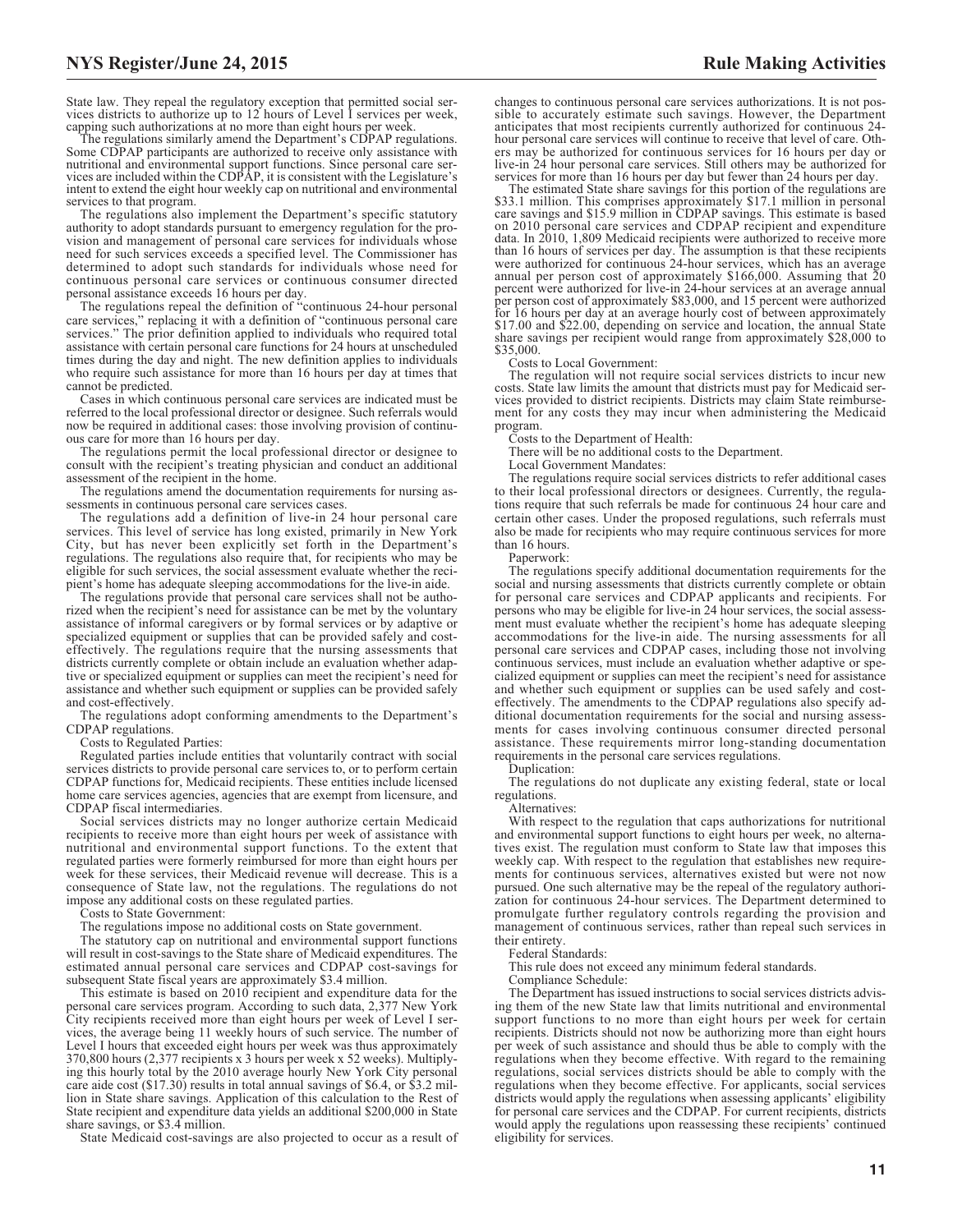## *Regulatory Flexibility Analysis*

Effect of Rule:

The regulation limiting authorizations of nutritional and environmental support functions to no more than eight hours per week primarily affects licensed home care services agencies and exempt agencies that provide only such Level I services. These entities are the primary employers of individuals providing Level I services. Most recipients of Level I personal care services are located in New York City. There are currently eight Level I only personal care service providers in New York City, none of which employ fewer than 100 persons.

Fiscal intermediaries that are enrolled as Medicaid providers and that facilitate payments for the nutritional and environmental support functions provided to consumer directed personal assistance program (CDPAP) participants may also experience slight reductions in service hours reimbursed. There are approximately 46 fiscal intermediaries that contract with social services districts. Fiscal intermediaries are typically non-profit entities such as independent living centers but may also include home care services agencies.

With respect to continuous care, a significant majority of existing 24 hour a day continuous care cases are located in New York City. There are currently 60 Level II personal care service providers in New York City, none of which employ fewer than 100 persons.

The regulations also affect social services districts. There are 62 counties in New York State, but only 58 social services districts. The City of New York comprises five counties but is one social services district.

Compliance Requirements:

Social services districts currently assess whether Medicaid recipients are eligible for personal care services and the CDPAP. When 24 hour continuous care is indicated, districts are currently required to refer such cases to the local professional director or designee for final determination. The regulations would require districts to refer additional continuous care cases to the local professional director or designee; namely, those cases in which continuous care for more than 16 hours a day is indicated would also be referred to the local professional director or designee. The local professional director or designee would be required to consult with the recipient's treating physician before approving continuous care for more than 16 hours per day.

In addition, the nursing assessments that districts currently complete or obtain for personal care services and CDPAP applicants and recipients would be required to include an evaluation of whether adaptive or specialized equipment or supplies would be appropriate and could be safely and cost-effectively provided. In cases involving the authorization of live-in 24 hour services, the social assessments that districts currently are required to complete would have to include an evaluation whether the recipient's home had sufficient sleeping accommodations for a live-in aide.

Professional Services:

No new or additional professional services are required in order to comply with the rule.

Compliance Costs:

No capital costs will be imposed as a result of this rule, nor are there any annual costs of compliance.

Economic and Technological Feasibility:

There are no additional economic costs or technology requirements associated with this rule.

Minimizing Adverse Impact:

The regulations should not have an adverse economic impact on social services districts. Districts currently assess Medicaid recipients to determine whether they are eligible for personal care services or the CDPAP. The regulations modify these assessment procedures. Should districts incur administrative costs to comply with the regulation, they may seek State reimbursement for such costs.

Small businesses providing Level I personal care services and consumer directed environmental and nutritional support functions may experience slight reductions in service hours provided. This is a consequence of State law limiting these services to no more than eight hours per week.

Small businesses currently providing continuous 24-hour services may experience some reductions in service hours provided.

Small Business and Local Government Participation:

The Department solicited comments on the regulations from the New York City Human Resources Administration, which administers the personal care services program and CDPAP for New York City Medicaid recipients who are not enrolled in managed care. Most of the State's personal care services and CDPAP recipients reside in New York City. Personal care services provided to New York City recipients comprises approximately 84 percent of Medicaid personal care services expenditures.

Small business and local governments also have the opportunity to provide input into the redesign of New York State's Medicaid program. The Medicaid Redesign Team (MRT) was tasked by Governor Cuomo to find ways to reduce costs and increase quality and efficiency in the Medicaid program for the 2011-12 Fiscal Year. As part of its work, the

MRT sought and continues to seek ideas from the public at large, as well as experts in health care delivery and insurance, the health care workforce, economics, business, consumer rights and other relevant areas. The MRT conducted regional public hearings across the State to solicit ideas from the public on ways to reduce costs and improve the quality of the Medicaid program. Additionally, a web page was established, providing a vehicle for all individuals and organizations to provide ideas, comments and recommendations.

Cure Period:

Chapter 524 of the Laws of 2011 requires agencies to include a "cure period" or other opportunity for ameliorative action to prevent the imposition of penalties on the party or parties subject to enforcement when developing a regulation or explain in the Regulatory Flexibility Analysis why one was not included. This regulation creates no new penalty or sanction. Hence, a cure period is not necessary.

#### *Rural Area Flexibility Analysis*

Types and Estimated Numbers of Rural Areas:

Rural areas are defined as counties with populations less than 200,000 and, for counties with populations greater than 200,000, include towns with population densities of 150 persons or less per square mile. In 2010, only 6% of all continuous care cases resided in the counties listed below. Currently there are 34 organizations which maintain contracts with local districts to provide consumer directed environmental and nutritional support functions, and 50 individual licensed home care services agencies which maintain contracts with local districts to provide Level I personal care services, within the following 43 counties having populations of less than 200,000:

| Allegany    | Hamilton     | Schenectady |
|-------------|--------------|-------------|
| Cattaraugus | Herkimer     | Schoharie   |
| Cayuga      | Jefferson    | Schuyler    |
| Chautauqua  | Lewis        | Seneca      |
| Chemung     | Livingston   | Steuben     |
| Chenango    | Madison      | Sullivan    |
| Clinton     | Montgomery   | Tioga       |
| Columbia    | Ontario      | Tompkins    |
| Cortland    | Orleans      | Ulster      |
| Delaware    | Oswego       | Warren      |
| Essex       | Otsego       | Washington  |
| Franklin    | Putnam       | Wayne       |
| Fulton      | Rensselaer   | Wyoming     |
| Genesee     | St. Lawrence | Yates       |
| Greene      |              |             |

Reporting, Recordkeeping and Other Compliance Requirements; and Professional Services:

Social services districts would be required to refer additional cases to their local professional directors or designees. Currently, the personal care services and CDPAP regulations require that such referrals be made for recipients seeking continuous 24-hour services and in certain other cases. Under the regulations, such referrals must also be made for recipients who require continuous care for more than 16 hours. The regulations also specify additional documentation requirements for the social and nursing assessments that districts currently complete or obtain for personal care services and CDPAP applicants and recipients.

Costs:

There are no new capital or additional operating costs associated with the rule.

Minimizing Adverse Impact:

It is anticipated the rule will have minimal impact on rural areas as the Department has determined that the preponderance of Level I services in excess of eight hours per week occur in downstate urban areas. Additionally, in 2010, only 6% of all individuals receiving continuous care services resided in those counties listed above. To the extent that social services districts incur administrative costs to comply with the regulations' requirements for referral of continuous care cases and social and nursing assessment documentation requirements, they may seek State reimbursement of such expenses.

Rural Area Participation:

Individuals and organizations from rural areas have the opportunity to provide input into the redesign of New York State's Medicaid program. The Medicaid Redesign Team (MRT) is tasked by Governor Cuomo to find ways to reduce costs and increase quality and efficiency in the Medicaid program for the 2011-12 Fiscal Year. As part of its work, the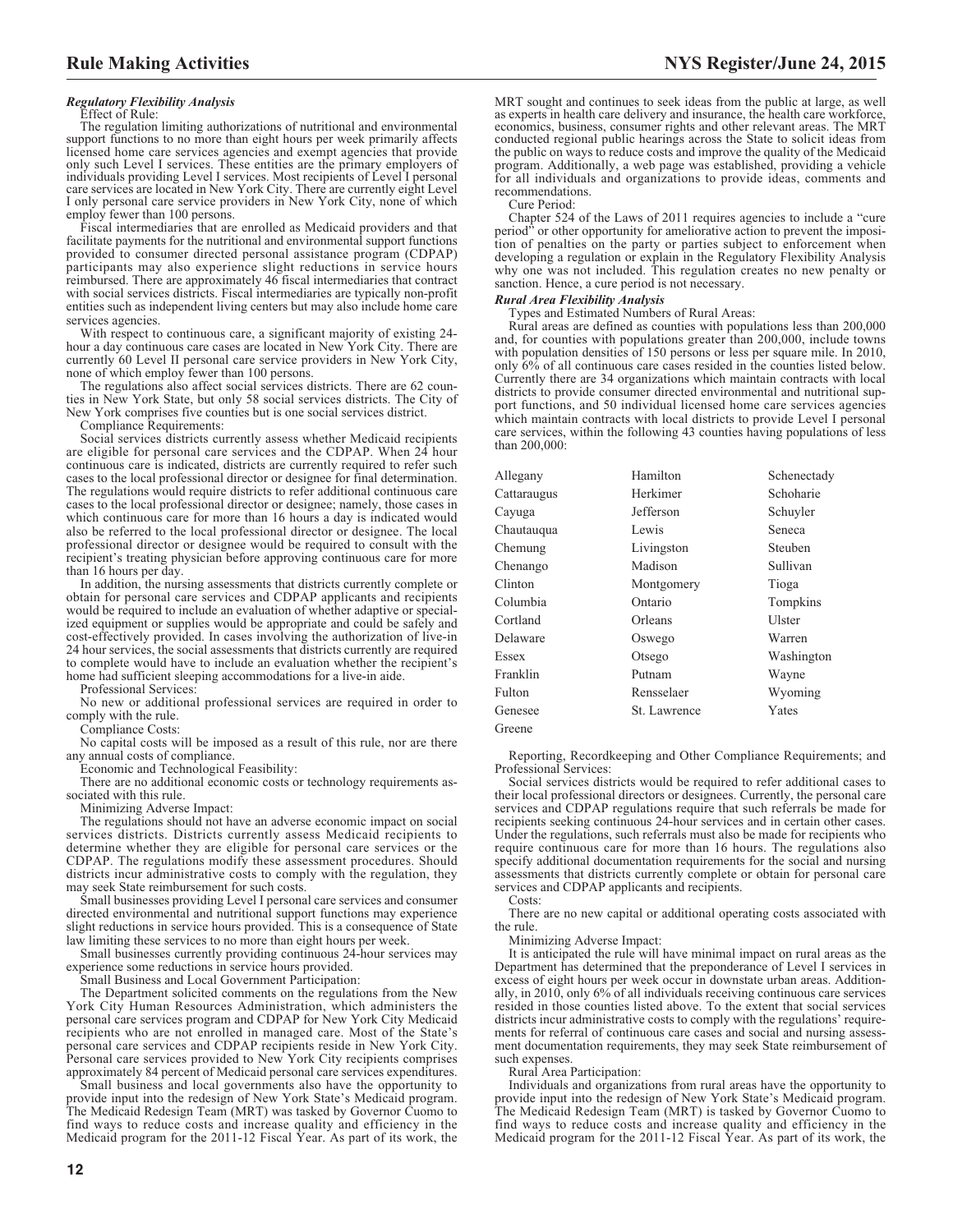MRT sought and continues to seek ideas from the public at large, as well as experts in health care delivery and insurance, the health care workforce, economics, business, consumer rights and other relevant areas. The MRT conducted regional public hearings across the State to solicit ideas from the public on ways to reduce costs and improve the quality of the Medicaid program. Additionally, a web page was established, providing a vehicle for all individuals and organizations to provide ideas, comments and recommendations.

## *Job Impact Statement*

No Job Impact Statement is required pursuant to section 201-a(2)(a) of the State Administrative Procedure Act. It is apparent, from the nature of the proposed amendment, that it will not have a substantial adverse impact on jobs and employment opportunities.

# **Office of Mental Health**

# **EMERGENCY/PROPOSED RULE MAKING**

**NO HEARING(S) SCHEDULED**

**PROS; Medical Assistance Payment Outpatient Programs; Medical Assistance Payment for Comprehensive Psychiatric Emergency Programs (CPEP)**

**I.D. No.** OMH-25-15-00006-EP

**Filing No.** 482

**Filing Date:** 2015-06-08 **Effective Date:** 2015-06-08

PURSUANT TO THE PROVISIONS OF THE State Administrative Procedure Act, NOTICE is hereby given of the following action:

*Proposed Action:* Amendment of Parts 512, 588 and 591 of Title 14 NYCRR.

*Statutory authority:* Mental Hygiene Law, sections 7.09, 31.04, 43.02(a) and (c); Social Services Law, sections 364 and 364-a; L. 2014, ch. 60

*Finding of necessity for emergency rule:* Preservation of public health, public safety and general welfare.

*Specific reasons underlying the finding of necessity:* This rule making increases the Medicaid fees paid to certain OMH-licensed programs consistent with the 2014-15 and 2015-16 enacted State budgets and the COLA provided as per Chapter 60 of the Laws of 2014. Consistent with Part I of Chapter 60 of the Laws of 2014, such fee increases are applied to reimbursable costs to support salary increases and salary-related fringe benefit increases. The fee increases shall be effective as of April 1, 2015, for the following programs: Personalized Recovery Oriented Services (PROS); Day Treatment Programs serving children; Continuing Day Treatment (CDT) Programs licensed solely under Article 31 of the Mental Hygiene Law, as well as CDT Programs licensed pursuant to Article 28 of the Public Health Law and Article 31 of the Mental Hygiene Law; Intensive Psychiatric Rehabilitation Treatment (IPRT); Partial Hospitalization; and Comprehensive Psychiatric Emergency Programs (CPEP). Providers of mental health services will benefit from the retroactive fee increases, as this increased funding for direct care staff should facilitate their ability to recruit and retain staff to provide quality services to persons with mental illness. For these reasons, this rule is being adopted on an emergency basis until such time as it has been formally adopted through the SAPA rule promulgation process.

*Subject:* PROS; Medical Assistance Payment Outpatient Programs; Medical Assistance Payment for Comprehensive Psychiatric Emergency Programs (CPEP).

*Purpose:* To increase Medicaid fees paid to certain OMH-licensed programs consistent with enacted State Budgets and chapter 60 of Laws of 2014.

*Text of emergency/proposed rule:* 1. Subdivision (e) of section 512.12 of Title 14 NYCRR is amended to read as follows:

(e) Effective [July 1, 2012] *April 1, 2015*, the monthly base rate and component add-on schedules for PROS programs are as follows:

(1) Comprehensive PROS programs:

(i) for programs operated in the Downstate Region:

Monthly Base Rate\* Component Add-On

| Pre-<br>Adm |                   |             | $\mathcal{R}$           |               | Level Level Level Level Level IR                                                                                                                              | ORS. | CT |
|-------------|-------------------|-------------|-------------------------|---------------|---------------------------------------------------------------------------------------------------------------------------------------------------------------|------|----|
|             | $2 - 12$<br>Units | 13-27 28-43 | Units Units Units Units | $44-60$ $61+$ |                                                                                                                                                               |      |    |
|             |                   |             |                         |               | [\$153] [\$235] [\$553] [\$789] [\$886] [\$998] [\$414] [\$355] [\$279]<br>\$153.37 \$235.57 \$554.35 \$790.93 \$868.11 \$1,000.44 \$415.39 \$355.88 \$279.68 |      |    |

(ii) for programs operated in the Upstate Region:

|             |                            | Monthly Base Rate*      |                         |                         |                                                                                             |         | Component Add-On |              |
|-------------|----------------------------|-------------------------|-------------------------|-------------------------|---------------------------------------------------------------------------------------------|---------|------------------|--------------|
| Pre-<br>Adm | Level<br>$2 - 12$<br>Units | Level<br>13-27<br>Units | Level<br>28-43<br>Units | Level<br>44-60<br>Units | Level<br>$61+$<br>Units                                                                     | IR      | ORS              |              |
| [\$140]     | [S214]                     | [\$503]                 | [\$718]                 | [\$786]                 | [\$908]<br>\$140.35 \$214.53 \$504.24 \$719.77 \$787.94 \$910.24 \$377.55 \$324.80 \$254.63 | [\$377] | [\$324]          | <b>S2541</b> |

\* The Monthly Base Rate is determined by the total PROS units associated with a single PROS participant and his or her collateral(s) in a given month.

(2) Limited license PROS programs:

(i) for programs operated in the Downstate Region:

| Reimbursement Category             | Monthly Fee      |
|------------------------------------|------------------|
| Intensive Rehabilitation           | [\$474] \$475.16 |
| Ongoing Rehabilitation and Support | [\$391] \$391.95 |

(ii) for programs operated in the Upstate Region:

| Reimbursement Category             | Monthly Fee      |
|------------------------------------|------------------|
| Intensive Rehabilitation           | [\$431] \$432.06 |
| Ongoing Rehabilitation and Support | [\$355] \$355.88 |

2. Paragraph (4) of subdivision (b) of section 512.20 of Title 14 NYCRR is amended to read as follows:

(4) If two or three of the identified CRS services are delivered off site to target population members in a calendar month, programs will be reimbursed at the base rate plus [\$135] *\$135.33* (upstate) or [\$150] *\$150.37* (downstate)*, effective April 1, 2015*. If four or more of the identified CRS services are delivered off site to target population members in a calendar month, programs will be reimbursed at the base rate plus [\$270] *\$270.67* (upstate) or [\$300] *\$300.73* (downstate)*, effective April 1, 2015*.

3. Paragraph (4) of subdivision (a) of section 588.13 of Title 14 NYCRR is amended to read as follows:

(4) Reimbursement under the medical assistance program for nonstate operated continuing day treatment programs licensed solely pursuant to article 31 of the Mental Hygiene Law, and Part 587 of this Title for services provided on or after [April 1, 2011] *April 1, 2015*, shall be in accordance with the following fee schedule. The reimbursement for any regular visit shall be based upon the cumulative number of program hours provided in a calendar month to an individual recipient, excluding time spent in meals, adding two hours for each half-day visit and four hours for each full-day visit. Collateral, group collateral pre-admission and crisis visits will be reimbursed at the half-day rate for program hours 1-40 regardless of the cumulative total of hours for regular visits in that month. Collateral, group collateral, pre-admission and crisis visits shall not be included in the calculation of the cumulative total hours in the program for a recipient. When the program hours of any single visit include more than one rate, the provider of service shall be reimbursed at the rate that applies to the first hour of such visit. Regular visits shall be reimbursed on the basis of program attendance and service provision as set forth in section 588.7 of this Part. The rates of reimbursement are as follows:

(i) For programs operated in Bronx, Kings, New York, Queens, Richmond, Nassau, Suffolk, Putnam, Rockland and Westchester counties:

| Program hours<br>$1 - 40$  | [ $$62.01] $62.07$ full day (4 hours) |
|----------------------------|---------------------------------------|
| Program hours<br>$1 - 40$  | [\$31.01] \$31.04 half day (2 hours)  |
| Program hours<br>$41 - 64$ | [\$46.51] $$46.56$ full day (4 hours) |
| Program hours<br>$41 - 64$ | [\$23.26] \$23.28 half day (2 hours)  |
| Program hours 65+          | $[$34.27] $34.30$ full day (4 hours)  |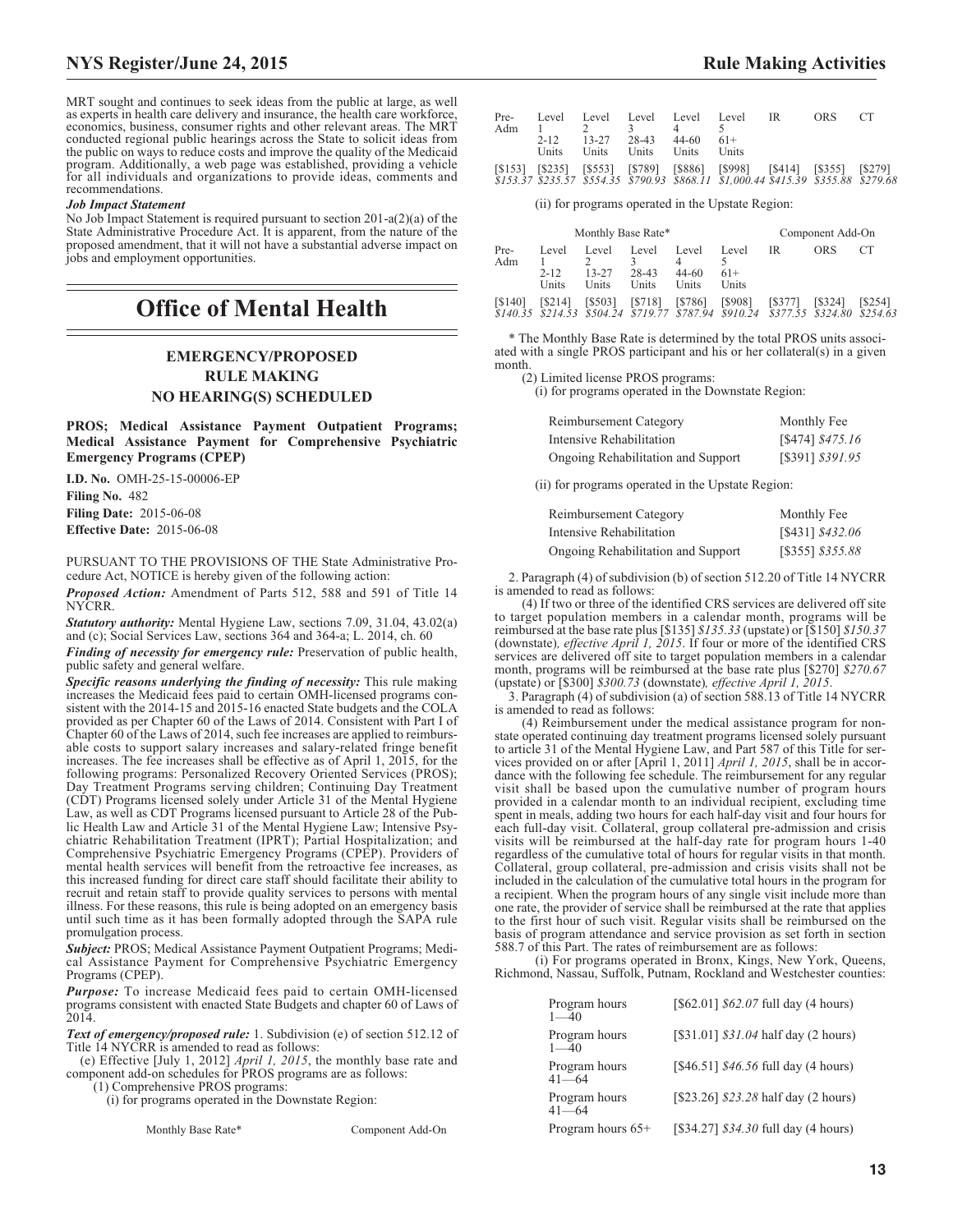| Program hours $65+$ | $[$17.14] $17.16$ half day (2 hours) |
|---------------------|--------------------------------------|
| Collateral          | [\$31.01] \$31.04                    |
| Group Collateral    | [\$31.01] \$31.04                    |
| Crisis              | [\$31.01] \$31.04                    |
| Pre-Admission       | [\$31.01] \$31.04                    |

(ii) For programs operated in Allegany, Cattaraugus, Chautauqua, Chemung, Erie, Genesee, Livingston, Monroe, Niagara, Ontario, Orleans, Schuyler, Seneca, Steuben, Tompkins, Wayne, Wyoming and Yates counties:

| Program hours<br>$1 - 40$  | [\$55.81] \$55.92 full day (4 hours)   |
|----------------------------|----------------------------------------|
| Program hours<br>$1 - 40$  | [\$27.91] \$27.96 half day (2 hours)   |
| Program hours<br>$41 - 64$ | [\$46.51] \$46.60 full day (4 hours)   |
| Program hours<br>$41 - 64$ | $[$23.26]$ $$23.60$ half day (2 hours) |
| Program hours $65+$        | $[$34.27] $34.34$ full day (4 hours)   |
| Program hours 65+          | $[$17.14] $17.17$ half day (2 hours)   |
| Collateral                 | [\$27.91] \$27.96                      |
| Group Collateral           | [\$27.91] \$27.96                      |
| Crisis                     | [\$27.91] \$27.96                      |
| Pre-Admission              | [\$27.91] \$27.96                      |

(iii) For programs operated in Broome, Cayuga, Chenango, Clinton, Cortland, Delaware, Essex, Franklin, Fulton, Hamilton, Herkimer, Jefferson, Lewis, Madison, Montgomery, Oneida, Onondaga, Oswego, Otsego, St. Lawrence, Tioga, Albany, Columbia, Dutchess, Greene, Orange, Rensselaer, Saratoga, Schenectady, Schoharie, Sullivan, Ulster, Warren and Washington counties:

| Program hours<br>$1 - 40$ | [\$54.78] \$54.92 full day (4 hours)     |
|---------------------------|------------------------------------------|
| Program hours<br>$1 - 40$ | $[$27.40]$ $$27.47$ half day (2 hours)   |
| Program hours<br>41—64    | [\$46.51] $$46.63$ full day (4 hours)    |
| Program hours<br>41—64    | [\$23.26] \$23.32 half day (2 hours)     |
| Program hours 65+         | [\$34.27] \$34.36 full day (4 hours)     |
| Program hours 65+         | [ $$17.14$ ] $$17.19$ half day (2 hours) |
| Collateral                | [\$27.40] \$27.47                        |
| Group Collateral          | [\$27.40] \$27.47                        |
| Crisis                    | [\$27.40] \$27.47                        |
| Pre-Admission             | [\$27.40] \$27.47                        |

4. Paragraph (1) of subdivision (b) of section 588.13 of Title 14 NYCRR is amended to read as follows:

(b) Reimbursement under the medical assistance program for non-State operated continuing day treatment programs licensed pursuant to article 31 of the Mental Hygiene Law and operated by agencies licensed pursuant to article 28 of the Public Health Law, and Part 587 of this Title shall be in accordance with the following fee schedule:

(1) For services provided on or after [April 1, 2011] *April 1, 2015*, the reimbursement for any regular visit shall be based upon the cumulative number of program hours provided in a calendar month for an individual recipient, excluding time spent in meals, adding two hours for each halfday visit and four hours for each full-day visit. Collateral, group-collateral, pre-admission and crisis visits will be reimbursed at the half-day rate for program hours 1-40 regardless of the cumulative total of hours for regular visits in that month. Collateral, group collateral, pre-admission and crisis visits shall not be included in the calculation of the cumulative total hours in the program for a recipient. When the program hours of any single visit include more than one rate, the provider of service shall be reimbursed at the rate that applies to the first hour of such visit. Regular visits shall be reimbursed on the basis of program attendance and program provision as set forth in section 588.7 of this Part. The rates of reimbursement are as follows:

| Program hours<br>$1 - 40$ | [ $$62.01] $62.16$ full day (4 hours) |
|---------------------------|---------------------------------------|
| Program hours<br>$1 - 40$ | [\$41.55] \$41.65 half day (2 hours)  |
| Program hours $41+$       | [\$46.51] $$46.62$ full day (4 hours) |
| Program hours $41+$       | [\$31.16] $$31.23$ half day (2 hours) |
| Collateral                | [\$41.55] \$41.65                     |
| Group Collateral          | [\$41.55] \$41.65                     |
| Crisis                    | $[S41.55]$ $$41.65$                   |
| Pre-Admission             | [\$41.55] \$41.65                     |

5. Subdivisions (c), (e) and (f) of section 588.13 of Title 14 NYCRR are amended to read as follows:

(c) Effective [October 1, 2013] *April 1, 2015*, reimbursement under the medical assistance program for day treatment programs serving children licensed solely pursuant to article 31 of the Mental Hygiene Law, and Part 587 of this Title shall be in accordance with the following fee schedule.

(1) For programs operated in Bronx, Kings, New York, Queens and Richmond Counties:

| Full dav                   | at least 5 hours    | [\$98.26] \$98.36 |
|----------------------------|---------------------|-------------------|
| Half day                   | at least 3 hours    | $[49.14]$ 49.19   |
| Brief day                  | at least 1 hour     | $[32.76]$ 32.79   |
| Collateral                 | at least 30 minutes | $[32.76]$ 32.79   |
| Home                       | at least 30 minutes | [98.26] 98.36     |
| Crisis                     | at least 30 minutes | [98.26] 98.36     |
| Preadmission - full<br>day | at least 5 hours    | $[98.26]$ $98.36$ |
| Preadmission - half<br>day | at least 3 hours    | $[49.14]$ 49.19   |

(2) For programs operated in other than Bronx, Kings, New York, Queens and Richmond Counties:

| Full dav                   | at least 5 hours    | [\$94.99] \$95.08 |
|----------------------------|---------------------|-------------------|
| Half day                   | at least 3 hours    | $[47.49]$ 47.54   |
| Brief day                  | at least 1 hour     | $[31.61]$ 31.64   |
| Collateral                 | at least 30 minutes | $[31.61]$ 31.64   |
| Home                       | at least 30 minutes | [94.99] 95.08     |
| Crisis                     | at least 30 minutes | [94.99] 95.08     |
| Preadmission - full<br>day | at least 5 hours    | [94.99] 95.08     |
| Preadmission - half<br>day | at least 3 hours    | $[47.49]$ 47.54   |

(e) Effective [July 1, 2012] *April 1, 2015*, reimbursement under the medical assistance program for regular, collateral and crisis visits to all non-State operated partial hospitalization programs licensed pursuant to article 31 of the Mental Hygiene Law and Part 587 of this Title shall be in accordance with the following fee schedule:

(1) For programs located in Nassau and Suffolk Counties, the fee shall be [\$29.08] *\$29.10* for each service hour.

(2) For programs located in New York City, the fee shall be [\$38.18] *\$38.22* for each service hour.

(3) For programs located in the counties in the region of New York State designated by the Office of Mental Health as the Hudson River Region, the fee shall be \$32.10 for each service hour.

(4) For programs located in the counties in the region of New York State designated by the Office of Mental Health as the Central Region, the fee shall be [\$22.02] *\$22.12* for each service hour.

(5) For programs located in the counties in the region of New York State designated by the Office of Mental Health as the Western Region, the fee shall be \$27.28 for each service hour.

(f) Effective [April 1, 2011] *April 1, 2015*, reimbursement under the medical assistance program for on-site and off-site visits for all non-State operated intensive psychiatric rehabilitation treatment programs licensed pursuant to article 31 of the Mental Hygiene Law and Part 587 of this Title shall be at [\$24.92] *\$24.97* for each service hour.

6. Section 591.5 of Title 14 NYCRR is amended to read as follows: Effective [July 1, 2012] *April 1, 2015*, reimbursement for comprehen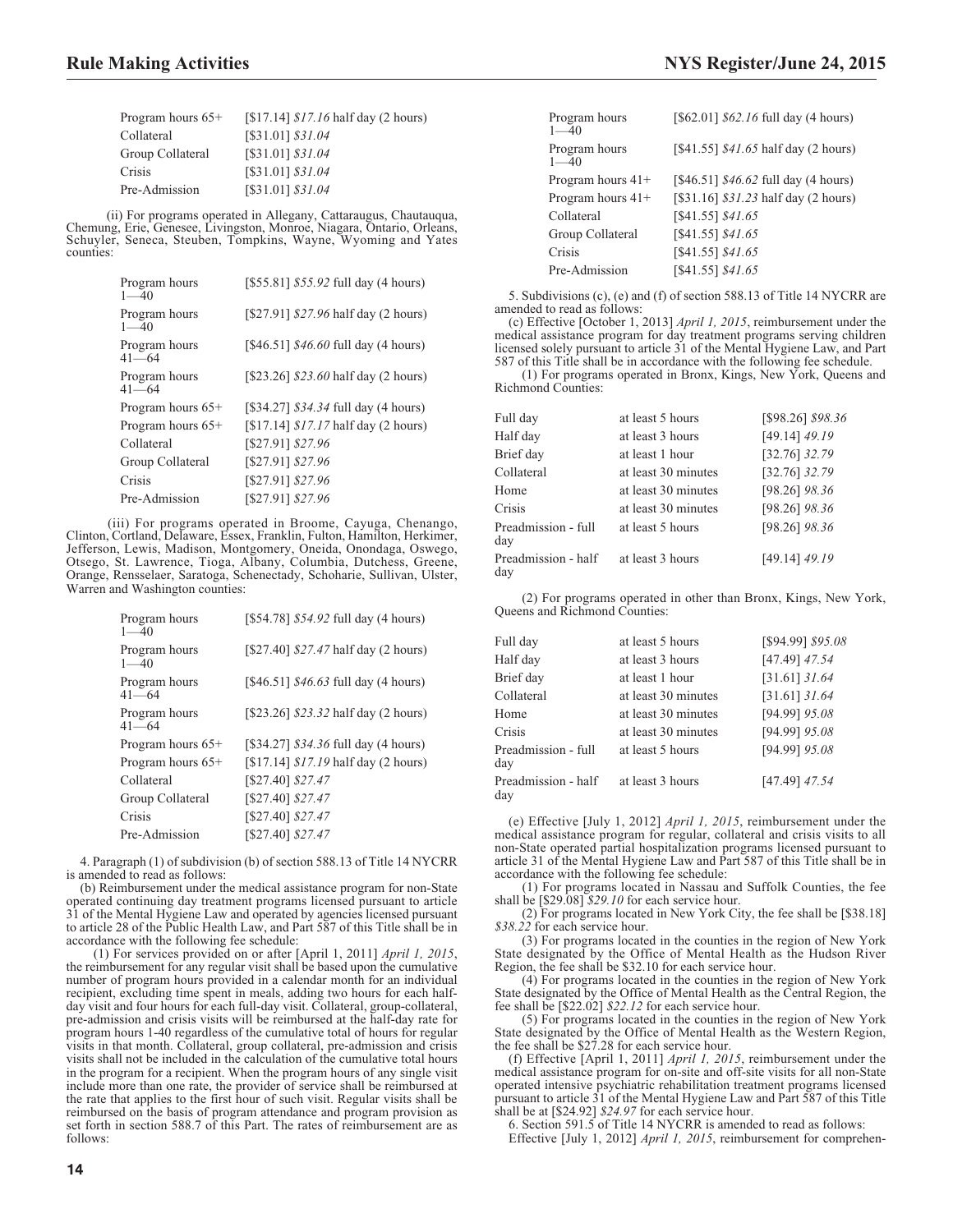sive psychiatric emergency programs under the medical assistance program shall be in accordance with the following fee schedule:

| Brief emergency visit         | [\$181.00] \$181.77     |
|-------------------------------|-------------------------|
| Full emergency visit          | $[1,060.00]$ $1,064.50$ |
| Crisis outreach service visit | $[1,060.00]$ $1,064.50$ |
| Interim crisis service visit  | $[1,060.00]$ $1,064.50$ |

*This notice is intended:* to serve as both a notice of emergency adoption and a notice of proposed rule making. The emergency rule will expire September 5, 2015.

*Text of rule and any required statements and analyses may be obtained from:* Sue Watson, NYS Office of Mental Health, 44 Holland Avenue, Albany, NY 12229, (518) 474-1331, email: [regs@omh.ny.gov](mailto: regs@omh.ny.gov)

*Data, views or arguments may be submitted to:* Same as above.

*Public comment will be received until:* 45 days after publication of this notice.

#### *Regulatory Impact Statement*

1. Statutory Authority: Sections 7.09 and 31.04 of the Mental Hygiene Law give the Commissioner of the Office of Mental Health the power and responsibility to adopt regulations that are necessary and proper to implement matters under his or her jurisdiction.

Subdivision (a) of section 43.02 of the Mental Hygiene Law provides that payments under the Medical Assistance Program for outpatient services at facilities licensed by the Office of Mental Health shall be at rates certified by the Commissioner of Mental Health and approved by the Director of the Budget.

Subdivision (c) of section 43.02 of the Mental Hygiene Law gives the Commissioner of the Office of Mental Health the authority to adopt rules and regulations relating to methodologies used in establishment of schedules and rates for payment.

Sections 364 and 364-a of the Social Services Law give the Office of Mental Health responsibility for establishing and maintaining standards for care and services eligible for Medicaid reimbursement in facilities under its jurisdiction, in accordance with cooperative arrangements with the Department of Health.

Part I of Chapter 60 of the Laws of 2014 provides authorization for the Commissioner of Mental Health to provide funding to support an increase in annual salary and salary-related fringe benefits for eligible staff at notfor-profit providers.

2. Legislative Objectives: Articles 7 and 31 of the Mental Hygiene Law reflect the Commissioner's authority to establish regulations regarding mental health programs. The amendments to 14 NYCRR Parts 512, 588 and 591 are consistent with the goals and objectives of the Medicaid program to ensure that individuals with serious mental illness receive effective services to address their illness and that providers receive adequate reimbursement to pay for such care.

3. Needs and Benefits: This rule making increases the Medicaid fees paid to certain OMH-licensed programs consistent with the 2014-15 and 2015-16 enacted State budgets and the COLA provided in Chapter 60 of the Laws of 2014. As per Part I of Chapter 60 of the Laws of 2014, such fee increases are applied to reimbursable costs to support salary increases and salary-related fringe benefit increases. This increased funding for direct care staff will facilitate a provider's ability to recruit and retain staff and provide quality services to persons with mental illness. The fee increases shall be effective as of April 1, 2015, for the following programs: Personalized Recovery Oriented Services (PROS); Day Treatment Programs serving children; Continuing Day Treatment (CDT) Programs licensed solely under Article 31 of the Mental Hygiene Law, as well as CDT Programs licensed pursuant to Article 28 of the Public Health Law and Article 31 of the Mental Hygiene Law; Intensive Psychiatric Rehabilitation Treatment (IPRT); Partial Hospitalization; and Comprehensive Psychiatric Emergency Programs (CPEP). As per Chapter 60 of the Laws of 2014, the Office of Mental Health shall use the Consolidated Fiscal Reporting (CFR) manual as a reference to implement these increases for the appropriate titles.

4. Costs:

a) Costs to regulated parties: There are no costs to regulated parties as a result of this rule making.

b) Costs to local government: There are no costs to local government as a result of this rule making.

c) Costs to State: The cost breakdown by program is as follows:

PROS - \$228,766 gross Medicaid, of which \$114,383 is State share;

Day Treatment - \$27,960 gross Medicaid, of which \$13,980 is State share;

CDT (Article 31) - \$17,738 gross Medicaid, of which \$8,869 is State share;

CDT (Article 31 and Public Health Law Article 28) - \$18,250 gross Medicaid, of which \$9,125 is State share;

IPRT - \$2,204 gross Medicaid, of which \$1,102 is State share;

Partial Hospitalization - \$4,050 gross Medicaid, of which \$2,025 is State share;

CPEP - \$76,672 gross Medicaid, of which \$38,336 is State share.

The funds necessary for these fee increases were included in the enacted 2015-2016 State budget.

5. Local Government Mandates: These regulatory amendments will not involve or result in any additional imposition of duties or responsibilities upon county, city, town, village, school, or fire districts.

6. Paperwork: Consistent with Chapter 60 of the Laws of 2014, providers or local governmental units are required to develop a plan of implementation to ensure that the funding increases are only utilized for providing salary increases to eligible staff. Each provider or local governmental unit must submit a written certification attesting to how the funding was used and each provider must also submit a resolution from their governing body attesting that the funding received shall be solely used to support salary and salary-related fringe benefit increases for eligible staff in conformity with the standards issued by the Office of Mental Health.

7. Duplication: These regulatory amendments do not duplicate existing State or federal requirements.

8. Alternatives: No alternatives were considered, as the only alternative would have been to not increase the Medicaid fees to implement the COLA. Doing so would have been contrary to the enacted State Budget.

9. Federal Standards: The regulatory amendments do not exceed any minimum standards of the federal government for the same or similar subject areas.

10. Compliance Schedule: This rule will be effective upon adoption.

# *Regulatory Flexibility Analysis*

The amendments to 14 NYCRR Parts 512, 588 and 591 increase the Medicaid fees paid to certain OMH-licensed programs, which is consistent with the 2014-15 and 2015-16 enacted State Budgets and Chapter 60 of the Laws of 2014. As there will be no adverse economic impact on small businesses or local governments as a result of these amendments, a regulatory flexibility analysis is not submitted with this notice.

#### *Rural Area Flexibility Analysis*

The amendments to 14 NYCRR Parts 512, 588 and 591 increase the Medicaid fees paid to certain OMH-licensed programs, which is consistent with the 2014-15 and 2015-16 enacted State Budgets and Chapter 60 of the Laws of 2014. The proposed rule will not impose any adverse economic impact on rural areas; therefore, a Rural Area Flexibility Analysis is not submitted with this notice.

#### *Job Impact Statement*

A Job Impact Statement for these amendments is not being submitted with this rule making. The amendments to 14 NYCRR Parts 512, 588 and 591 increase the Medicaid fees paid to certain OMH-licensed programs, which is consistent with the 2014-15 and 2015-16 enacted State Budgets and Chapter 60 of the Laws of 2014. It is apparent from the nature and purpose of the rule that it will not have an impact on jobs and employment opportunities.

# **Public Service Commission**

# **PROPOSED RULE MAKING NO HEARING(S) SCHEDULED**

**Waiver of Certain Commission Requirements Related to Blocking Caller ID for Emergency Services**

**I.D. No.** PSC-25-15-00007-P

PURSUANT TO THE PROVISIONS OF THE State Administrative Procedure Act, NOTICE is hereby given of the following proposed rule:

*Proposed Action:* The Commission is considering Chevrah Hatzalah Volunteer Ambulance Corps, Inc. requests for a limited waiver to allow unblocking call ID for calls to its emergency services telephone.

*Statutory authority:* Public Service Law, sections 91 and 96

**Subject:** Waiver of certain Commission requirements related to blocking caller ID for emergency services.

*Purpose:* To allow a non-profit entity acting as an emergency service the ability to receive unblocked caller ID numbers.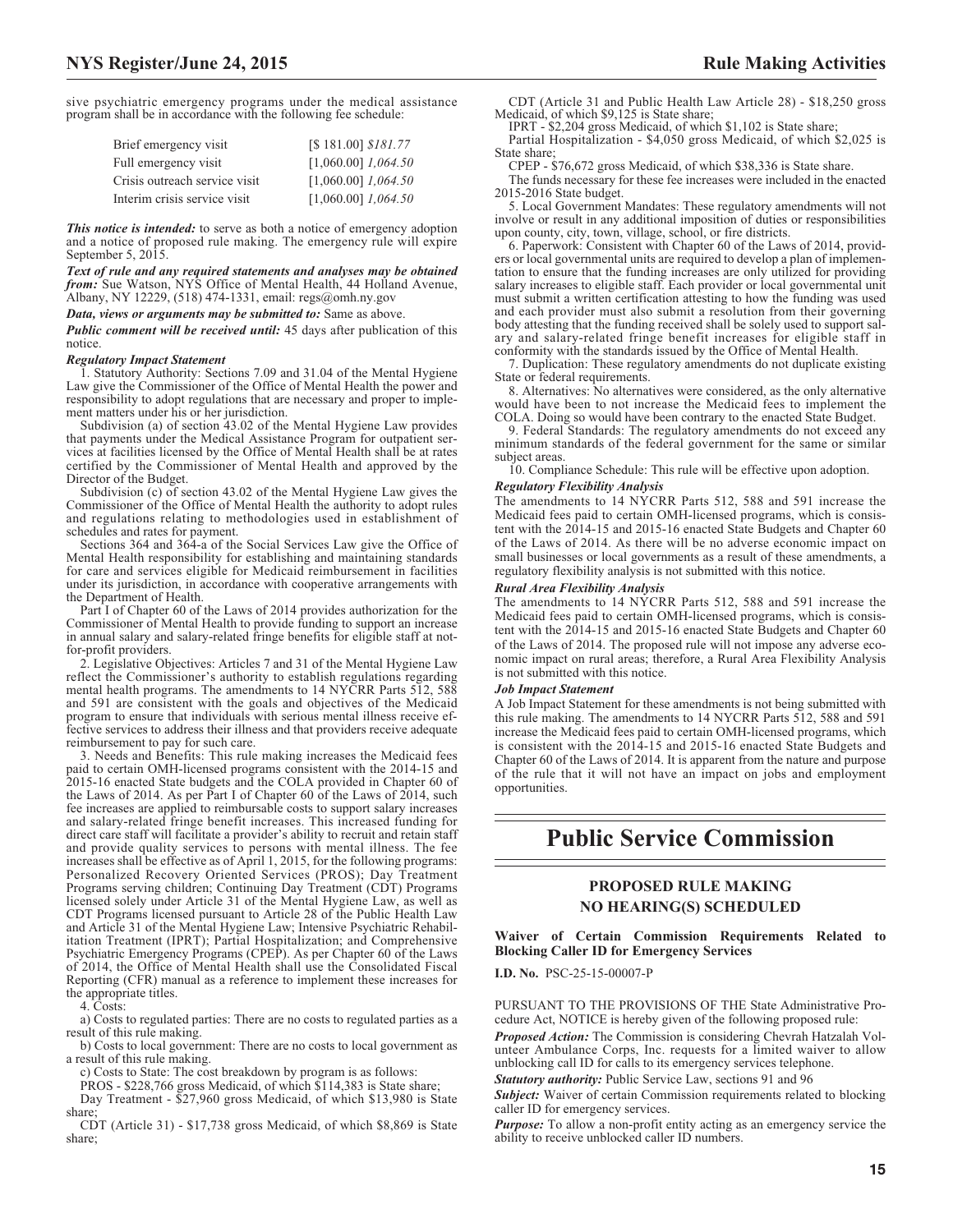*Substance of proposed rule:* The Commission is considering whether to approve or reject, in whole or in part, a request by Chevrah Hatzalah Volunteer Ambulance Corps, Inc. for limited waiver to allow unblocking Caller ID information for calls to its emergency services telephone number. The Commission may grant, deny, modify, or take additional action as necessary.

*Text of proposed rule and any required statements and analyses may be obtained by filing a Document Request Form (F-96) located on our website http://www.dps.ny.gov/f96dir.htm. For questions, contact:* Elaine Agresta, Public Service Commission, 3 Empire State Plaza, Albany, New York 12223-1350, (518) 486-2660, email: Elaine Agresta@dps.ny.gov

*Data, views or arguments may be submitted to:* Kathleen H. Burgess, Secretary, Public Service Commission, 3 Empire State Plaza, Albany, New York 12223-1350, (518) 474-6530, email: [secretary@dps.ny.gov](mailto: secretary@dps.ny.gov)

*Public comment will be received until:* 45 days after publication of this notice.

*Regulatory Impact Statement, Regulatory Flexibility Analysis, Rural Area Flexibility Analysis and Job Impact Statement*

Statements and analyses are not submitted with this notice because the proposed rule is within the definition contained in section  $102(2)(a)(ii)$  of the State Administrative Procedure Act.

(15-M-0304SP1)

# **PROPOSED RULE MAKING NO HEARING(S) SCHEDULED**

## **Notice of Intent to Submeter Electricity**

**I.D. No.** PSC-25-15-00008-P

PURSUANT TO THE PROVISIONS OF THE State Administrative Procedure Act, NOTICE is hereby given of the following proposed rule:

*Proposed Action:* The Public Service Commission is considering whether to grant, deny or modify, in whole or part, the Notice of Intent to submeter electricity filed by 165 E Residences, LLC, for the premises located at 165 East 66th Street, New York, New York.

*Statutory authority:* Public Service Law, sections 2, 4(1), 30, 32-48, 52, 53, 65(1), 66(1), (2), (3), (4), (12) and (14)

*Subject:* Notice of Intent to Submeter electricity.

*Purpose:* To consider the request of 165 E 66 Residences, LLC to submeter electricity at 165 East 66th Street, New York, New York.

*Substance of proposed rule:* The Public Service Commission is considering whether to grant, deny or modify, in whole or part, the Notice of Intent filed by 165 E 66 Residences, LLC, to submeter electricity at 165 East 66th Street, New York, New York, located in the territory of Consolidated Edison Company of New York, Inc., and to take other actions necessary to address the Notice of Intent.

*Text of proposed rule and any required statements and analyses may be obtained by filing a Document Request Form (F-96) located on our website http://www.dps.ny.gov/f96dir.htm. For questions, contact:* Elaine Agresta, Public Service Commission, 3 Empire State Plaza, Albany, New York 12223-1350, (518) 486-2660, email: Elaine.Agresta@dps.ny.gov

*Data, views or arguments may be submitted to:* Kathleen H. Burgess, Secretary, Public Service Commission, 3 Empire State Plaza, Albany, New York 12223-1350, (518) 474-6530, email: [secretary@dps.ny.gov](mailto: secretary@dps.ny.gov)

*Public comment will be received until:* 45 days after publication of this notice.

#### *Regulatory Impact Statement, Regulatory Flexibility Analysis, Rural Area Flexibility Analysis and Job Impact Statement*

Statements and analyses are not submitted with this notice because the proposed rule is within the definition contained in section 102(2)(a)(ii) of the State Administrative Procedure Act.

(15-E-0240SP1)

# **PROPOSED RULE MAKING NO HEARING(S) SCHEDULED**

## **Waiver of a Commission Policy on Test Years in Rate Cases**

**I.D. No.** PSC-25-15-00009-P

PURSUANT TO THE PROVISIONS OF THE State Administrative Procedure Act, NOTICE is hereby given of the following proposed rule: *Proposed Action:* The Commission is considering whether to grant, reject

or modify the petition of St. Lawrence Gas Company, Inc. for a waiver of the Commission's rules regarding the 150 day requirement for filing a rate case.

*Statutory authority:* Public Service Law, sections 66, 89-c and 92

**Subject:** Waiver of a Commission policy on test years in rate cases.

*Purpose:* Whether to grant the waiver of the Commission's 150 day requirement.

*Substance of proposed rule:* In its Statement of Policy on Test Periods in Major Rate Proceedings (issued November 23, 1977), the Commission required that all major rate cases be filed no more than 150 days after the end of the utility's test year. In a letter filed on May 27, 2015, the St. Lawrence Gas Company, Inc. requested a waiver of the policy requirement for its impending rate filing, which the Company anticipates will be made within 180 days from the end of its test year. The Commission is considering whether to grant, deny or modify the request and may consider related matters.

*Text of proposed rule and any required statements and analyses may be obtained by filing a Document Request Form (F-96) located on our website http://www.dps.ny.gov/f96dir.htm. For questions, contact:* Elaine Agresta, Public Service Commission, 3 Empire State Plaza, Albany, New York 12223-1350, (518) 486-2660, email: Elaine.Agresta@dps.ny.gov

*Data, views or arguments may be submitted to:* Kathleen H. Burgess, Secretary, Public Service Commission, 3 Empire State Plaza, Albany, New York 12223-1350, (518) 474-6530, email: [secretary@dps.ny.gov](mailto: secretary@dps.ny.gov)

*Public comment will be received until:* 45 days after publication of this notice.

*Regulatory Impact Statement, Regulatory Flexibility Analysis, Rural Area Flexibility Analysis and Job Impact Statement*

Statements and analyses are not submitted with this notice because the proposed rule is within the definition contained in section  $102(2)(a)(ii)$  of the State Administrative Procedure Act.

(15-G-0313SP1)

# **PROPOSED RULE MAKING NO HEARING(S) SCHEDULED**

## **Notice of Intent to Submeter Electricity**

**I.D. No.** PSC-25-15-00010-P

PURSUANT TO THE PROVISIONS OF THE State Administrative Procedure Act, NOTICE is hereby given of the following proposed rule:

*Proposed Action:* The Public Service Commission is considering whether to grant, deny or modify, in whole or part, the Notice of Intent to submeter electricity filed by 250 West Street Condominium, for the premises located at 250 West Street, New York, New York.

*Statutory authority:* Public Service Law, sections 2, 4(1), 30, 32-48, 52, 53, 65(1), 66(1), (2), (3), (4), (12) and (14)

**Subject:** Notice of Intent to Submeter electricity.

*Purpose:* To consider the request of 250 West Street Condominium to submeter electricity at 250 West Street, New York, New York.

*Substance of proposed rule:* The Public Service Commission is considering whether to grant, deny or modify, in whole or part, the Notice of Intent filed by 250 West Street Condominium, to submeter electricity at 250 West Street, New York, New York, located in the territory of Consolidated Edison Company of New York, Inc., and to take other actions necessary to address the Notice of Intent.

*Text of proposed rule and any required statements and analyses may be obtained by filing a Document Request Form (F-96) located on our website http://www.dps.ny.gov/f96dir.htm. For questions, contact:* Elaine Agresta, Public Service Commission, 3 Empire State Plaza, Albany, New York 12223-1350, (518) 486-2660, email: Elaine.Agresta@dps.ny.gov

*Data, views or arguments may be submitted to:* Kathleen H. Burgess, Secretary, Public Service Commission, 3 Empire State Plaza, Albany, New York 12223-1350, (518) 474-6530, email: [secretary@dps.ny.gov](mailto: secretary@dps.ny.gov)

*Public comment will be received until:* 45 days after publication of this notice.

#### *Regulatory Impact Statement, Regulatory Flexibility Analysis, Rural Area Flexibility Analysis and Job Impact Statement*

Statements and analyses are not submitted with this notice because the proposed rule is within the definition contained in section  $102(2)(a)(ii)$  of the State Administrative Procedure Act.

(15-E-0287SP1)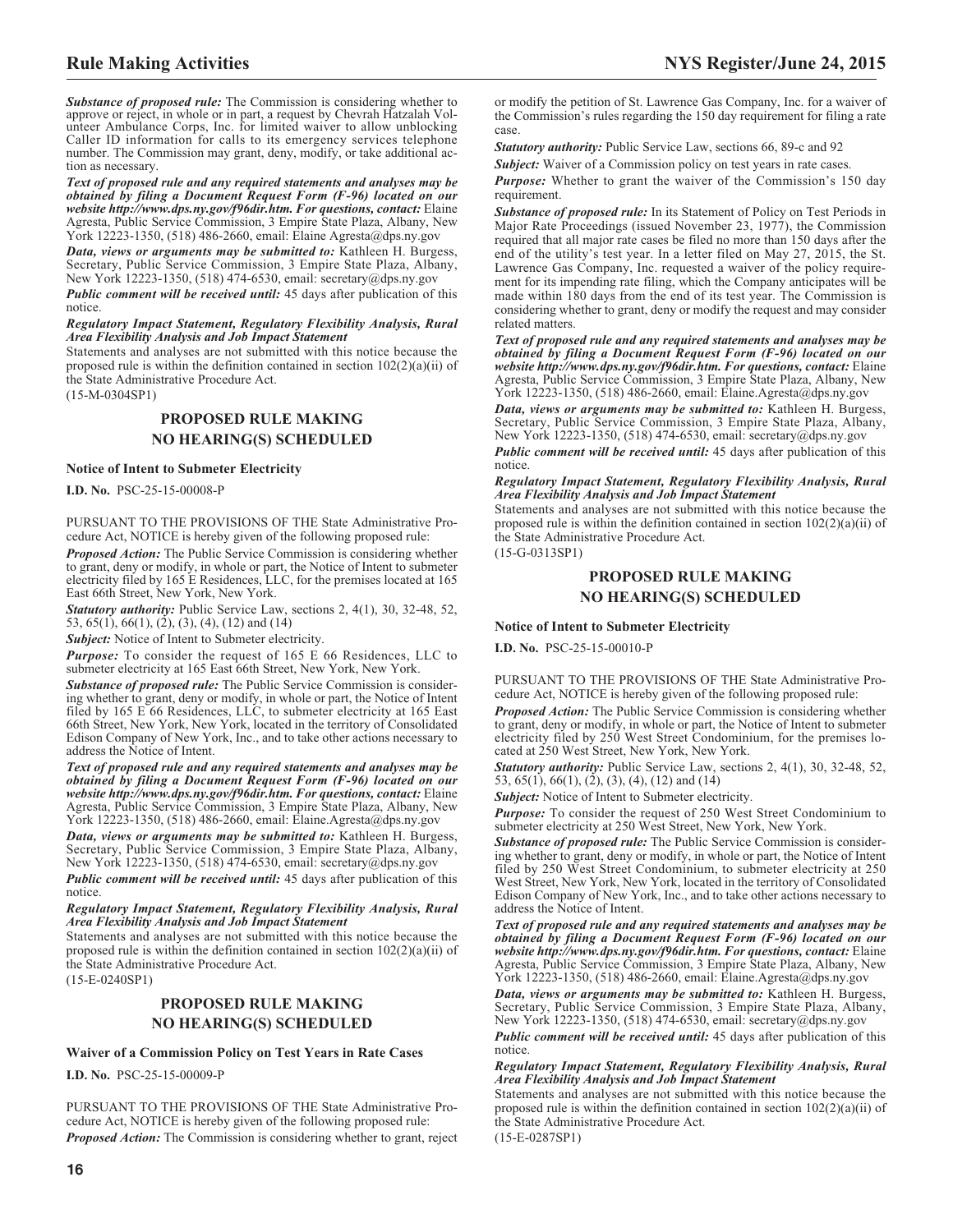# **Department of State**

# **EMERGENCY RULE MAKING**

**Orders to Remedy Violation(s) of the Uniform Code Issued Under Article 18 of the Executive Law**

**I.D. No.** DOS-04-15-00004-E **Filing No.** 463 **Filing Date:** 2015-06-05 **Effective Date:** 2015-06-05

PURSUANT TO THE PROVISIONS OF THE State Administrative Procedure Act, NOTICE is hereby given of the following action:

*Action taken:* Amendment of section 1203.1; and addition of section 1203.5 to Title 19 NYCRR.

*Statutory authority:* Executive Law, sections 381(1) and 382(2)

*Finding of necessity for emergency rule:* Preservation of public safety and general welfare.

*Specific reasons underlying the finding of necessity:* This rule is adopted as an emergency measure for the preservation of the public safety and general welfare.

Executive Law § 381(1) directs the Secretary of State to promulgate rules and regulations for the administration of the Uniform Fire Prevention and Building Code (Uniform Code). Executive Law § 382(2) provides, in pertinent part, that "any person, having been served, either personally or by registered or certified mail, with an order to remedy any condition found to exist in, on, or about any building in violation of the [Uniform Code], who shall fail to comply with such order within the time fixed by the regulations promulgated by the Secretary of State pursuant to [Executive Law  $\S 381(1)$ ], such time period stated in the order, shall be punishable by a fine of not more than one thousand dollars per day of violation, or imprisonment not exceeding one year, or both."

Prior to the initial emergency adoption of this rule, the regulations adopted by the Department of State pursuant to Executive Law  $\S 381(1)$ did not fix a time within which a person served with an order to remedy must comply with that order. In most cases, the local government that issued an order to remedy determined a "reasonable time" within which compliance with the order would be required.

This rule adds a new section 1203.5 to 19 NYCRR Part 1203. Section 1203.5 provides that the time within which compliance with an order to remedy any condition found to exist in, on, or about any building in violation of the Uniform Code shall be fixed at thirty (30) days following the date of the order. Initial adoption of this rule on an emergency basis was necessary in light of a decision issued by the New York State Supreme Court, Appellate Term, Second Department, 9th and 10th Judicial Districts. In People v. Plateau Associates, LLC, the Court held that in the absence of a Department of State regulation fixing the time within which compliance with an order to remedy is required, a party served with such an order could not be charged under Executive Law § 382(2) for failure to comply with such order within the time fixed by regulation for such compliance. The Court rejected the argument that the local government that issued the order to remedy should be permitted to determine the "reasonable time" within which compliance with the order to remedy would be required.

The Plateau Associates decision may result in local courts deciding not to subject a person who is served with an order to remedy, and who fails to comply within the time specified in such order, to the penalties contemplated by Executive Law  $\frac{2}{5}$  382(2). Such a conclusion could jeopardize the effectiveness of orders to remedy and limit the ability of local governments to enforce the Uniform Code.

The Department of State found that the initial emergency adoption of this rule was necessary for the preservation of the general welfare and public safety because the absence of a regulation fixing the time within which full compliance with an order to remedy is required may, under the precedent established by the Plateau Associates decision, cause courts to refuse to impose the penalties contemplated by Executive Law § 382(2). This, in turn, would seriously diminish the effectiveness of orders to remedy, resulting in inadequate enforcement of the Uniform Code, thereby potentially subjecting the people of this State to the real and present dangers to public health and safety posed by fire, as identified by the State Legislature in Executive Law §  $371(1)(d)$ . The initial adoption of this rule on an emergency basis was necessary to halt such an undesirable result at the earliest possible date.

The current emergency adoption of this rule will expire on June 8, 2015. The Department of State finds that re-adoption of this rule on an emergency basis is necessary for the preservation of the general welfare and public safety because allowing this rule to expire would result in there being no regulation fixing the time for compliance with an order to remedy, which, under the precedent established by the Plateau Associates decision, may cause courts to refuse to impose the penalties contemplated by Executive Law § 382(2).

**Subject:** Orders to remedy violation(s) of the Uniform Code issued under article 18 of the Executive Law.

*Purpose:* To fix the time to comply with an order to remedy violation(s) of the Uniform Code.

*Text of emergency rule:* 1. Section 1203.1 of Part 1203 of Title 19 of the Official Compilation of Codes, Rules and Regulations of the State of New York is amended to read as follows:

1203.1 Introduction.

Section 381 of the Executive Law directs the Secretary of State to promulgate rules and regulations for administration of the Uniform Fire Prevention and Building Code (Uniform Code) *and the State Energy Conservation Construction Code (Energy Code)*. These rules and regulations are to address the nature and quality of enforcement and are the subject of this Part.

2. Part 1203 of Title 19 of the Official Compilation of Codes, Rules and Regulations of the State of New York is amended by adding a new section  $1203.5$  to read as follows:

*1203.5 Compliance with an order to remedy.*

*(a) Section 381 of the Executive Law provides for the administration and enforcement of the Uniform Code and authorizes the promulgation of this Part to establish minimum standards for such administration and enforcement. In addition, subdivision 2 of section 382 of the Executive Law provides, in part, that any person, having been served, either personally or by registered or certified mail, with an order to remedy any condition found to exist in, on, or about any building in violation of the Uniform Code, who shall fail to comply with such order within the time fixed by the regulations promulgated by the Secretary of State pursuant to subdivision 1 of section 381 of the Executive Law, such time period to be stated in the order, shall be punishable by a fine of not more than one thousand dollars per day of violation, or imprisonment not exceeding one year, or both. For the purposes of subdivision 2 of section 382 of the Executive Law, the time within which compliance with an order to remedy is required is hereby fixed at thirty (30) days following the date of the order to remedy.*

*(b) When a city, village, town, or county, charged under subdivision 2 of section 381 of the Executive Law with administration and enforcement of the Uniform Code, or a state agency accountable under subdivision (d) of section 1201.2 of this Title for administration and enforcement of the Uniform Code, or the Secretary of State acting under Part 1202 of this Title, issues an order to remedy any condition found to exist in, on, or about any building in violation of the Uniform Code, such order to remedy shall set forth the date of the order, the date by which compliance must be completed, and shall include a statement substantially similar to the following:*

*"NOTICE: Full compliance with this order to remedy is required by [specify date], which is thirty (30) days after the date of this order. If the person or entity served with this order to remedy fails to comply in full with this order to remedy within the thirty (30) day period, that person or entity will be subject to a fine of not more than \$1,000 per* day of violation, or imprisonment not exceeding one year, or both.

*(c) An order to remedy a condition found to exist in, on, or about any building in violation of the Uniform Code shall be served personally or by certified or registered mail within five (5) days of the date of the order.*

*(d) Nothing in this section shall be construed as prohibiting any city, village, town, county, state agency or the Secretary of State from providing in an order to remedy that the person or entity served with such order must begin to remedy the violation(s) described in the order immediately, or within some other period of time which is specified in the order and which may be less than thirty (30) days; must thereafter continue diligently to remedy such violation(s) until each such violation is fully remedied; and must in any event fully remedy all such violation(s) within thirty (30) days of the date of such order.*

*(e) Nothing in this section shall be construed as limiting the authority of any city, village, town, county, state agency or the Secretary of State to employ any other means of enforcing the Uniform Code and/or Energy Code, including, but not limited to:*

*(1) issuing notices of violation;*

*(2) issuing appearance tickets;*

*(3) commencing and prosecuting an appropriate action or proceeding pursuant to that part of subdivision 2 of section 382 of the Executive Law that provides that any owner, builder, architect, tenant, contractor, subcontractor, construction superintendent or their agents or any other*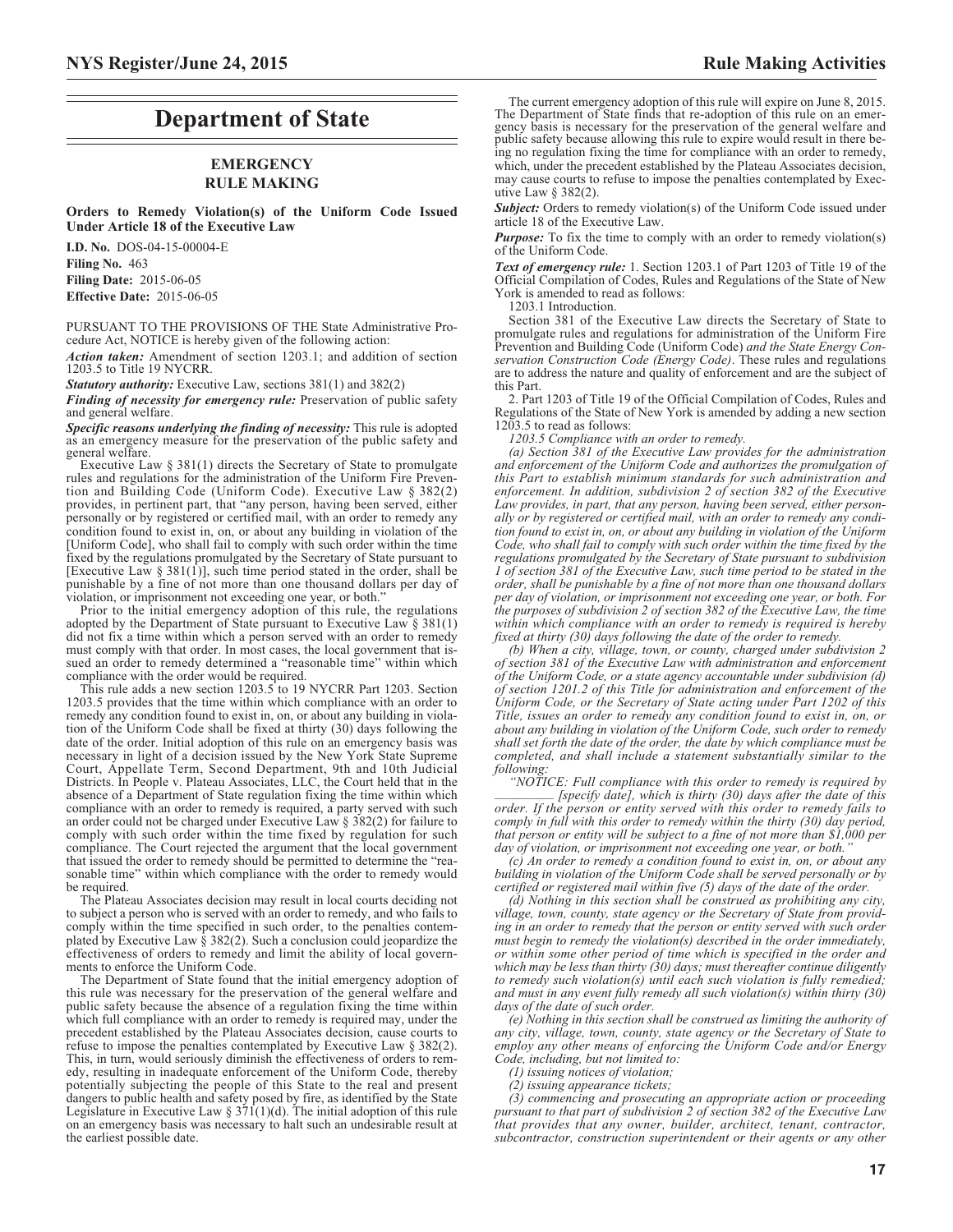*person taking part or assisting in the "construction" (as defined in subdivision 4 of section 372 of the Executive Law) of any building who shall knowingly violate any of the applicable provisions of the Uniform Code or any lawful order of a city, village, town, county, state agency or the Secretary of State made thereunder regarding standards for construction, maintenance, or fire protection equipment and systems, shall be subject to a fine of not more than one thousand dollars per day of violation, or imprisonment not exceeding one year, or both;*

*(4) commencing and prosecuting an appropriate action or proceeding pursuant to subdivision 3 of section 382 of the Executive Law which seeks, in a case where the construction or use of a building is in violation of any provision of the Uniform Code or any lawful order obtained thereunder, an order from a Justice of the Supreme Court directing the removal of the building or an abatement of the condition in violation of such provisions;*

*(5) issuing stop work orders;*

*(6) revoking or suspending building permits; revoking or suspending certificates of occupancy; or*

*(7) commencing and prosecuting an appropriate action or proceeding to impose such criminal and/or civil sanctions as may be provided in applicable local laws, ordinances, rules or regulations.*

*This notice is intended* to serve only as a notice of emergency adoption. This agency intends to adopt the provisions of this emergency rule as a permanent rule, having previously submitted to the Department of State a notice of proposed rule making, I.D. No. DOS-04-15-00004-EP, Issue of January 28, 2015. The emergency rule will expire August 3, 2015.

*Text of rule and any required statements and analyses may be obtained from:* Mark Blanke, Department of State, One Commerce Plaza, 99 Washington Ave., Albany, NY 12231-0001, (518) 474-4073, email: Mark.Blanke@dos.ny.gov

#### *Regulatory Impact Statement*

1. STATUTORY AUTHORITY AND LEGISLATIVE OBJECTIVES

Executive Law § 381(1) provides that the Secretary of State shall promulgate rules and regulations prescribing minimum standards for administration and enforcement of the Uniform Fire Prevention and Building Code (Uniform Code).

Executive Law section 383(2) provides, in part, that "(a)ny person, having been served, either personally or by registered or certified mail, with an order to remedy any condition found to exist in, on, or about any building in violation of the [Uniform Code], who shall fail to comply with such order within the time fixed by the regulations promulgated by the secretary pursuant to [Executive Law  $\S 381(1)$ ], such time period to be stated in the order,... shall be punishable by a fine of not more than one thousand dollars per day of violation, or imprisonment not exceeding one year, or both."

This rule adds a new section 1203.5 to 19 NYCRR Part 1203. The new section 1203.5 effectuates the objectives of Executive Law §§ 381(1) and 382(2) by promulgating a regulation that (1) fixes the time within which compliance with an order to remedy will be required at thirty (30) days following the date of the order and (2) requiring each order to remedy to include a notice that clearly states the time within which compliance with the order is required and the consequences of failure to comply with the order within that stated time.<sup>1</sup>

#### 2. NEEDS AND BENEFITS

When current Article 18 of the Executive Law was adopted in 1981, there was no single building code applicable in all parts of the state; local governments were free to adopt their own code, to "accept" the applicability of the State Building Construction Code, or to have no building code at all. When it adopted the current Article 18, the Legislature found and declared that "(w)hether because of the absence of applicable codes, inadequate code provisions or inadequate enforcement of codes, the threat to the public health and safety posed by fire remains a real and present danger for the people of the state" (Executive Law  $\S 371(1)(d)$ , emphasis added). The Legislature addressed the first two concerns (absence of applicable codes or inadequate code provisions) by providing, in Article 18, that the State Uniform Fire Prevention and Building Code (Uniform Code) would be applicable in all parts of the State except New York City. The Legislature addressed the third concern (inadequate enforcement of codes) by requiring local governments to administer and enforce the Uniform Code (Executive Law  $\S 381(2)$ ) and by providing a non-exclusive list of enforcement tools, including "the power to order in writing the remedying of any condition found to exist in, on or about any building in violation of the [Uniform Code]" (Executive Law  $\S 382(1)$ ).

As stated above, Executive Law  $\S 382(2)$  provides, in part, that a person served with an order to remedy who fails to comply with such order "within the time fixed by the regulations promulgated by the [Secretary of State] pursuant to [Executive Law  $\S 381(1)$ ], such time period to be stated in the order" shall be punishable by a fine of not more than one thousand dollars per day of violation, or imprisonment not exceeding one year, or both.

Prior to the initial emergency adoption of this rule, the regulations adopted by the Department of State (DOS) pursuant to Executive Law § 381(1) contained no provision fixing the time for compliance with an order to remedy. DOS understands that a local government issuing an order to remedy would, in most cases, determine a reasonable time within which compliance with the order would be required. However, the recent case of People v. Plateau Associates, LLC, the Appellate Term for the Second Department, 9th and 10th Judicial Districts, held that in the absence of a DOS regulation fixing the time within which compliance with an order to remedy is required, the party served with such an order could not be charged under Executive Law § 382(2). The Court rejected the argument that the local government that issued the order to remedy should be permitted to determine the "reasonable time" within which compliance with the order to remedy would be required.

This rule re-adopts a regulation that fixes the time within which compliance with an order to remedy is required. This rule is necessary because in the absence of a regulation fixing the time within which full compliance with an order to remedy is required, courts may, under the precedent established by Plateau Associates, refuse to impose the penalties contemplated by Executive Law § 382(2) upon persons who are served with an order to remedy who fail to comply with the order to remedy. This, in turn, would seriously diminish the effectiveness of orders to remedy, resulting in inadequate enforcement of the Uniform Code and potentially subject the people of this State to the real and present dangers of to public safety posed by fire, as identified by the State Legislature in Executive Law §  $371(1)(d)$ .

3. COSTS

Costs to Regulated Parties

Pursuant to Executive Law § 382(2), a person served with an order to remedy who fails to comply with the order within the time fixed by this rule will be subject to the penalties prescribed by Executive Law  $\S 3\82(2)$ , viz., a fine not to exceed \$1,000 per day of violation, imprisonment for not more than one year, or both.

A person served with an order to remedy is already required by existing law to comply with that order. This rule merely fixes the time within which compliance with the order is required. This rule will impose no additional initial capital costs on any person served with an order to remedy. This rule will impose no additional annual compliance costs on any person served with an order to remedy.

Upon learning of the decision in People v. Plateau Associates, LLC, the Department of State's Division of Building Standards and Codes solicited information from local governments' code enforcement officials from around the State. These officials were surveyed regarding times within which compliance with an order to remedy is typically required. Among those surveyed, the majority of participants affirmed that they included in orders to remedy, a specific date by which any violations must be corrected. On average, the time allowed before re-inspection or correction of the violations was reported to be twenty (20) days. The time fixed by this rule for compliance with an order to remedy (30 days from the date of the order) is actually slightly longer that this reported average.

This rule expressly provides  $(1)$  that an order to remedy may provide that the person served with the order must begin to remedy the violation(s) immediately and (2) that new section 1203.5 does not limit any other enforcement tool. These provisions allow a local government to address situations in which immediate action is required to protect health and safety.

Costs to the Department of State, New York State, and Local Governments

In general, local governments are responsible for enforcing the Uniform Code. In certain instances, the Department of State (DOS) is responsible for enforcing the Uniform Code.

This rule requires a local government (or DOS in those instances where it enforces the Uniform Code) to include in each order to remedy a notice substantially similar to the following: "NOTICE: Full compliance with this order to remedy is required by \_\_\_\_\_\_\_\_ [specify date], which is thirty (30) days after the date of this order. If the person or entity served with this order to remedy fails to comply in full with this order to remedy within the thirty (30) day period, that person or entity will be subject to a fine of not more than \$1,000 per day of violation, or imprisonment not exceeding one year, or both."

This rule also requires the local government or other enforcing agency that issues an order to remedy to serve the order (personally or by registered or certified mail) within 5 days of the date of the order.

The initial costs to be incurred by local governments that enforce the Uniform Code (and by DOS in those instances where it enforces the Uniform Code) will include (1) the cost of modifying their order to remedy forms to include the notice required by this rule and (2) the cost of training their code enforcement personnel on the requirements of this rule. However, DOS anticipates that the cost of modifying a local government's order to remedy form to include the notice required by this rule will be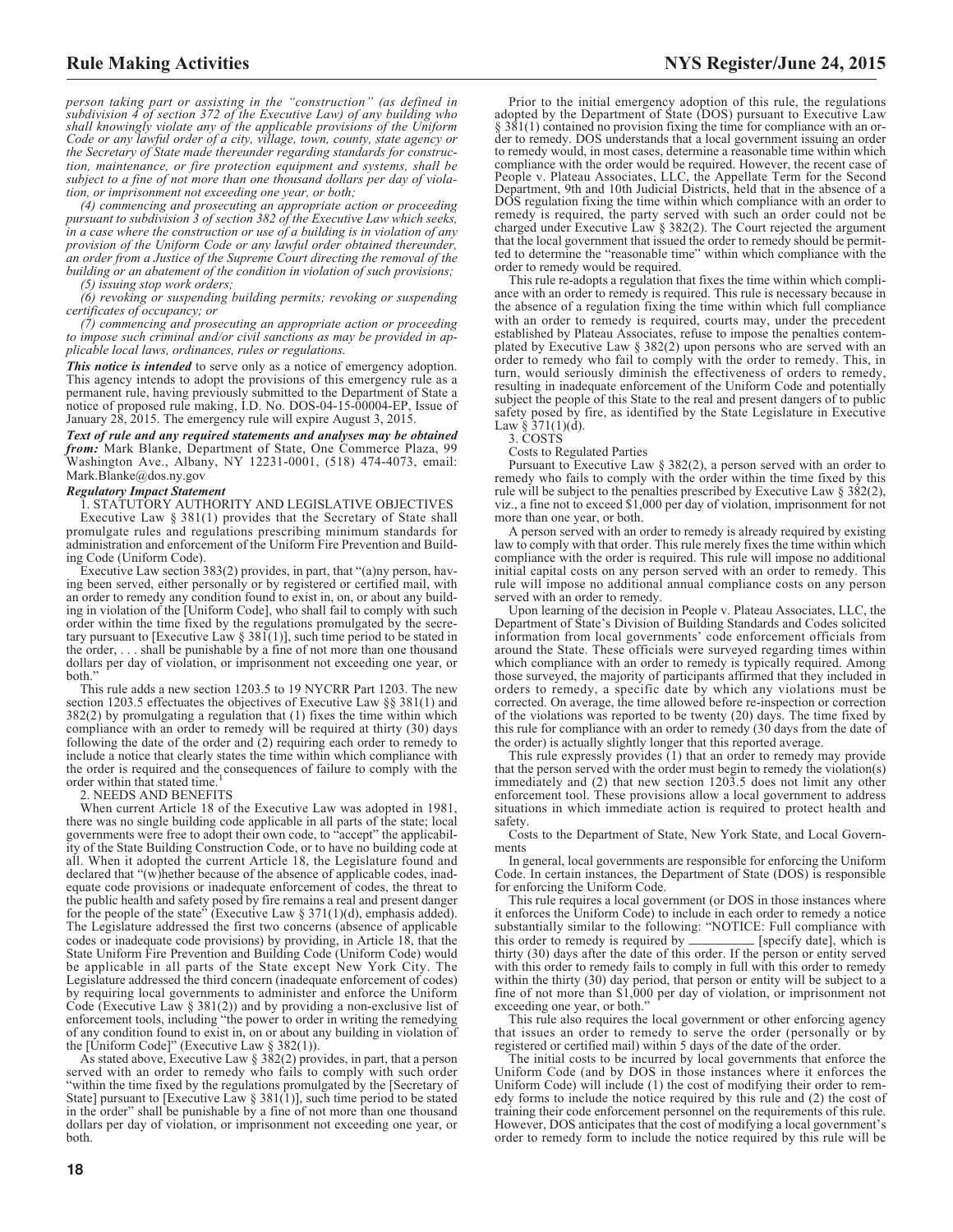negligible. In addition, code enforcement personnel are required by existing law to receive 24 hours of in-service training each year, and DOS anticipates that training on the requirements of the new this rule can be provided within the already required annual in-service training.

The annual or on-going compliance costs for local governments that enforce the Uniform Code (and by DOS in those instances where it enforces the Uniform Code) will include the costs associated with tracking service of orders to remedy to assure that service is made within the five day time limit established by this rule. However, DOS anticipates that a local government will be able to fulfill these obligations using its existing code enforcement personnel, at little or no additional cost to the local government. Further, local governments are authorized by existing law to charge fees to defray the cost of their code enforcement activities.

DOS does not anticipate that the State of New York will incur any costs for the implementation of, and continued administration of, this rule.

4. PAPERWORK

As stated above, this rule requires a local government (or DOS, in instances where it enforces the Uniform Code) to include a notice in each order to remedy specifying the date by which compliance with such order will be required and specifying the consequences of failure to comply with the order within that stated time.

5. LOCAL GOVERNMENT MANDATES

This rule requires a local government that issues an order to remedy to include in that order a notice specifying the date by which compliance with such order will be required and specifying the consequences of failure to comply with the order within that stated time. This rule also requires a local government that issues an order to remedy to see that the order is served (personally or by registered or certified mail) with 5 days of the date of the order.

Local governments that enforce the Uniform Code will be required to ensure that their code enforcement personnel receive training on the provisions of this rule.

DOS anticipates that any such additional training and enforcement obligations will have little or no impact on the code enforcement expenses incurred by local governments. In addition, local governments are authorized by existing law to charge fees to offset their code enforcement expenses.

#### 6. DUPLICATION

This rule implements the requirements of Executive Law  $\S 382(2)$ . This rule does not duplicate any rule or other legal requirement of the State or Federal government known to DOS.

7. ALTERNATIVES

DOS considered a rule that would allow local governments to determine the time within which compliance with an order to remedy would be required on a case by case basis. However, the court in the Plateau Associates, LLC case cited above rejected this approach, and indicated that Executive Law § 382(2) requires DOS to adopt a regulation fixing a time within which compliance with an order to remedy would be required.

8. FEDERAL STANDARDS

This rule does not exceed any known minimum standards of the Federal government for the same or similar subject areas.

9. COMPLIANCE SCHEDULE

DOS anticipates that local governments and other code enforcing agencies will be able to comply with this rule immediately.

This rule also amends section 1203.1 of Title 19 of the NYCRR to include a reference to and definition of the term "Energy Code."

#### *Regulatory Flexibility Analysis*

1. EFFECT OF RULE.

Executive Law § 382(2) provides, in part, that any person, having been served, either personally or by registered or certified mail, with an order to remedy any condition found to exist in, on, or about any building in violation of the State Uniform Fire Prevention and Building Code (the Uniform Code), who shall fail to comply with such order within the time fixed by the regulations promulgated by the secretary pursuant to Executive Law § 381(1), such time period to be stated in the order, shall be punishable by a fine of not more than one thousand dollars per day of violation, or imprisonment not exceeding one year, or both. This rule amends 19 NYCRR Part 1203 by adding Section 1203.5 (entitled "Compliance with an order to remedy") which fixes the time within which compliance with an order to remedy is required. Under new Section 1203.5, the time within which compliance with an order to remedy is required is fixed at thirty (30) days following the date of the order.

New section  $12\overline{0}3.5$  also requires (1) that each order to remedy include a notice indicating the date by which compliance with the order is required and the consequences of failure to comply with the order by that date and (2) that each order to remedy be served (personally or by registered or cer $t$ ified mail) within 5 days of the date of the order.

The Uniform Code is applicable in all areas of the State except New

York City. Therefore, this rule will affect any small business which owns or occupies a building or structure anywhere in the State except New York City and which is served with an order to remedy Uniform Code violation(s) found to exist in, on, or about such building or structure. The Department of State is not able to estimate the number of small businesses that will be served with such an order to remedy.

In general, local governments (cities, towns, and villages) are required to enforce the Uniform Code. In some cases, a county may enforce the Uniform Code. Therefore, this rule will affect any local government or county which enforces the Uniform Code and which chooses to issue an order to remedy. The Department of State estimates that approximately 1,600 local governments and counties enforce the Uniform Code, and that most of these local governments and counties issue orders to remedy from time to time.

2. REPORTING, RECORDKEEPING AND OTHER COMPLIANCE REQUIREMENTS; AND PROFESSIONAL SERVICES.

This rule will fix the time for compliance with an order to remedy at thirty (30) days from the date of the order. A person or entity (including a small business) served with an order to remedy is already required by existing law to comply with that order. This rule merely fixes the time within which compliance with the order is required. Failure to comply with an order to remedy within the time fixed by this rule will make the person or entity served with the order subject to the penalties prescribed by Executive Law § 382(2). This rule will impose no new reporting, recordkeeping or other compliance requirements on any person served with an order to remedy.

A person or entity (including a small business) served with an order to remedy may find it necessary or desirable to hire an engineer, architect or other professional who constructs or assists in the construction or maintenance of buildings to assist with compliance with the order; however, this rule will not increase the need for any such professional services.

Local government that enforce the Uniform Code and issue orders to remedy will be required to include in each such order a notice indicating the date by which compliance with the order is required and the consequences of failure to comply with the order by that date. Local governments will be required to modify their order to remedy forms to include this notice.

Local government that enforce the Uniform Code and issue orders to remedy will be required to serve each such order to remedy (personally or by registered or certified mail) within 5 days of the date of the order. Local governments will be required to track service of their orders to remedy to assure that they are served within the applicable five day period.

The Department of State anticipates that local governments will be able to comply with the new requirements added by section 1203.5 with their current code enforcement personnel, and will not require any significant additional professional services.

3. COMPLIANCE COSTS.

Pursuant to Executive Law § 382(2), a person served with an order to remedy who fails to comply with the order within the time fixed by this rule will be subject to the penalties prescribed by Executive Law § 382(2), viz., a fine not to exceed \$1,000 per day of violation, imprisonment for not more than one year, or both. However, a person or entity (including a small business) served with an order to remedy is already required by existing law to comply with that order. This rule merely fixes the time within which compliance with the order is required. This rule will impose no additional initial capital costs on any person or entity (including any small business) served with an order to remedy.

This rule will impose no additional annual compliance costs on any person or entity (including any small business) served with an order to remedy.

The initial costs to be incurred by local governments that enforce the Uniform Code will include (1) the cost of modifying their order to remedy forms to include the notice required by this rule and (2) the cost of training their code enforcement personnel on the requirements of this rule. However, the Department of State anticipates that the cost of modifying a local government's order to remedy form to include the notice required by this rule will be negligible. In addition, code enforcement personnel are required by existing law to receive 24 hours of in-service training each year, and the Department of State anticipates that training on the requirements of the new this rule can be provided within the already required annual in-service training.

The annual or on-going compliance costs for local governments that enforce the Uniform Code will include the costs associated with tracking service of orders to remedy to assure that service is made within the five day time limit established by this rule. However, the Department of State anticipates that a local government will be able to fulfill these obligations using its existing code enforcement personnel, at little or no additional cost to the local government. Further, local governments are authorized by existing law to charge fees to defray the cost of their code enforcement activities.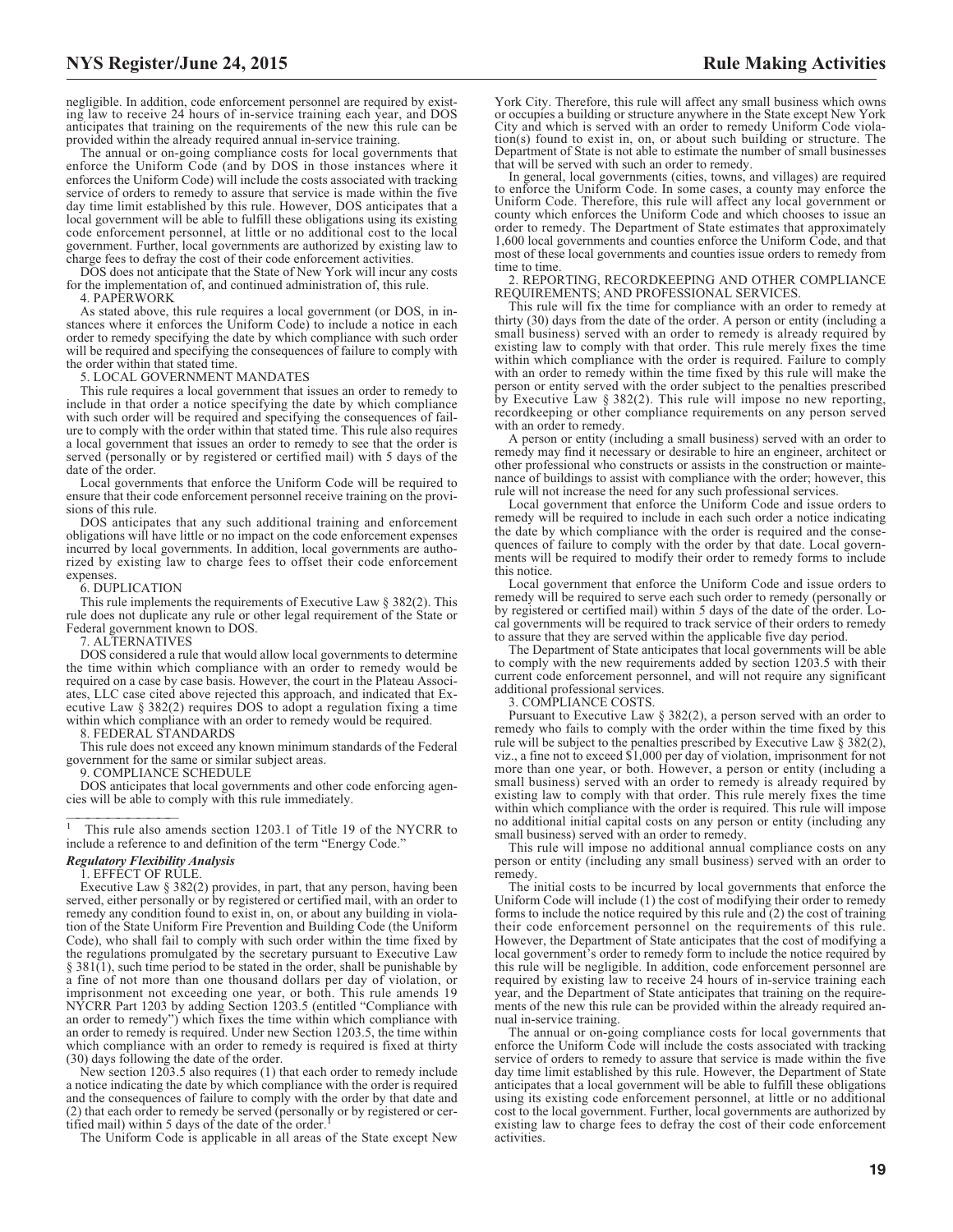4. ECONOMIC AND TECHNOLOGICAL FEASIBILITY.

It is economically and technologically feasible for regulated parties to comply with the rule. No substantial capital expenditures are imposed and no new technology need be developed for compliance.

The Department of State anticipates that local governments will be able to comply with this rule using their existing code enforcement personnel.

5. MINIMIZING ADVERSE IMPACT.

This rule was designed to minimize any adverse impact on all affected parties, including small businesses and local governments, by: (1) fixing the time within which compliance with an order to remedy is required at 30 days from the date of the order, thereby enabling local governments easily to compute the date by which compliance is required and to state that date in the order to remedy, as required by Executive Law § 382(2); (2) specifying the form of the notice to be included in the order to remedy that will enable local governments to state the time within which compliance is required, which will facilitate local governments' ability to comply with the requirements of Executive Law § 382(2); (3) providing that local governments can include in an order to remedy provisions requiring that the person or entity served with the order must begin to remedy the violation(s) immediately, and must diligently continue to remedy the violation(s), thereby allowing local governments to include appropriate provisions in an order to remedy to address a situation where immediate action is required to address life /safety concerns; and (4) providing a time within which compliance is required (30 days) which is longer than the average time currently specified by local governments that responded to the Department of State's survey (20 days), thereby assuring that a person or entity served with an order to remedy will have a reasonable time to comply before being subject to the penalties prescribed by Executive Law  $§ 382(2).$ 

Approaches such as establishing different compliance or reporting requirements or timetables that take into account the resources available to small businesses and local governments and/or providing exemptions from coverage by the rule, or any part thereof, for small businesses and local governments were not considered because doing so is not authorized by the statute and would endanger the public safety and general welfare.

6. SMALL BUSINESS AND LOCAL GOVERNMENT PARTICIPATION.

The Department of State gave small businesses and local governments an opportunity to participate in this rule making by posting a notice regarding this rule on the Department of State's website and by publishing a notice regarding this rule in Building New York, a monthly electronic news bulletin covering topics related to the Uniform Code and the construction industry that is prepared by the Department of State and is currently distributed to approximately 10,000 subscribers, including local governments, design professionals and others involved in all aspects of the construction industry.

7. FOR RULES THAT EITHER ESTABLISH OR MODIFY A VIO-LATION OR PENALTIES ASSOCIATED WITH A VIOLATION.

The applicable statute (Executive Law  $\S 382(2)$ ) establishes a violation (viz., failure to comply with an order to remedy) and establishes penalties associated with such violation (viz., a fine of not more than one thousand dollars per day of violation, or imprisonment not exceeding one year, or both). While this rule will relate to the violation and penalty established by Executive Law § 382(2) in the sense that this rule will fix the time within which compliance with an order to remedy is required, this rule will not directly establish or modify a violation and this rule will not directly establish or modify penalties associated with a violation. Therefore, for the purposes of Chapter 524 of the Laws of 2011 and subdivision 1-a of section 202-b of the State Administrative Procedure Act, this rule is not required to include a cure period or other opportunity for ameliorative action, the successful completion of which will prevent the imposition of penalties on the party or parties subject to enforcement. It should be noted, however, that this rule will, in effect, include a cure period or other opportunity for ameliorative action in the sense that this rule will provide that a person served with an order to remedy will have at least 30 days to comply with the order before the statutory penalties can be imposed.

#### *Rural Area Flexibility Analysis*

1. TYPES AND ESTIMATED NUMBERS OF RURAL AREAS.

This rule adds a new section 1203.5 to Title 19 of the NYCRR. New section 1203.5 fixes the time within which compliance with an order to remedy violations of the State Uniform Fire Prevention and Building Code (the Uniform Code) is required.<sup>1</sup>

The Uniform Code applies in all parts of the State except New York City. Therefore, this rule applies in all rural areas of the State.

2. REPORTING, RECORDKEEPING AND OTHER COMPLIANCE REQUIREMENTS; AND PROFESSIONAL SERVICES.

Executive Law § 382(2) provides, in part, that any person, having been served, either personally or by registered or certified mail, with an order to remedy any condition found to exist in, on, or about any building in violation of the State Uniform Fire Prevention and Building Code (the Uniform Code), who shall fail to comply with such order within the time fixed by the regulations promulgated by the secretary pursuant to subdivision one of section three hundred eighty-one of this article, such time period to be stated in the order, shall be punishable by a fine of not more than one thousand dollars per day of violation, or imprisonment not exceeding one year, or both. This rule adds a new section 1203.5 to Title 19 of the NYCRR. New section 1203.5 fixes the time for compliance with an order to remedy at thirty (30) days from the date of the order.

A person served with an order to remedy in any part of the State, including any rural area, is already required by existing law to comply with that order. This rule merely fixes the time within which compliance with the order is required. Failure to comply with an order to remedy within the time fixed by this rule will make the person served with the order subject to the penalties prescribed by Executive Law § 382(2).

This rule will impose no new reporting, recordkeeping or other compliance requirements on any person served with an order to remedy.

A person served with an order to remedy may find it necessary or desirable to hire an engineer, architect or other professional who constructs or assists in the construction or maintenance of buildings to assist with compliance with the order; however, this rule will not increase the need for any such professional services.

New section 1203.5 requires a local government that issues an order to remedy to include in the order a notice stating (1) that full compliance with the order within thirty (30) days of the date of the order is required and (2) that in the event the person served with the order to remedy fails to comply in full with the order within the thirty (30) day period, such person will be subject to the penalties prescribed by Executive Law  $\S$  382(2), viz., a fine of not more than \$1,000 per day of violation, or imprisonment not exceeding one year, or both. Local governments (including local governments in rural areas) will be required to modify their order to remedy forms to include this notice.

New section 1203.5 provides that an order to remedy must be served within five days of the date of the order. Local governments (including local governments in rural areas) will be required to track service of their orders to remedy to assure that they are served within the applicable five day period.

The Department of State anticipates that local governments will be able to enforce the new requirement added by section 1203.5 with their current code enforcement personnel, and will not require any significant additional professional services.

3. COSTS.

Pursuant to Executive Law § 382(2), a person served with an order to remedy who fails to comply with the order within the time fixed by this rule will be subject to the penalties prescribed by Executive Law § 382(2), viz., a fine not to exceed \$1,000 per day of violation, imprisonment for not more than one year, or both. However, a person served with an order to remedy in any part of the State, including any rural area, is already required by existing law to comply with that order. This rule merely fixes the time within which compliance with the order is required. This rule will impose no additional initial capital costs on any person served with an order to remedy. This rule will impose no additional annual compliance costs on any person served with an order to remedy.

The initial costs to be incurred by local governments (including local governments in rural areas) will include (1) the cost of modifying their order to remedy forms to include the notice required by this rule and (2) the cost of training their code enforcement personnel on the requirements of this rule. However, the Department of State anticipates that the cost of modifying a local government's order to remedy form to include the notice required by this rule will be negligible. In addition, code enforcement personnel are required by existing law to receive 24 hours of in-service training each year, and the Department of State anticipates that training on the requirements of the new this rule can be provided within the already required annual in-service training.

The annual or on-going compliance costs for local governments (including local governments in rural areas) will include the costs associated with tracking service of orders to remedy to assure that service is made within the five day time limit established by this rule. However, the Department of State anticipates that a local government will be able to fulfill these obligations using its existing code enforcement personnel, at little or no additional cost to the local government. Further, local governments are authorized by existing law to charge fees to defray the cost of their code enforcement activities.

4. MINIMIZING ADVERSE IMPACT.

This rule was designed to minimize any adverse impact on all areas of the State, including rural areas, by: (1) fixing the time within which compliance with an order to remedy is required at 30 days from the date of

This rule also amends section 1203.1 of Title 19 of the NYCRR to include a reference to and definition of the term "energy code."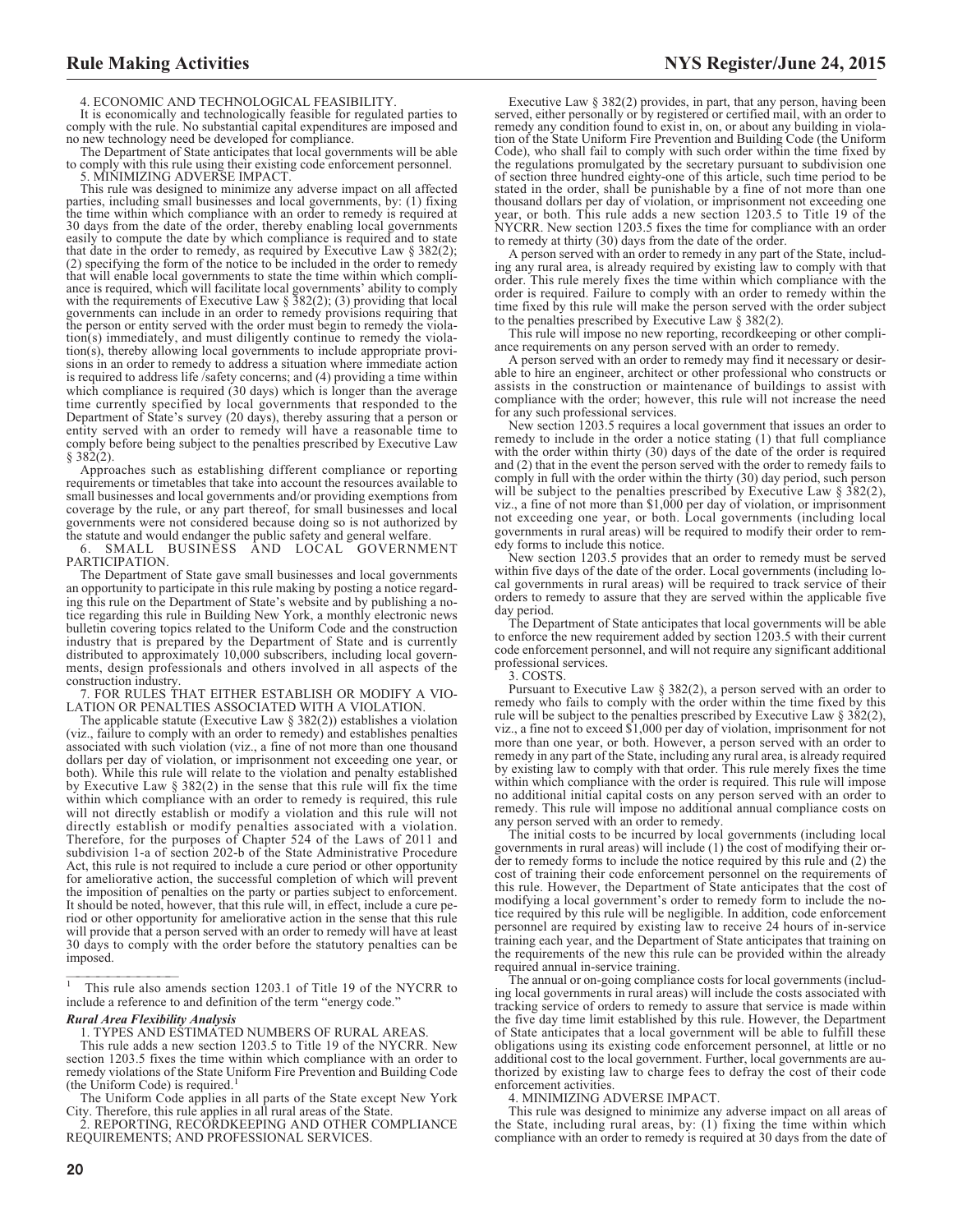the order, thereby enabling local governments easily to compute the date by which compliance is required and to state that date in the order to remedy, as required by Executive Law § 382(2); (2) specifying the form of the notice to be included in the order to remedy that will enable local governments to state the time within which compliance is required, which will facilitate local governments' ability to comply with the requirements of Executive Law  $\S$  382(2); (3) providing that local governments can include in an order to remedy provisions requiring that the person or entity served with the order must begin to remedy the violation(s) immediately, and must diligently continue to remedy the violation(s), thereby allowing local governments to include appropriate provisions in an order to remedy to address a situation where immediate action is required to address life /safety concerns; and (4) providing a time within which compliance is required (30 days) which is longer than the average time currently specified by local governments that responded to the Department of State's survey (20 days), thereby assuring that a person or entity served with an order to remedy will have a reasonable time to comply before being subject to the penalties prescribed by Executive Law § 382(2).

Establishing different compliance requirements for public and private sector interests in rural areas and/or providing exemptions from coverage by the rule for public and private sector interests in rural areas was not considered because doing so is not authorized by the statute and would endanger the public safety and general welfare.

5. RURAL AREA PARTICIPATION.

The Department of State notified interested parties throughout the State, including interested parties in rural areas, of the proposed adoption of this rule by means of notices posted on the Department's website and published in Building New York, a monthly electronic news bulletin covering topics related to the Uniform Code/Energy Code and the construction industry which is prepared by the Department of State and which is currently distributed to approximately 10,000 subscribers, including local governments, design professionals and others involved in all aspects of the construction industry.

<sup>1</sup> This rule also amends section 1203.1 of Title 19 of the NYCRR to include a reference to and definition of the term "energy code."

#### *Job Impact Statement*

The Department of State has concluded after reviewing the nature and purpose of the rule that it will not have a substantial adverse impact on jobs and employment opportunities in New York.

Executive Law § 382(2) provides, in part, that any person, having been served, either personally or by registered or certified mail, with an order to remedy any condition found to exist in, on, or about any building in violation of the State Uniform Fire Prevention and Building Code (the Uniform Code), who shall fail to comply with such order within the time fixed by the regulations promulgated by the secretary pursuant to Executive Law § 381(1), such time period to be stated in the order, shall be punishable by a fine of not more than one thousand dollars per day of violation, or imprisonment not exceeding one year, or both. This rule adds a new section 1203.5 to Title 19 of the Official Compilation of Codes, Rules and Regulations of the State of New York. New section 1203.5 fixes the time for compliance with an order to remedy at thirty (30) days from the date of the order.

A person served with an order to remedy is required by existing law to comply with that order. This rule merely fixes the time within which compliance with the order is required. Failure to comply with an order to remedy within the time fixed by this rule will make the person served with the order subject to the penalties prescribed by Executive Law  $\S 382(2)$ .

Therefore, the Department of State concludes that it is apparent from the nature and purpose of this rule that it will have no substantial adverse impact on jobs and employment opportunities.

#### *Assessment of Public Comment*

The Department received approximately fifteen comments on the emergency / proposed rule making. Those submitting comment included local government code enforcement officials, code compliance managers at New York State agencies, design professionals (architects), and individuals who did not identify any office or affiliation.

A number of comments raised concerns about fixing the time within which a party must comply with an Order to Remedy at 30 days. Some argued that such time period is too long for certain violations of the Uniform Fire Prevention and Building Code (Uniform Code) which might be characterized as life threatening or likely to cause physical harm. Others argued that a 30 day time period is insufficient to address what may be described as design issues which would require a longer time frame for correction. Some comments suggested that a range of time periods for compliance be established or that the deadline for correction of a code violation be left to the discretion of the local code enforcement officer.

The comments also raised concerns about service of Orders to Remedy and the requirement that such Orders be served personally or by registered

or certified mail. It was noted that it is not unusual for several weeks to pass before receiving from the U.S. Postal Service documentation regarding the delivery, or a refusal to accept delivery, of registered or certified mail.

In addition, other comments appeared to proceed from a conclusion that all notices or directives to regulated parties concerning code violations would hereafter be subject to the directives of the new section to be added by this rule (19 NYCRR section 1203.5). For example, some comments included extended discussion regarding Notices of Violation and Appearance Tickets, enforcement mechanisms which differ from an Order to Remedy, the particular and exclusive subject of this emergency / proposed rule making. Nothing in this emergency / proposed rule making addresses the manner of service of a Notice of Violation or Appearance Ticket, or the time within which a response to a Notice of Violation or Appearance Ticket is required.

Lastly, State agency comments raised questions about the applicability of the new section 1203.5 to State agency administration and enforcement of the Uniform Code. Among the issues raised is whether the provisions of 19 NYCRR 1203.5 are inconsistent with provisions of 19 NYCRR Part 1204, the regulation which applies to administration and enforcement of the Uniform Code by State agencies with regard to buildings, premises, and equipment in the custody of a State agency.

The Department's preliminary response is that some clarifying revisions to the rule text may be appropriate to address the many questions and issues raised. It appears that many of those who have submitted comment have not understood that the text being added to 19 NYCRR Part 1203 by this rule is subject to directives and specifics set forth in subdivision 2 of Executive Law § 382, the existing statute which (1) provides for service of Orders to Remedy violations of the Uniform Code either personally, or by registered or certified mail; (2) references a time fixed by regulations adopted by the Secretary of State as the time within which compliance with the Order to Remedy must be achieved; and (3) provides that a person who is served (personally or by registered or certified mail) with an Order to Remedy and who fails to comply with such Order within the time fixed by regulations adopted by the Secretary of State shall become subject to particular penalties specified by the statute.

Additional time is needed, however, for the Department of State to complete an analysis of the interplay of 19 NYCRR Parts 1201, 1203, and 1204, the existing regulations pertaining to administration and enforcement of the Uniform Code by either local government or State agencies. Thereafter, the Department will be better able to determine exactly what changes, if any, need to be made to section 1203.5 so as to clarify for those who administer and enforce the Uniform Code the intent and proper application of the new regulatory text. Consequently, the rule is being readopted without change to assure that a regulation fixing the time for compliance with an order to remedy will remain in effect until the time when a Notice of Adoption for a permanent rule is published.

# **Department of Transportation**

#### **NOTICE OF ADOPTION**

**Use of Rest Areas (Section 156.3) and Renumbering of Section 820.14 to 820.13 (Incorporation by Reference Provisions)**

**I.D. No.** TRN-11-15-00014-A **Filing No.** 485 **Filing Date:** 2015-06-09 **Effective Date:** 2015-06-24

PURSUANT TO THE PROVISIONS OF THE State Administrative Procedure Act, NOTICE is hereby given of the following action:

*Action taken:* Amendment of section 156.3(c); and renumbering of section 820.14 to 820.13 of Title 17 NYCRR.

*Statutory authority:* Transportation Law, section 14(18); Vehicle and Traffic Law, section 1626

*Subject:* Use of rest areas (section 156.3) and renumbering of section 820.14 to 820.13 (incorporation by reference provisions).

*Purpose:* To update applicable regulations in 17 NYCRR 156.3(c) and to re-sequence one section of 17 NYCRR Part 820.

*Text of final rule:* 17 NYCRR 156.3(c) is amended as follows:

(c) Parking of vehicles for longer than three hours during the hours of darkness is not permitted in any rest or parking area or scenic overlook; provided, however, that a commercial motor vehicle, as defined in section